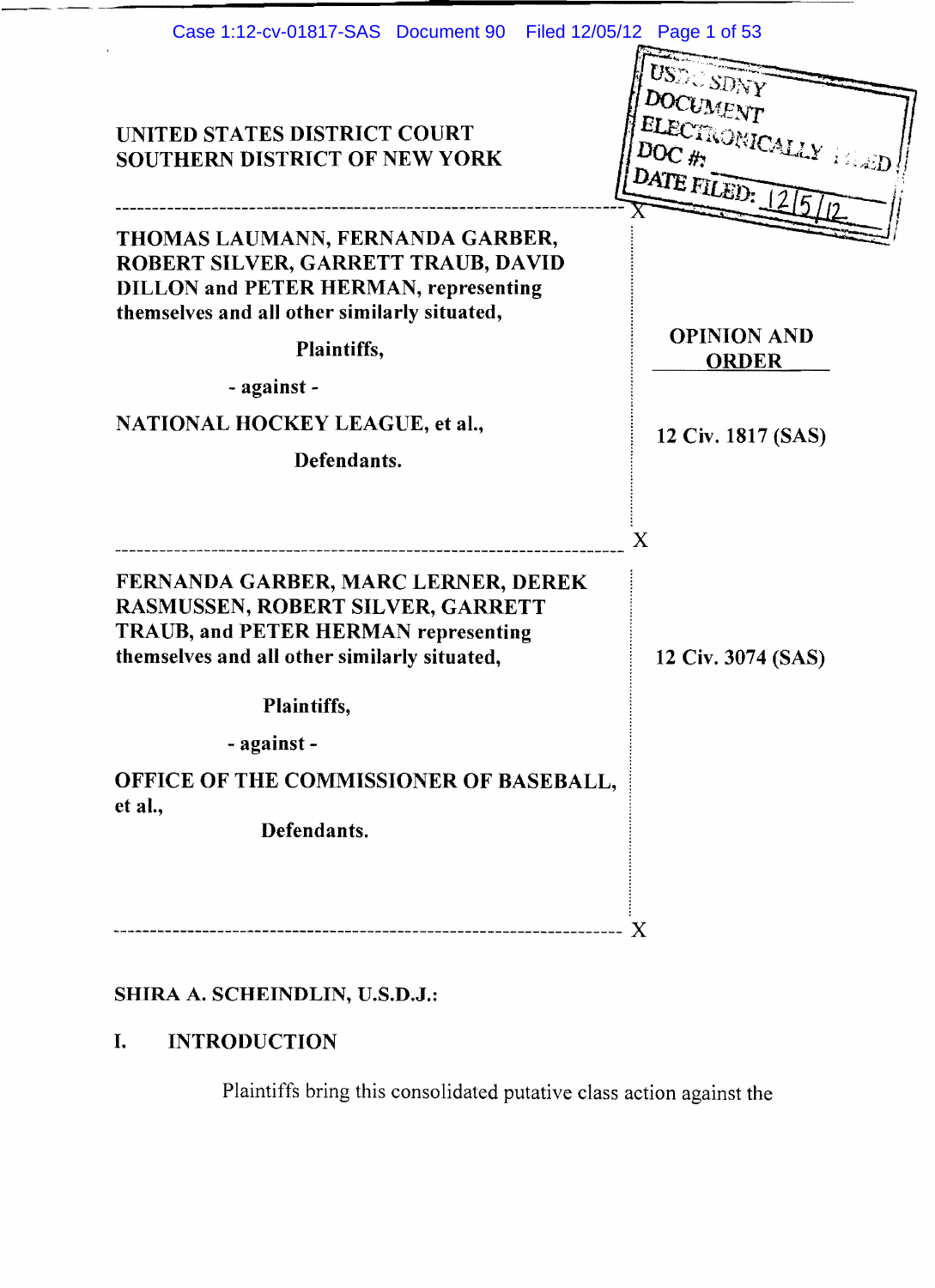National Hockey League ("NHL") and Major League Baseball ("MLB"), various clubs within the Leagues, regional sports networks ("RSNs") that televise the games, and Comcast and DirecTV, multichannel video programming distributors ("MVPDs").<sup>1</sup> Plaintiffs challenge "defendants' . . . agreements to eliminate competition in the distribution of [baseball and hockey] games over the Internet and television [by] divid[ing] the live-game video presentation market into exclusive territories, which are protected by anticompetitive blackouts" and by "collud[ing] to sell the 'out-of-market' packages only through the League [which] exploit[s] [its] illegal monopoly by charging supra-competitive prices."<sup>2</sup> Plaintiffs claim that these agreements "result in reduced output, diminished product quality, diminished choice and suppressed price competition" in violation of the Sherman Antitrust Act,<sup>3</sup> and request statutory damages and injunctive relief on behalf of themselves and the class.<sup>4</sup> Defendants jointly move to dismiss all claims pursuant

<sup>1</sup> This motion to dismiss arises out of two consolidated cases. *Laumann v. National Hockey League, et al.*, No. 12 Civ. 1817 involves professional hockey telecasting, and *Garber v. Office of the Commissioner of Baseball, et al.*, No. 12 Civ. 3704, involves professional baseball telecasting. There are no cross-league allegations.

<sup>&</sup>lt;sup>2</sup> *Laumann* Second Amended Complaint ("*Laumann* Compl.") ¶ ¶[2, 8; *Garber* First Amended Complaint ("*Garber* Compl.") ¶¶ 2, 11.

<sup>3</sup> *Laumann* Compl. ¶ 10; *Garber* Compl. ¶ 13.

<sup>4</sup> *See Laumann* Compl. at 40-41; *Garber* Compl. at 41-42. The Sherman Antitrust Act authorizes suit for an alleged antitrust violation in "any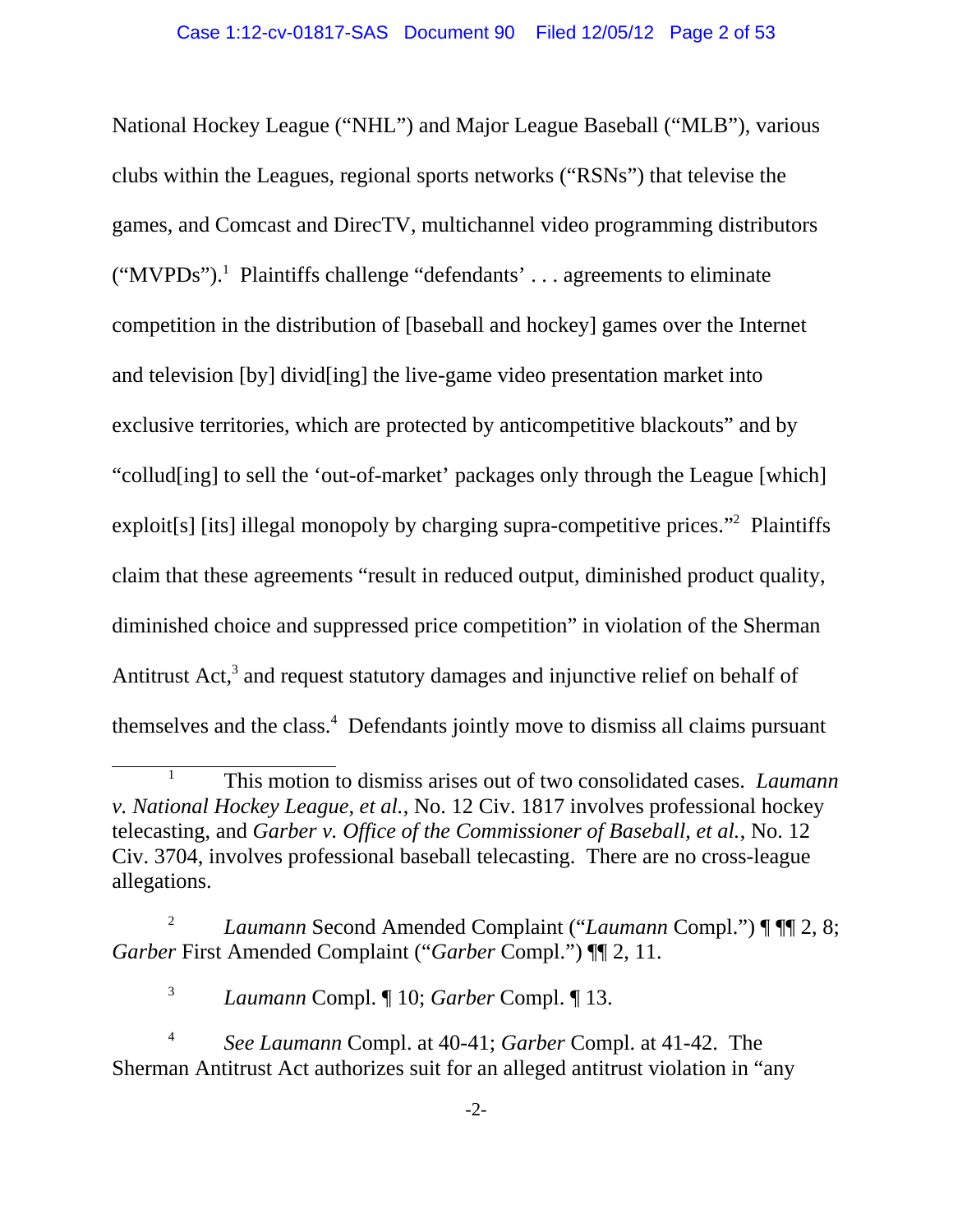to Federal Rule of Civil Procedure  $12(b)(6)$ .<sup>5</sup>

# **II. BACKGROUND6**

# **A. The Agreements to Telecast Baseball and Hockey**

Plaintiffs are subscribers to television<sup>7</sup> and/or Internet<sup>8</sup> services that

district court of the United States in the district in which the defendant resides or is found or has an agent" and provides for treble damages, interest, and attorneys fees and costs. 15 U.S.C. § 15(a).

<sup>5</sup> Moving defendants in *Laumann* are the NHL, NHL Enterprises, L.P., NHL Interactive Cyberenterprises, LLC, and nine NHL clubs, Comcast Corporation and four of its affiliate Comcast SportsNet entities, DirecTV, LLC, DirecTV Sportsnetworks LLC and one of its affiliate Root Sports entities, and the Madison Square Garden Company. Moving defendants in *Garber* are the MLB, Major League Baseball Enterprises, Inc., MLB Advanced Media, L.P., and MLB advanced Media, Inc., eight of the nine named individual club defendants, Comcast and three of its affiliated Comcast Sportsnet entities, DirecTV, DirecTV Sportsnetworks LLC and three of its affiliate Root Sports entities, and Yankees Entertainment & Sports Networks, LLC. An additional named club, Chicago National League Baseball Club, LLC, filed a bankruptcy notice on June 28, 2012 (*Garber* Dkt. No. 53) and is not party to the motion to dismiss.

6 Unless otherwise noted, all facts are drawn from the *Laumann* Second Amended Complaint and *Garber* First Amended Complaint and are presumed true for the purposes of this motion.

<sup>7</sup> Fernanda Garber purchased video service from Comcast, which included Comcast Sportsnet California and Comcast Sportsnet Bay Area. *See Laumann* Compl. ¶ 13; *Garber* Compl. ¶ 16. Garrett Traub purchased video service from Comcast, which included channels carrying professional hockey games, and also purchased NHL Center Ice. *See Laumann* Compl. ¶ 16; *Garber* Compl. ¶ 20. Robert Silver purchased satellite service from DirecTV, which included channels carrying professional hockey games, and also purchased NHL Center Ice. *See Laumann* Compl. ¶ 15; *Garber* Compl. ¶ 19. Peter Herman (together with Garber, Silver, and Traub the "Television plaintiffs") purchased, and continues to receive video service from DirecTV. *See Laumann* Compl. ¶ 18.The Television plaintiffs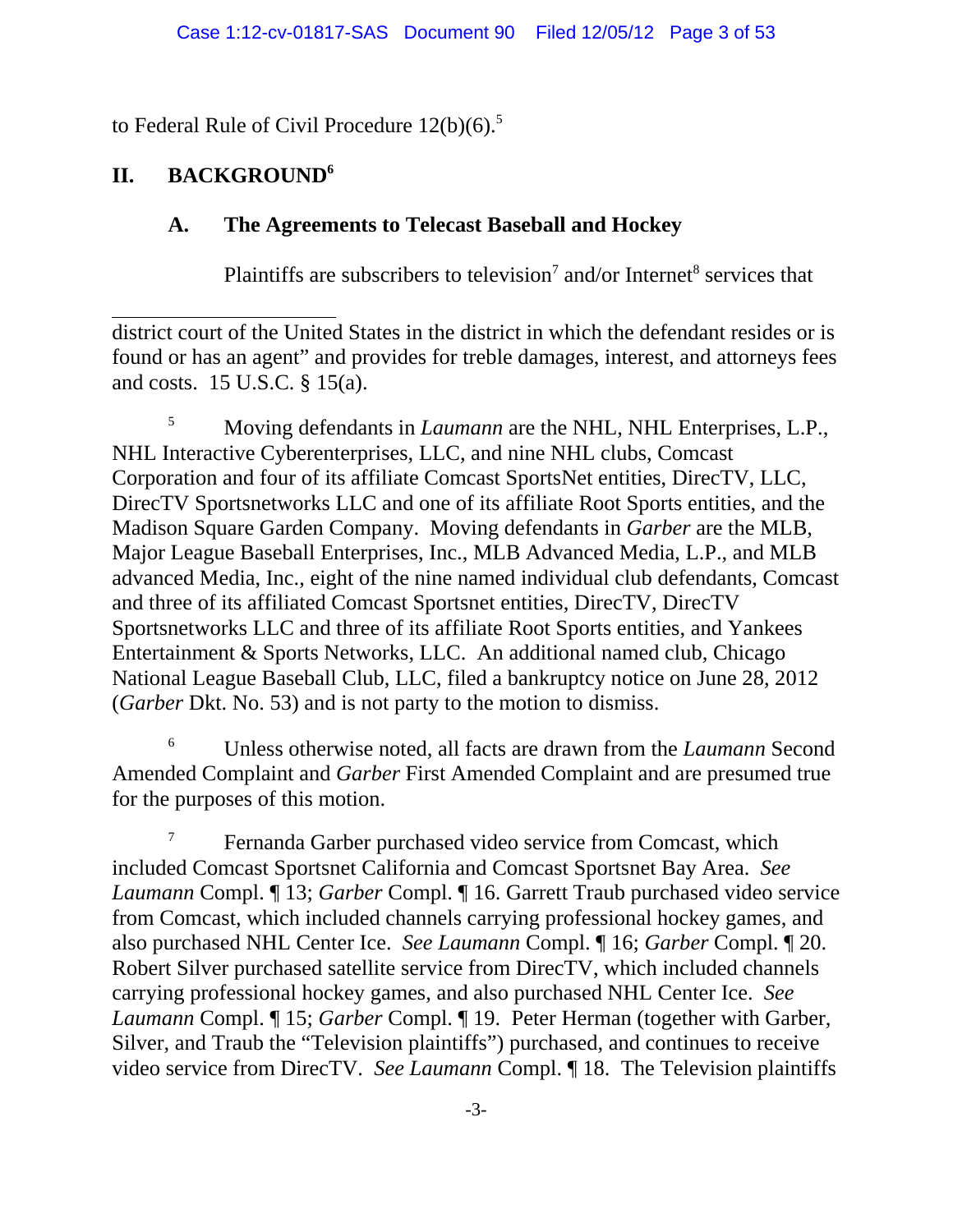include live hockey and baseball telecasts. Defendant National Hockey League is

an unincorporated association of thirty major league professional ice hockey clubs,

nine of which are named as defendants in *Laumann*. 9 Defendant Office of the

Commissioner of Baseball, doing business as Major League Baseball, is an

unincorporated association of thirty professional baseball clubs, nine of which are

named as defendants in *Garber*.<sup>10</sup> The Complaints also name subsidiaries of the

seek to represent individuals who purchased television service from DirecTV or Comcast that included live NHL or MLB games not available through a sponsored telecast. *See Laumann* Compl. ¶ 36; *Garber* Compl. ¶ 41.

<sup>8</sup> Thomas Laumann has been a subscriber to the NHL Gamecenter Live Internet package from the NHL League defendants since 2010. *See Laumann* Compl. ¶ 14. David Dillon purchased NHL Gamecenter Live in 2011 and also subscribes to pay television service and "intends to purchase television and professional hockey programming services in the future." *Id.* ¶ 17. Marc Lerner and Derek Rasmussen (together with Laumann and Dillon, the "Internet plaintiffs") purchased the MLB.tv Internet package from the MLB League defendants. *Garber* Compl. ¶¶ 17-18. The Internet plaintiffs seek to represent classes of individual purchasers of NHL GameCenter Live (in Laumann) and MLB.TV (in Garber). *See Laumann* Compl. ¶ 36; *Garber* Compl. ¶ 41.

<sup>9</sup> *See Laumann* Compl. ¶ 19. The clubs named as defendants are the Chicago Blackhawks Hockey Team, Inc.; Comcast-Spectacor, L.P. (d/b/a "Philadelphia Flyers"); Hockey Western New York, LLC (d/b/a "Buffalo Sabres"); Lemieux Group, L.P. (d/b/a "Pittsburgh Penguins"); Lincoln Hockey, LLC (d/b/a "Washington Capitals"); New Jersey Devils, LLC; New York Islanders Hockey Club, L.P.; New York Rangers Hockey Club; and San Jose Sharks, LLC. *See id.* at 10-11. The Complaint also lists other NHL member clubs that are not named as defendants. *See id.* at 11-12.

<sup>10</sup> *See Garber* Compl. 127. The MLB clubs named as defendants are: Athletics Investment Group, LLC (Oakland Athletics); Baseball Club of Seattle, L.P. (Seattle Mariners); Chicago National League Ball Club, LLC (Chicago Cubs);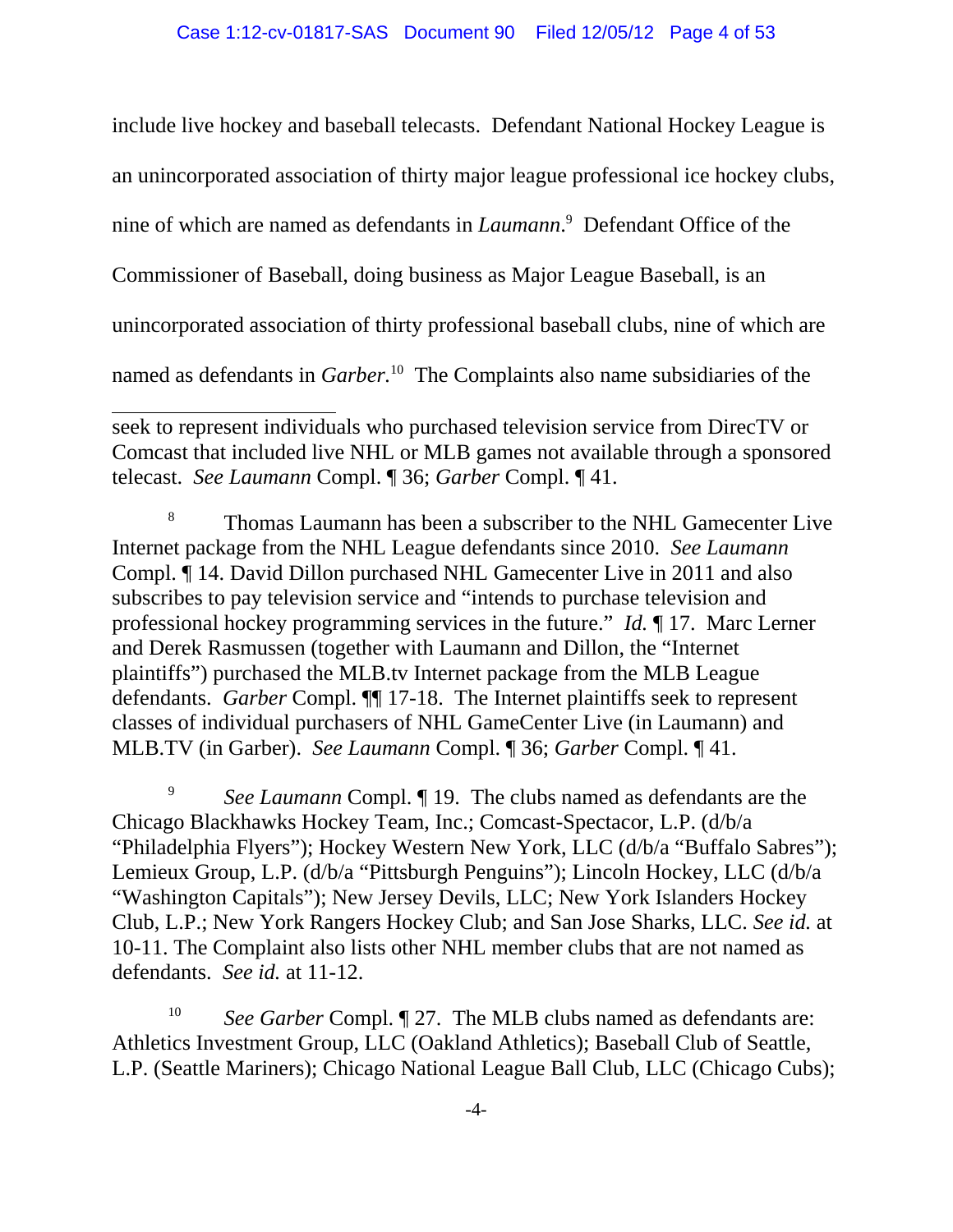Leagues that pursue their commercial opportunities, including Internet operations (together with the NHL, MLB and the named individual clubs, the "League defendants").<sup>11</sup> Plaintiffs allege that "[p]ursuant to a series of agreements between and among Defendants, the League[s] ha[ve] obtained centralized control over distribution of live video programming of [hockey and baseball] games" and "the clubs have agreed not to compete in business matters related to the video presentation of live major-league men's professional [hockey and baseball] games."<sup>12</sup>

Both the NHL and MLB are "ultimately controlled by, and operate for the benefit of the clubs."13 "Though necessarily cooperating to produce inter-club games, each club operates as an independently owned and managed business,

 $11$  Defendant NHL Enterprises, L.P., through its subsidiary, defendant NHL Interactive Cyberenterprises LLC, operates the NHL's website and streaming services. *See Laumann* Compl. ¶¶ 22-23. Defendant MLB Advanced Media, L.P. operates the League's Internet streaming of live games, pursuant to rights granted by individual clubs. *See Garber* Compl. ¶¶ 25-26.

<sup>12</sup> *Laumann* Compl. ¶ 5; *Garber* Compl. ¶ 8.

<sup>13</sup> Plaintiffs' Memorandum of Law in Opposition to Defendants' Motions to Dismiss the Complaints ("Pl. Mem.") at 4.

Chicago White Sox, Ltd.; Colorado Rockies Baseball Club, Ltd.; New York Yankees Partnership; Phillies, L.P.; Pittsburgh Baseball, Inc. (Pittsburgh Pirates); and San Francisco Baseball Associates, L.P. (San Francisco Giants). *See id.* at 11- 12. The Complaint also lists other MLB member clubs which are not named as defendants. *See id.* at 12-13.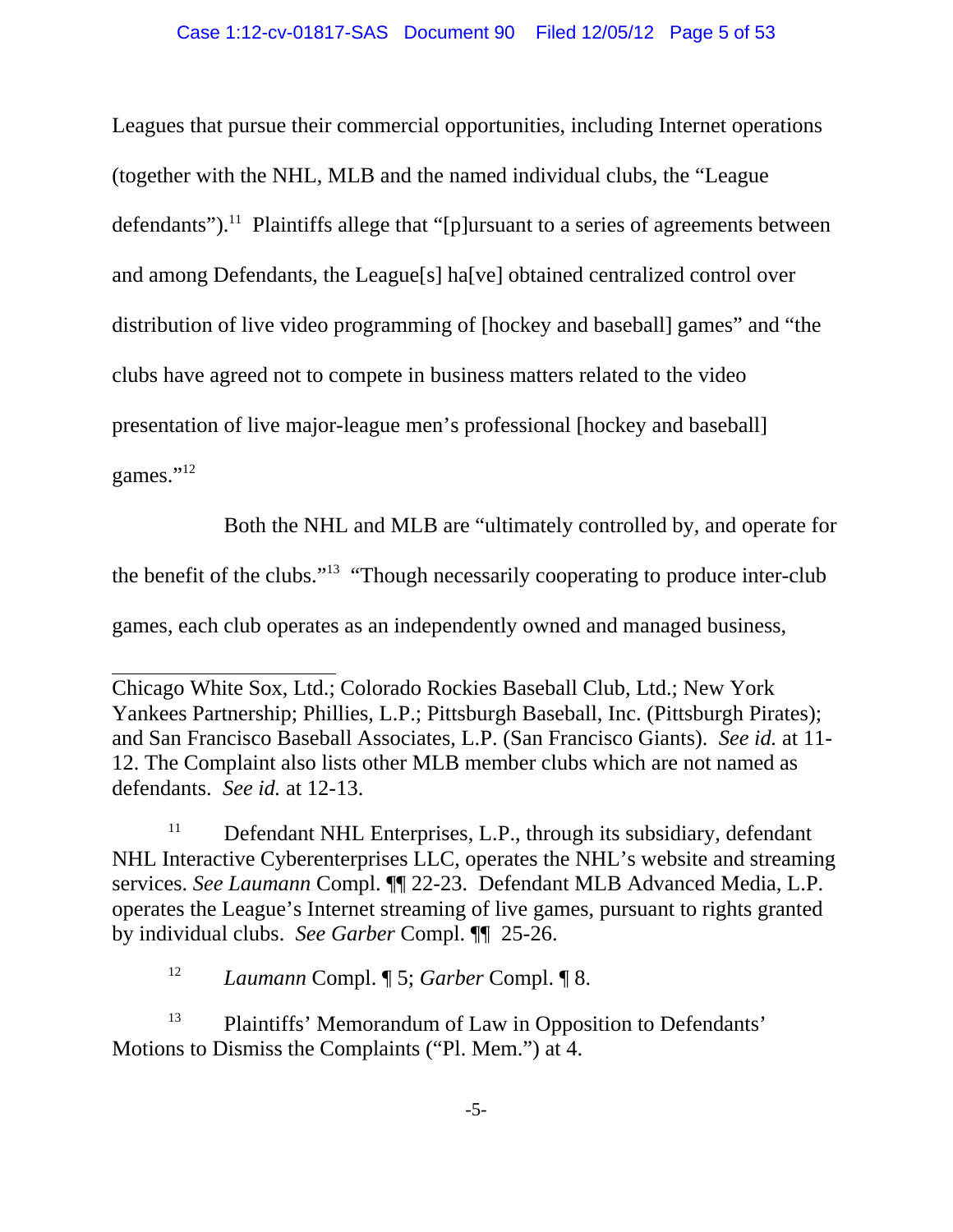competing against each other in various markets."14In both the NHL and MLB, each team owns the initial right to control telecasts of its home games, and keeps the revenues it generates from the sale of these rights.15The teams in each League have mutually agreed to permit the visiting team to produce a separate telecast of the games.<sup>16</sup>

# **1. "In-Market" Agreements**

The vast majority of telecasts are produced by arrangement between individual teams and RSNs, a number of which are named as defendants.<sup>17</sup> RSNs are local television networks that negotiate contracts with individual NHL or MLB clubs to broadcast the majority of the local club's games within that club's telecast territory.18 Several defendant RSNs are owned and controlled by defendant

<sup>15</sup> *See Laumann* Compl. ¶¶ 20, 61; *Garber* Compl. ¶¶ 23, 64. *See also* NHL Constitution § 4.4 ("*Property Rights of Home Club*. Each member hereby irrevocably conveys . . . all right, title and interest . . . to each hockey game played by its team as a visiting club . . . to the member in whose home territory said game is played."); MLB Constitution Art. X § 4 (granting to the commissioner "*acting as [the clubs'] agent*, the right to sell, on their behalf, throughout the United States . . . exclusive or non-exclusive television and radio or other video or audio media rights (including the Internet and any other online technology)") (emphasis added).

<sup>18</sup> *Id.*

<sup>14</sup> *Laumann* Compl. ¶ 20; *Garber* Compl. ¶ 23.

<sup>16</sup> *See* Pl. Mem. at 6.

<sup>17</sup> *See Laumann* Compl. ¶ 58; *Garber* Compl. ¶ 61.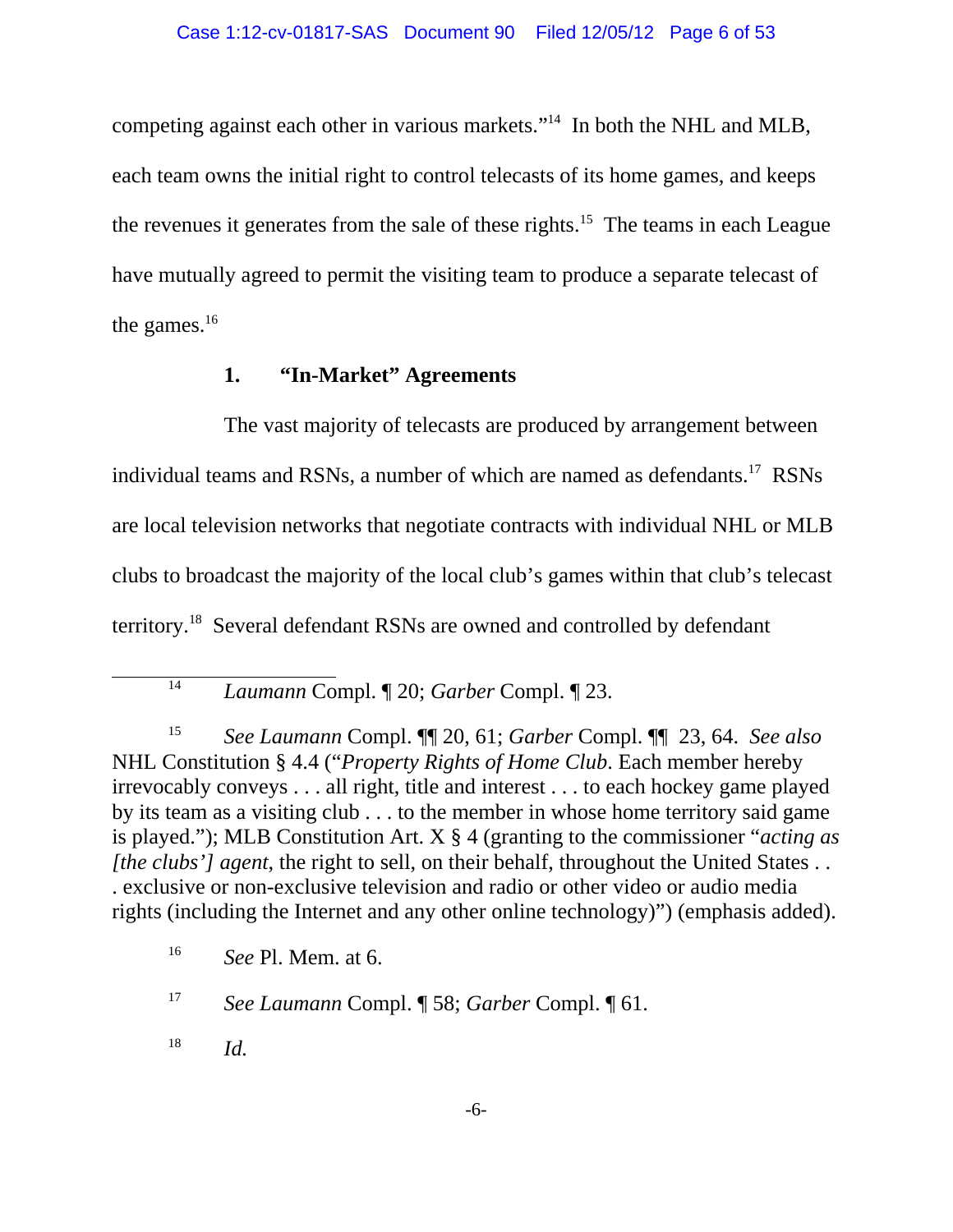Comcast,<sup>19</sup> several are owned and controlled by defendant DirecTV,<sup>20</sup> and two are

independent of the MVPDs, but share ownership with an individual club.<sup>21</sup>

RSNs produce the games and sell their programming to MVPDs including Comcast, a cable distributor, and DirecTV, a satellite distributor (the upstream market).<sup>22</sup> MVPDs, in turn, sell programming to consumers (the downstream market).<sup>23</sup> Pursuant to agreements with the RSNs, MPVDs make RSN

<sup>20</sup> The DirecTV RSN defendants include Root Sports Pittsburgh (RSN) for Pittsburgh Pirates and Penguins), Root Sports Rocky Mountain (RSN for Colorado Rockies), Root Sports Northwest (RSN for Seattle Mariners) all of which are wholly-owned subsidiaries of DirecTV and/or its subsidiary DirecTV Sports Networks LLC. *See Laumann* Compl. ¶ 28; *Garber* Compl. ¶ 31.

<sup>21</sup> Defendant Yankees Entertainment and Sports Networks, LLC ("YES") is the RSN for New York Yankees and is co-owned with the New York Yankees. *See Garber* Compl. ¶ 34. Defendant Madison Square Garden Company ("MSG") owns the New York Rangers as well as two RSNs, MSG Network and MSG Plus, which carry the games of the New York Rangers and Islanders, and the New Jersey Devils and Buffalo Sabres. *See Laumann* Compl. ¶ 24.

<sup>22</sup> *See Laumann* Compl. ¶¶ 70-71; *Garber* Compl. ¶¶ 74-75. *See also Brantley v. NBC Universal, Inc.*, 675 F.3d 1192, 1195 (9th Cir. 2011) (dividing the television market into upstream and downstream markets).

<sup>23</sup> *See Laumann* Compl. ¶¶ 70-71; *Garber* Compl. ¶¶ 74-75.

<sup>&</sup>lt;sup>19</sup> The Comcast RSN defendants include Comcast Sportsnet Philly, L.P. (RSN for Philadelphia Phillies and Flyers), Comcast Sportsnet Mid-Atlantic, L.P. (RSN for Washington Capitals), Comcast Sportsnet Bay Area, L.P. (RSN for San Francisco Giants, Oakland Athletics and San Jose Sharks), Comcast Sportsnet Chicago, L.P. (RSN for Chicago Cubs, White Sox, and Blackhawks) all of which are owned and controlled by Comcast. *See Laumann* Compl. ¶ 30; *Garber* Compl. ¶ 33.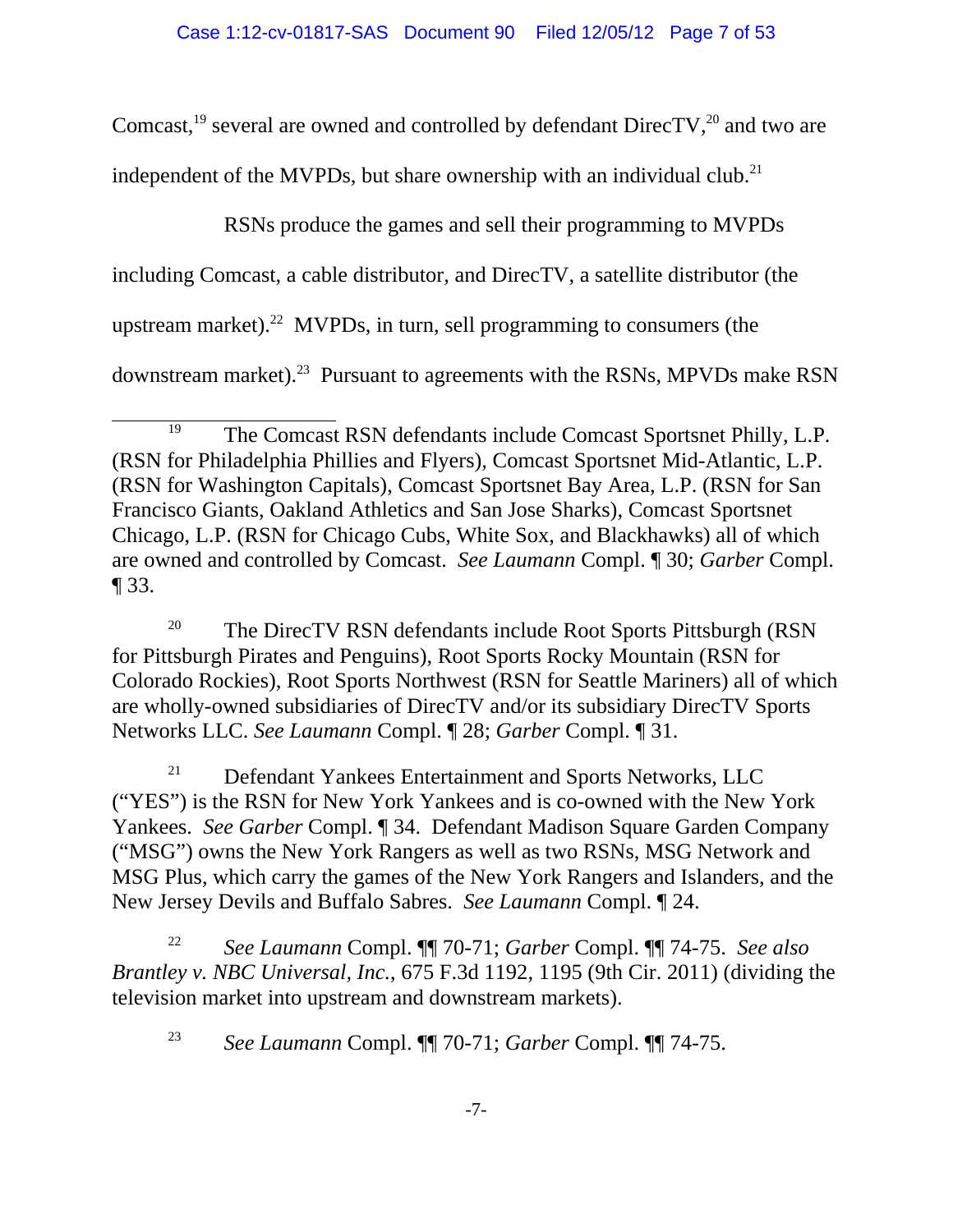programming available as part of standard packages sold to consumers within the RSN's designated territory, and black out games in unauthorized territories, in accordance with the agreements between the RSNs and the Leagues.<sup>24</sup> The Complaints allege that the "regional blackout agreements," made "for the purpose of protecting the local television telecasters," are "[a]t the core of Defendants' restraint of competition."<sup>25</sup> "But for these agreements," plaintiffs allege, "MVPDs" would facilitiate 'foreign' RSN entry and other forms of competition."<sup>26</sup> Plaintiffs argue that the "MVPDs also directly benefit from the blackout of Internet streams of local games, which requires that fans obtain this programming exclusively from the MVPDs."27

A small percentage of games are produced under national contracts between the Leagues (pursuant to rights granted by the individual teams) and national networks.28 These limited nationally televised games provide the only

<sup>28</sup> *See Laumann* Compl. ¶ 62; *Garber* Compl. ¶ 66. A few national games in both Leagues are carried on broadcast television, but most are shown on national pay-television channels. *See id.* Three networks carry MLB games nationwide. Turner Broadcast System ("TBS") is a nationwide cable and satellite television channel whose MLB presentations during the regular season are

<sup>24</sup> *See id.*

<sup>25</sup> *Laumann* Compl. ¶ 63-64; *Garber* Compl. ¶ 67-68.

<sup>26</sup> *Laumann* Compl. ¶ 71; *Garber* Compl. ¶ 75.

 $27$  Pl. Mem. at 10.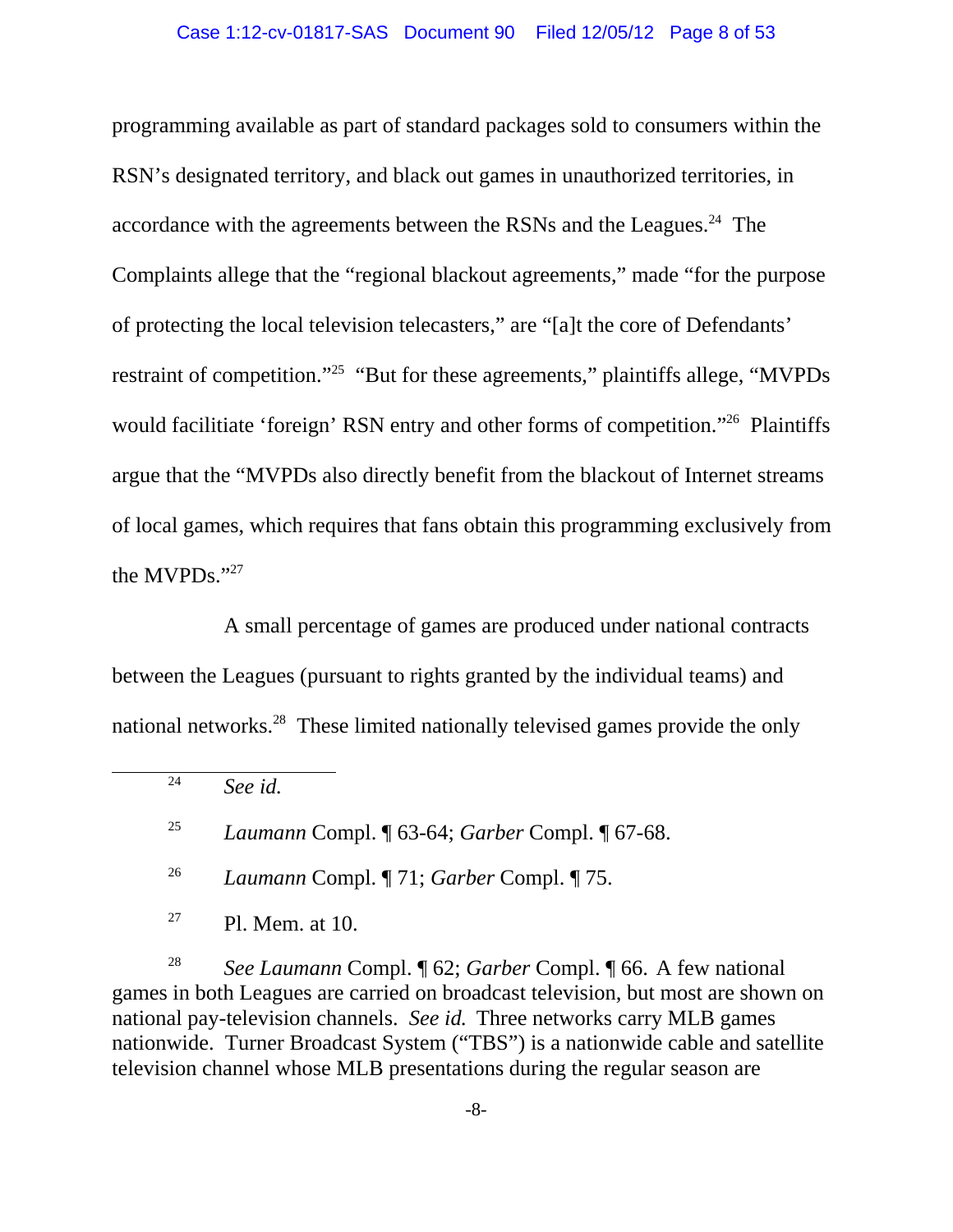opportunity for fans to watch a game not involving a local team without purchasing an out-of-market package.

### **2. "Out-of-Market" Agreements**

With the limited exception of nationally televised games, standard MVPD packages only televise "in-market" games (i.e., games played by the team in whose designated home territory the subscriber resides). For a consumer to obtain out-of-market games, there are only two options – television packages and Internet packages – both of which are controlled by the Leagues.<sup>29</sup> Television packages – NHL Center Ice and MLB Extra Innings – are available for purchase from MVPDs, in accordance with agreements between the MVPDs and the Leagues. These packages require the purchase of all out-of-market games even if a consumer is only interested in viewing a particular game or games of one particular

typically blacked out in the local markets of the teams involved in the game being presented. *See Garber* Compl. ¶ 38. ESPN, another nationwide cable and satellite channel carries certain MLB games exclusively. *See id.* ¶ 39. Fox Broadcasting Company is an over-the-air television network whose MLB presentations are subject to nationwide exclusivity which prevents the presentation of non-Fox games in any market. *See id.* ¶ 40. The two most significant national producers of NHL games in the United States are both controlled by Comcast: NBC, an overthe-air network, that airs games nationwide, and NBC Sports Network, a paytelevision sports channel available exclusively through cable and satellite providers. *See Laumann* Compl. ¶ 31. Fox Sports Net, Inc. owns and controls eleven RSNs that produce and present NHL games. *See id.* ¶ 33.

<sup>29</sup> *Laumann* Compl. ¶ 75; *Garber* Compl. ¶ 79.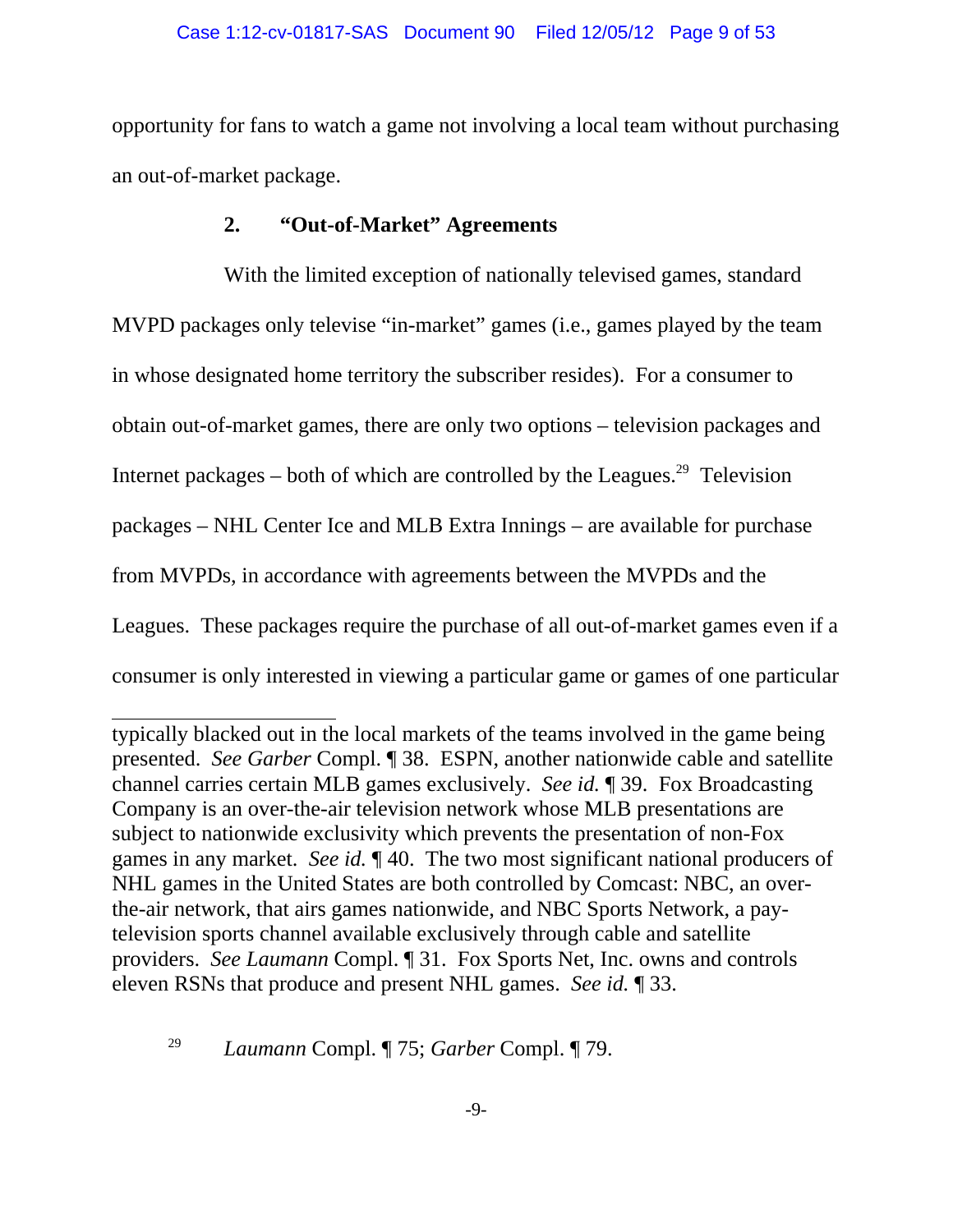non-local team. They also require a subscription to the standard digital television package.<sup>30</sup> Internet packages – NHL Gamecenter Live and MLB.tv – are available directly through the Leagues and also require the purchase of all out-of-market games. Neither local games nor nationally televised games are available through these packages.31 Thus, "there is *no* authorized method for viewing [local] games on the Internet."32 For example, an NHL Gamecenter Live subscriber in New York cannot watch New York Rangers games through any Internet source, but instead must subscribe to MSG through an MVPD. The alleged purpose of the limitation on Internet programming is to protect the RSNs' regional monopolies and insulate MVPDs that carry them from Internet competition.<sup>33</sup>

Plaintiffs allege that the market divisions and centralization of rights to distribute out-of-market games in the Leagues have "adversely affected and substantially lessened competition in the relevant markets" by reducing output of live MLB and NHL game presentations, raising prices, and rendering output

<sup>30</sup> *See Laumann* Compl. ¶¶ 75, 80; *Garber* Compl. ¶¶ 79, 84.

<sup>31</sup> *See Laumann* Compl. ¶ 78-81; *Garber* Compl. ¶ 82-86. The New York Yankees, through YES, provides in-market streams, but only to consumers who already subscribe to YES through their television provider, and at additional cost. *See Garber* Compl. ¶ 90.

<sup>32</sup> Pl. Mem. at 13 (citing *Laumann* Compl. ¶ 83; *Garber* Compl. ¶ 86).

<sup>33</sup> *See id.*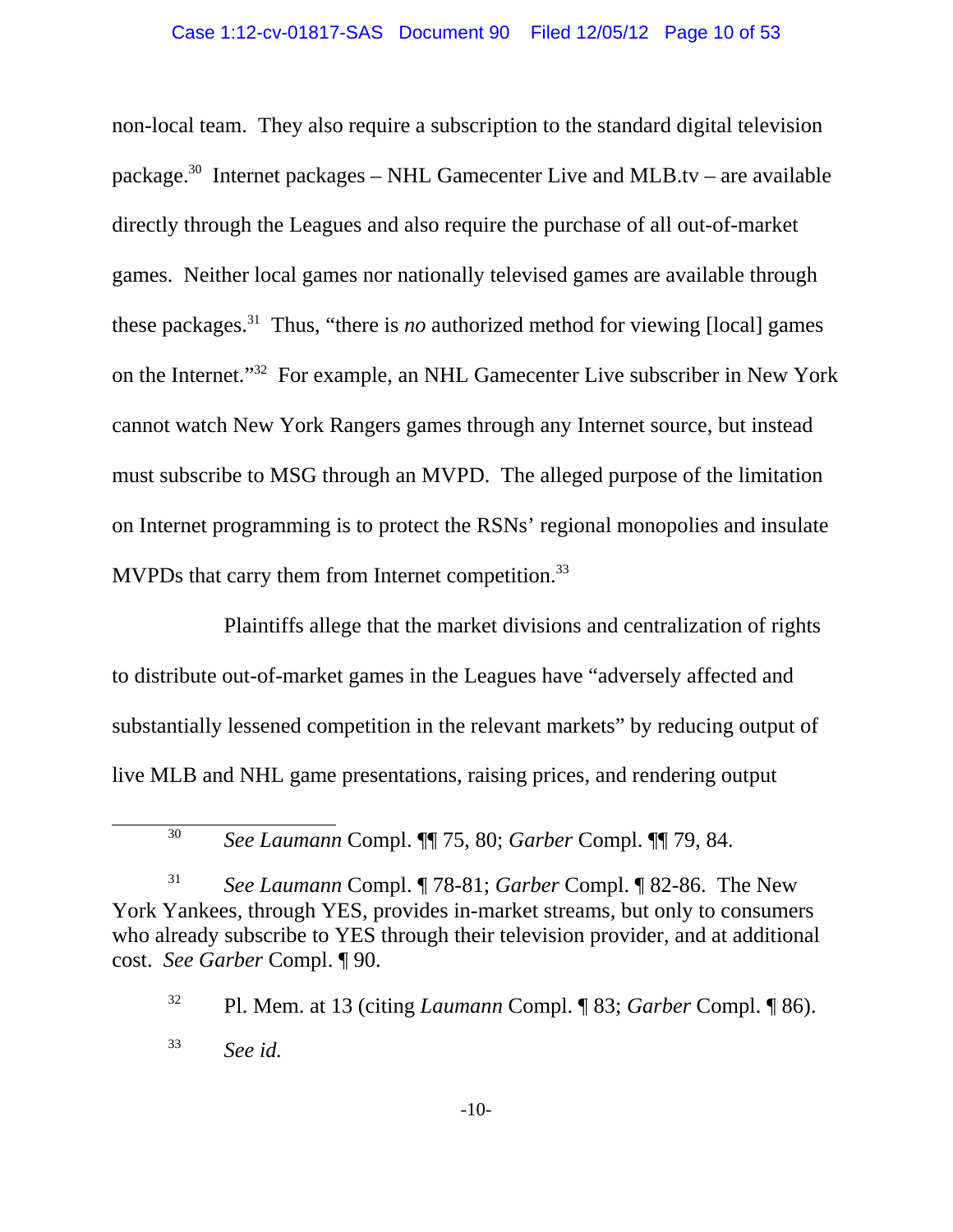"unresponsive to consumer preference to view live [MLB and NHL] games, including local games, through both Internet and television media."34

#### **B. The Alleged Markets and Products**

The Complaints allege relevant product/service markets for "the provision of major league professional ice hockey [and baseball] contests in North America."<sup>35</sup> In addition, and "[m]ost importantly for this action, there is a relevant market for live video presentations of [professional baseball and hockey] games over media such as cable and satellite television and the Internet."36 These markets are "characterized by high barriers to entry" in which the NHL and MLB, as the only providers of these games, acting through and with the independent clubs that own and control the Leagues, have market power.<sup>37</sup> The NHL's and MLB's dominance in the production of professional hockey and baseball games respectively "give [them] the ability, together with [their] television partners, to exercise market power in the market for live video presentations of [professional baseball and hockey] games."38

| 34 | Garber Compl. ¶ 97; see also Laumann Compl. ¶ 93. |
|----|---------------------------------------------------|
| 35 | Laumann Compl. ¶ 55; Garber Compl. ¶ 59.          |
| 36 | Garber Compl. ¶ 60. See also Laumann Compl. ¶ 56. |
| 37 | Id.                                               |
| 38 | Ы                                                 |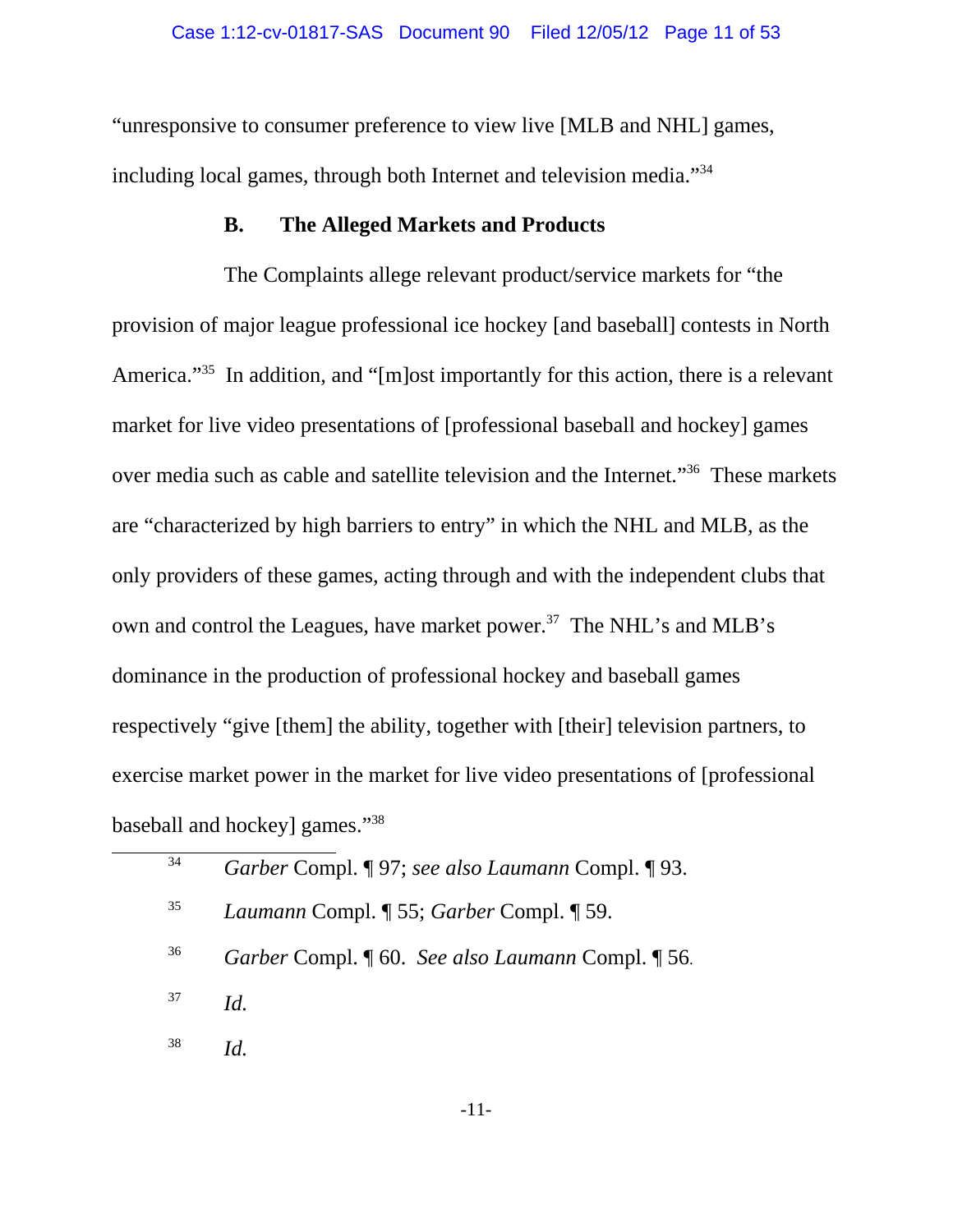### **C. The Claims**

Based on the foregoing facts, plaintiffs allege four antitrust violations: (1) for Television plaintiffs, violation of Section 1 of the Sherman Antitrust Act based on agreements to "forbid[] the carrying or online streaming of any [NHL/MLB] game in any geographic market except those licensed by the [NHL/MLB] team in that geographic market" (Claim I);<sup>39</sup> (2) for Television plaintiffs, violation of Section 1 based on agreements "that [NHL/MLB] will be the exclusive provider of live 'out-of-market' games distributed through television providers" (Claim II);<sup>40</sup> (3) for Internet plaintiffs, violation of Section 1 based on agreements "that [NHL/MLB] will be the exclusive provider of live 'out-ofmarket' games over the Internet" (Claim III);<sup>41</sup> and (4) for all plaintiffs, violation of Section 2 for conspiracy to monopolize the "market for video presentations of major league [hockey/baseball] games and Internet streaming of the same" (Claim  $\text{IV}.^{42}$ 

Defendants make six arguments why plaintiffs' claims must be

<sup>39</sup> *Laumann* Compl. ¶ 106; *Garber* Compl. ¶ 113.

- <sup>40</sup> *Laumann* Compl. ¶ 112; *Garber* Compl. ¶ 119.
- <sup>41</sup> *Laumann* Compl. ¶ 118; *Garber* Compl. ¶ 125.
- <sup>42</sup> *Laumann* Compl. ¶ 123; *Garber* Compl. ¶ 130.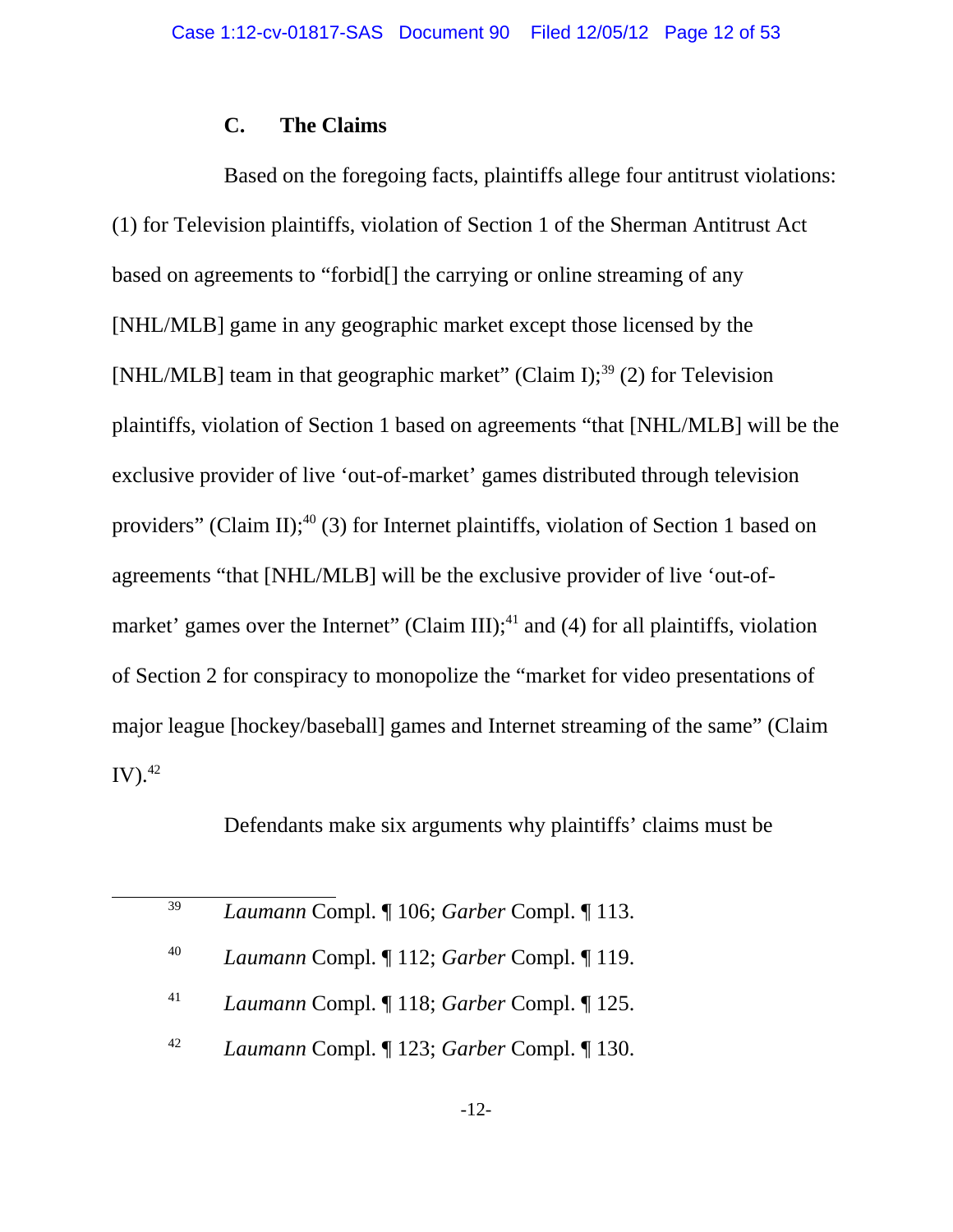dismissed. *First*, plaintiffs have not alleged harm to competition.<sup>43</sup> *Second*, plaintiffs lack standing on the following grounds: (1) plaintiffs are "indirect purchasers;" (2) plaintiffs' injuries are "too attenuated and remote from the alleged horizontal conspiracy;" (3) the *Garber* plaintiffs lack standing to assert claims concerning the MLB Extra Innings television package, because none of them purchased that product; (4) five of six plaintiffs are "*former* subcribers who assert no intention to subscribe to any of the challenged television or Internet services in the future," and therefore lack standing to request injunctive relief.<sup>44</sup> *Third*, plaintiffs allege "no cognizable conduct by Comcast, DirecTV or any of the RSN Defendants" because "[t]he only plausible allegations as to these Defendants relate to their *vertical* distribution, which is presumptively legal."45 *Fourth,* the alleged horizontal activities of the NHL and MLB defendants are "lawful on their face" as the "very core of what professional sports league ventures do – sell their jointly created product."46 *Fifth*, plaintiffs' "proposed relevant market is insufficient as a matter of law" because plaintiffs fail to "allege facts regarding reasonable

<sup>43</sup> *See* Memorandum of Law in Support of Defendants' Motion to Dismiss the Complaints ("Def. Mem.") at 2.

<sup>44</sup> *Id.* at 3-4.

<sup>45</sup> *Id.* at 4.

<sup>46</sup> *Id.* at 5.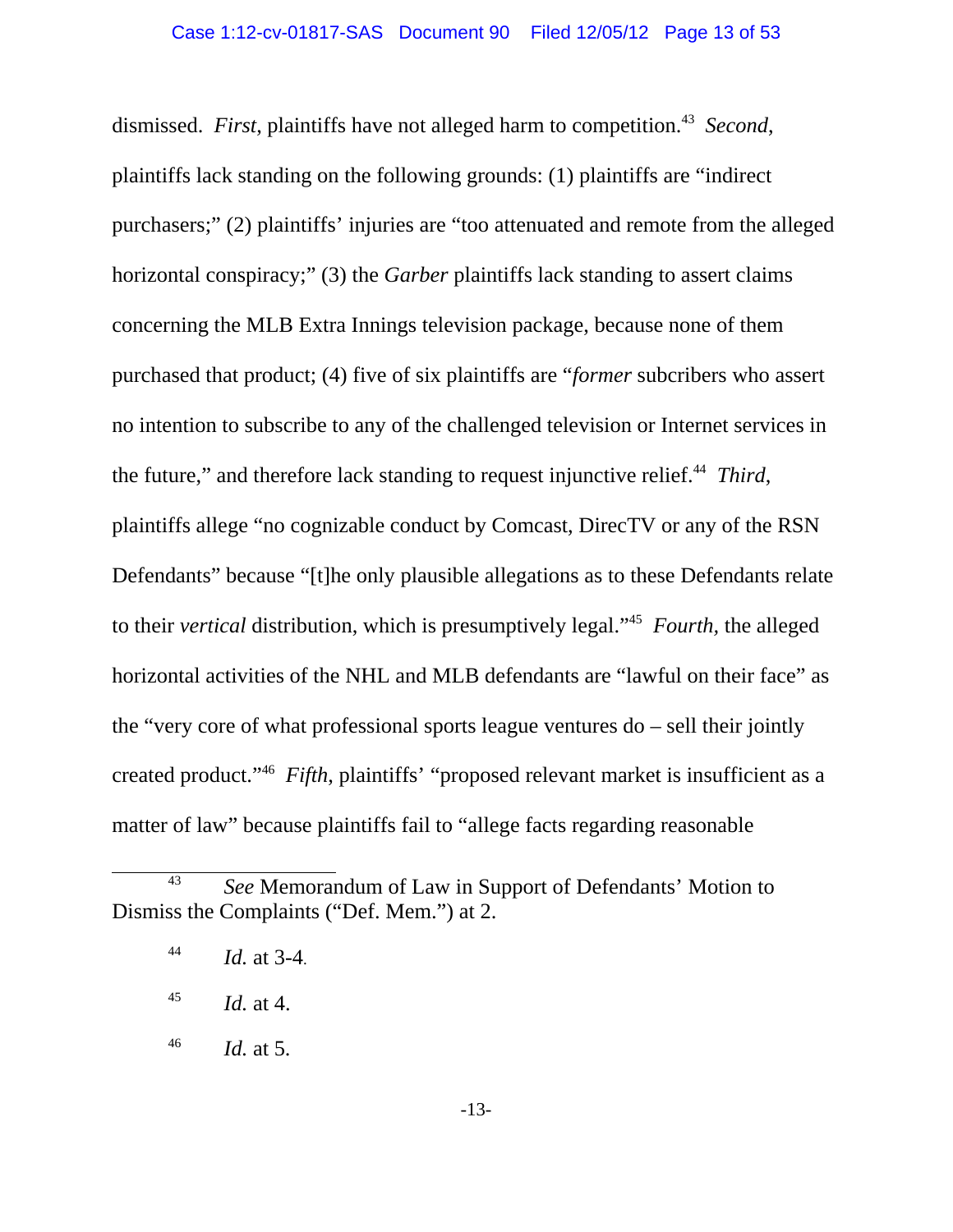interchangeability or cross-elasticity of demand."47 *Sixth,* plaintiffs' Section 2 claims must be dismissed for: (1) failure to allege any anticompetitive effect; (2) failure to allege any plausible "conspiracy" among the Leagues, the clubs and the RSNs and distributors; and (3) failure to allege any of the necessary elements of a monopolization claim.48

### **III. LEGAL STANDARD**

Federal Rule of Civil Procedure 12(b)(6) provides that a complaint must be dismissed if it "fail[s] to state a claim upon which relief can be granted." In deciding a motion to dismiss the court "accept[s] all factual allegations in the complaint as true, and draw[s] all reasonable inferences in the plaintiff's favor."49 For the purposes of such a motion, "a district court may consider the facts alleged in the complaint, documents attached to the complaint as exhibits, and documents incorporated by reference in the complaint"<sup>50</sup> as well as "documents that, although

<sup>47</sup> *Id.*

<sup>&</sup>lt;sup>48</sup> *See id.* at 6. MSG and the Rangers join only those sections relating to Television plaintiffs' standing, the RSN and television distributors' role in the conspiracies, and the existence of monopoly power for purposes of the Section 2 claim.

<sup>49</sup> *Wilson v. Merrill Lynch & Co.*, 671 F.3d 120, 128 (2d Cir. 2011) (quotation marks omitted).

<sup>50</sup> *DiFolco v. MSNBC Cable L.L.C.*, 622 F.3d 104, 111 (2d Cir. 2010).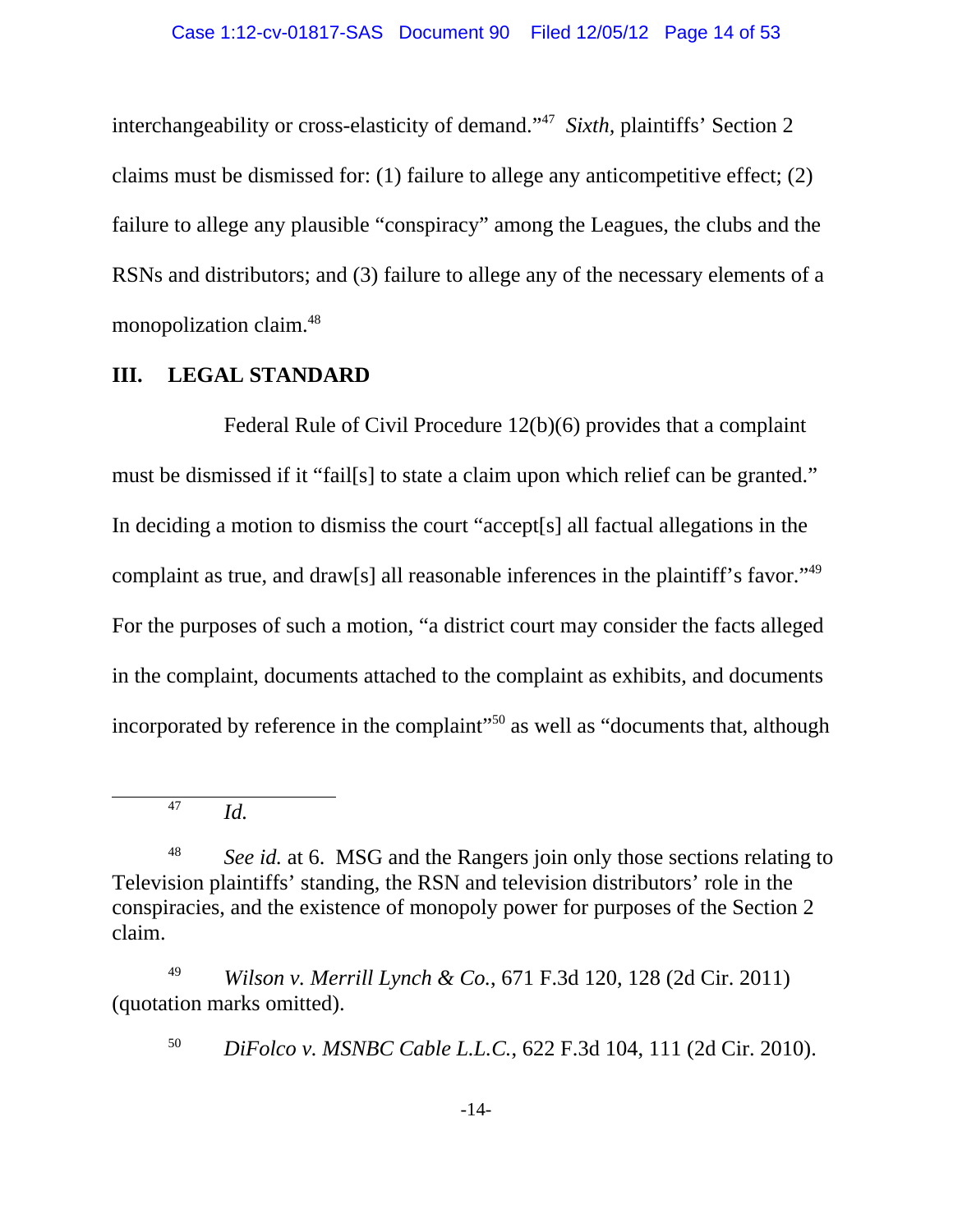not incorporated by reference, are integral to the complaint."51

Under the "two-pronged approach" set forth by the Supreme Court in *Ashcroft v. Iqbal*, "[t]hreadbare recitals of the elements of a cause of action, supported by mere conclusory statements, do not suffice" to withstand a motion to dismiss.<sup>52</sup> However, "[w]hen there are well-pleaded factual allegations, a court should assume their veracity and then determine whether they plausibly give rise to an entitlement for relief."<sup>53</sup> To survive a Rule  $12(b)(6)$  motion to dismiss, the allegations in the complaint must meet a standard of "plausibility."54 A claim is facially plausible "when the plaintiff pleads factual content that allows the court to draw the reasonable inference that the defendant is liable for the misconduct alleged."55 Plausibility "is not akin to a probability requirement;" rather, plausibility requires "more than a sheer possibility that a defendant has acted unlawfully."56

<sup>51</sup> *Sira v. Morton*, 380 F.3d 57, 67 (2d Cir. 2004).

<sup>52</sup> 556 U.S. —, 129 S.Ct. 1937, 1949 (2009) (citing *Bell Atl. Corp. v. Twombly*, 550 U.S. 544, 555 (2007)).

<sup>53</sup> *Id.* at 1950. *Accord Kiobel v. Royal Dutch Petroleum Co.*, 621 F.3d 111, 124 (2d Cir. 2010).

<sup>54</sup> *Twombly*, 550 U.S. at 564.

<sup>55</sup> *Iqbal*, 129 S. Ct. at 1949 (quotation marks omitted).

<sup>56</sup> *Id.* (quotation marks omitted).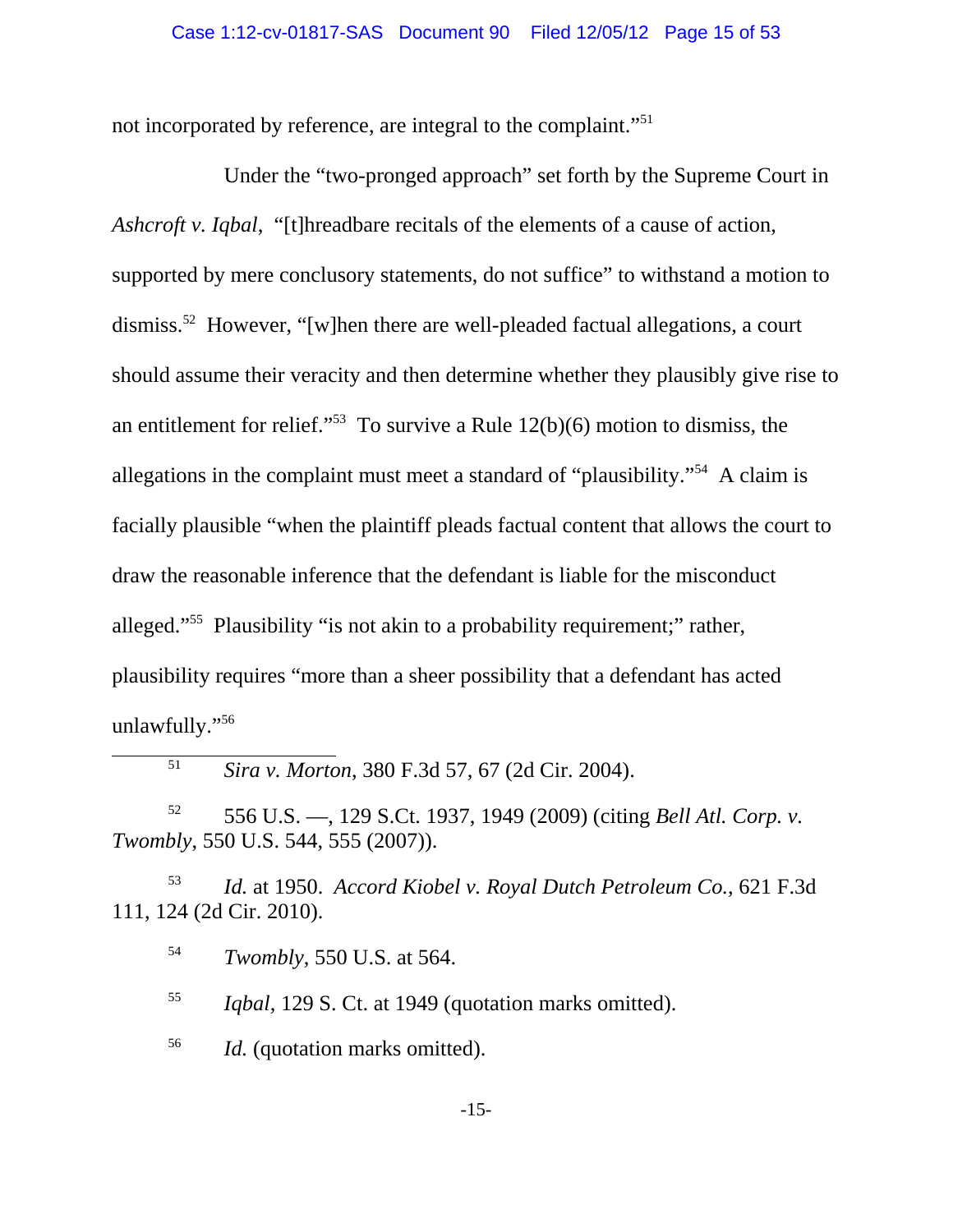# **IV. APPLICABLE LAW**

# **A. Antitrust Standing57**

The Clayton Act permits private parties to institute actions under the federal antitrust laws for damages and injunctive relief.58However, a private plaintiff has standing to enforce Sections 1 and 2 of the Sherman Act only if he or she suffered "antitrust injury" and is a "proper party" to bring suit.<sup>59</sup> In making this determination a court must "evaluate the plaintiff's harm, the alleged wrongdoing by the defendants, and the relationship between them."<sup>60</sup> The Second

 $\frac{57}{100}$  As in any federal case, plaintiffs must establish Article III standing before considering the substance of the antitrust claims. *See Ross v. Bank of America, N.A.(USA)*, 524 F.3d 217, 222 n.1 (2d Cir. 2008) ("A court proceeds to an antitrust standing analysis only after Article III standing has been established."). To establish Article III standing plaintiff "must allege and show that [he] personally ha[s] been injured, not that injury has been suffered by other, unidentified members of the class to which he belongs and which [he] purports to represent." *Lewis v. Casey*, 518 U.S. 343, 357 (1996).

<sup>58</sup> *See* 15 U.S.C. § 12 *et seq*. Section 4 of the Clayton Act states, in relevant part, that "[a]ny person who shall be injured in his business or property by reason of anything forbidden in the antitrust laws may sue therefor in any district court of the United States . . . , and shall recover threefold the damages by him sustained." *Id.* § 15. Section 16 states that "[a]ny person . . . shall be entitled to sue for and have injunctive relief . . . against threatened loss or damage by a violation of the antitrust laws." *Id.* § 26.

<sup>59</sup> *Cargill, Inc. v. Monfort of Colorado, Inc.*, 479 U.S. 104, 110-11 (1986).

<sup>60</sup> *Associated Gen. Contractors v. California State Council of Carpenters*, 459 U.S. 519, 535 (1983).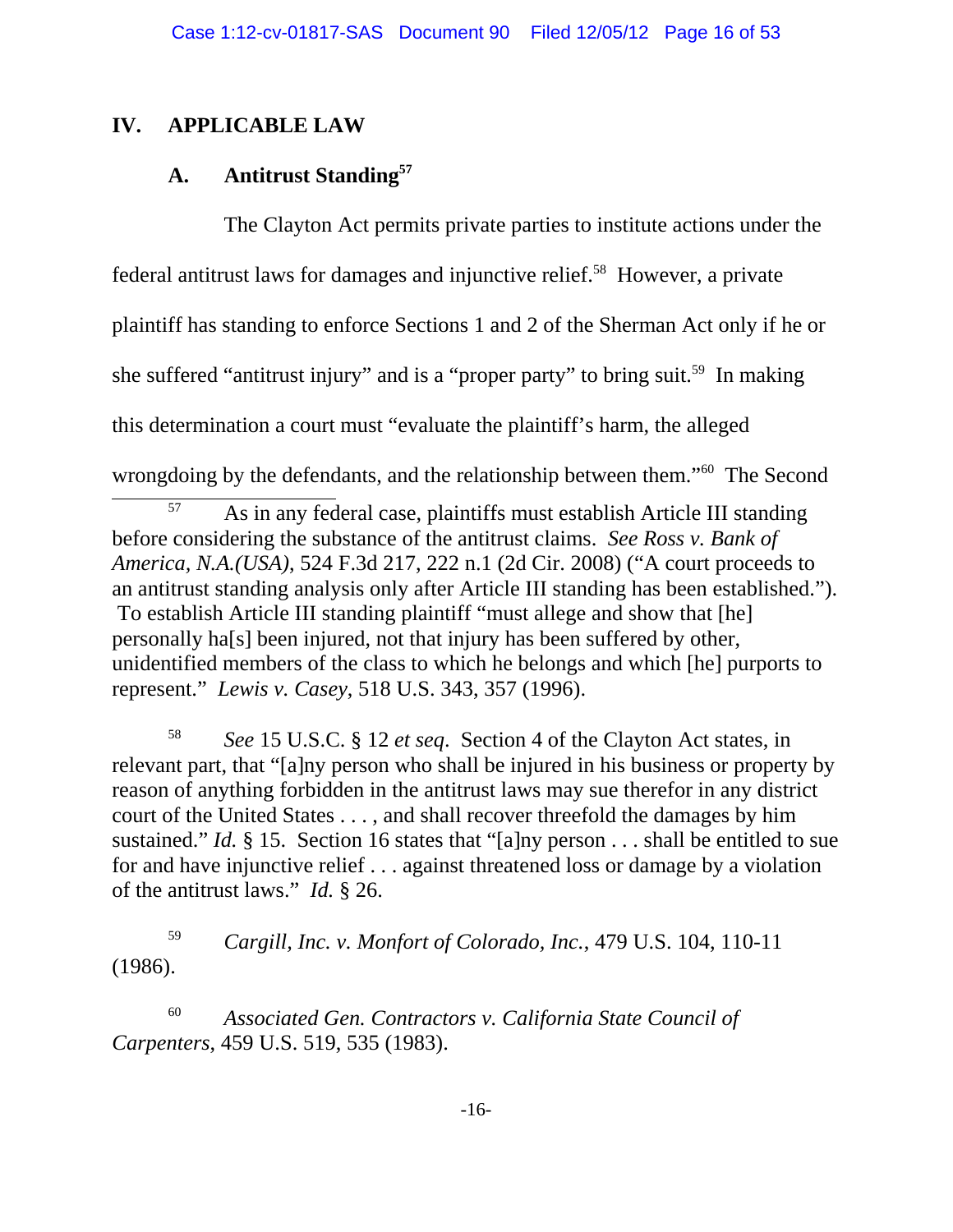Circuit analyzes antitrust standing under a two part test.<sup>61</sup> First, a "plaintiff must" show . . . injury of the type the antitrust laws were intended to prevent and that flows from that which makes defendants' acts unlawful.'"62 *Second*, a plaintiff must show

> that he is a proper plaintiff in light of four 'efficient enforcer' factors: (1) the directness or indirectness of the asserted injury; (2) the existence of an identifiable class of persons whose self-interest would normally motivate them to vindicate the public interest in antitrust enforcement; (3) the speculativeness of the alleged injury; and (4) the difficulty of identifying damages and apportioning them among direct and indirect victims so as to avoid duplicative recoveries.<sup>63</sup>

# **B. Sherman Act Section 1**

Section 1 of the Sherman Act prohibits "[e]very contract, combination

in the form of trust or otherwise, or conspiracy, in restraint of trade or commerce

<sup>61</sup> *See In re DDAVP Direct Purchaser Antitrust Litig.*, 585 F.3d 677, 688 (2d Cir. 2009).

<sup>62</sup> *Id.* (quoting *Brunswick Corp. v. Pueblo Bowl-O-Mat, Inc.*, 429 U.S. 477, 489 (1977))*. Accord Tops Markets, Inc. v. Quality Markets, Inc.*, 142 F.3d 90, 96 (2d Cir. 1998) (holding that a plaintiff must show that "the loss he asserts derives from activities that have a 'competition- *reducing*' effect.") (quoting *Atlantic Richfield Co. v. USA Petroleum Co.*, 495 U.S. 328, 342-44 (1990) (emphasis in original)). *See also infra* Part IV.B (discussing requirement of harm to competition).

<sup>63</sup> *Id.* (quoting *Volvo N. Am. Corp. v. Men's Int'l Prof'l Tennis Council*, 857 F.2d 55, 66 (2d Cir.1988)) (citing *Associated Gen. Contractors*, 459 U.S. at 540-45).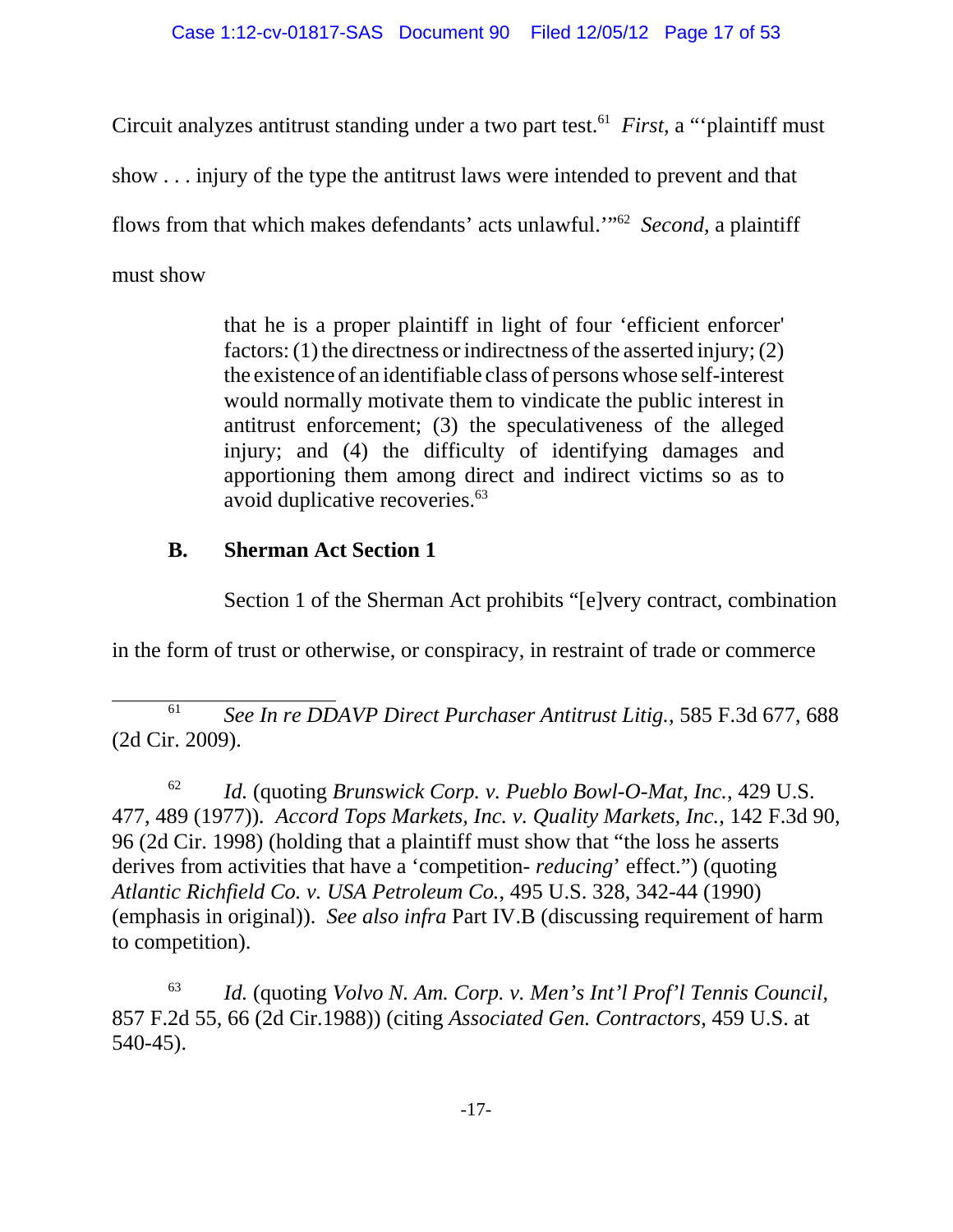among the several States." The Supreme Court has clarified that Section 1 "outlaw[s] only *unreasonable* restraints."64 To establish a Section 1 violation, a plaintiff must allege: "(1) concerted action between at least two legally distinct economic entities; (2) that constitute[s] an unreasonable restraint of trade either per se or under the rule of reason."<sup>65</sup>

Certain agreements which courts, after "considerable experience with the type of restraint at issue," determine to have "manifestly anti-competitive effects and lack any redeeming virtue," are deemed *per se* violations of the Sherman Act.<sup>66</sup> Outside this category of "necessarily illegal" restraints, "[t]he rule of reason is the accepted standard for testing whether a practice restrains trade in violation of § 1."67 "The rule [of reason] distinguishes between restraints with

<sup>65</sup> *Primetime 24 Joint Venture v. National Broad., Co., Inc*., 219 F.3d 92, 103 (2d Cir. 2000) (internal quotations omitted). *Accord E & L Consulting, Ltd. v. Doman Indus. Ltd.*, 472 F.3d 23, 29 (2d Cir. 2006) ("A violation of Section 1 generally requires a combination or other form of concerted action between two legally distinct entities resulting in an unreasonable restraint on trade.").

<sup>66</sup> *Leegin Creative Leather Prods., Inc. v. PSKS, Inc.*, 551 U.S. 877, 887 (2007) (internal quotations and citations omitted). Categorizing a restraint as *per se* illegal "eliminates the need to study the reasonableness of an individual restraint in light of the real market forces at work." *Id.* at 886.

<sup>67</sup> *Id.* at 885-86.

<sup>64</sup> *Texaco Inc. v. Dagher*, 547 U.S. 1, 5 (2006) (internal quotation marks omitted) (emphasis in original).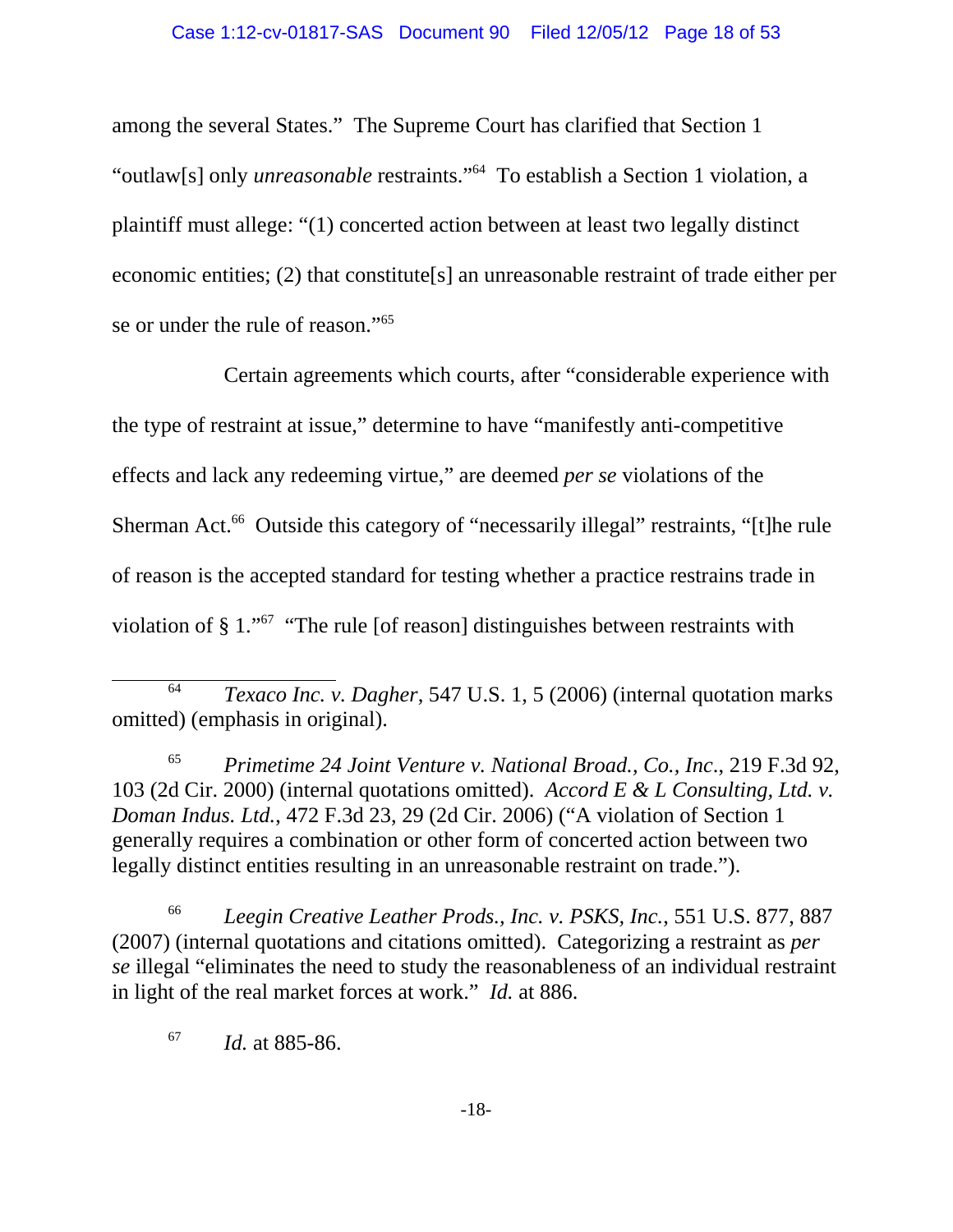anticompetitive effect that are harmful to the consumer and restraints stimulating competition that are in the consumer's best interest."68 A court must "determine whether the [] restriction is a naked restraint on trade, and thus invalid, or one that is ancillary to the legitimate and competitive purposes of the business association and thus valid."69

Under the rule of reason

plaintiffs bear an initial burden to demonstrate the defendants' challenged behavior had an *actual* adverse effect on competition as a whole in the relevant market . . . evidence that plaintiffs have been harmed as individual competitors will not suffice. . . . If the plaintiffs satisfy their initial burden, the burden shifts to the defendants to offer evidence of the pro-competitive effects of their agreement. . . . Assuming defendants can provide such proof, the burden shifts back to the plaintiffs to prove that any legitimate competitive benefits offered by defendants could have been achieved through less restrictive means.  $\ldots$ <sup>70</sup>

Finally, certain challenged practices warrant an "abbreviated or quick-look rule of

<sup>68</sup> *Id.* at 886.

<sup>69</sup> *Dagher*, 547 U.S. at 7.

<sup>70</sup> *Major League Baseball Props., Inc. v. Salvino, Inc.*, 542 F.3d 290, 317 (2d Cir. 2008) (internal quotation omitted). In making this determination "the factfinder weighs all of the circumstances of a case" including "specific information about the relevant business . . . , the restraint's history, nature, and effect . . . and [w]hether the businesses involved have market power." *Leegin*, 511 U.S. at 886-87 (internal quotations and citations omitted).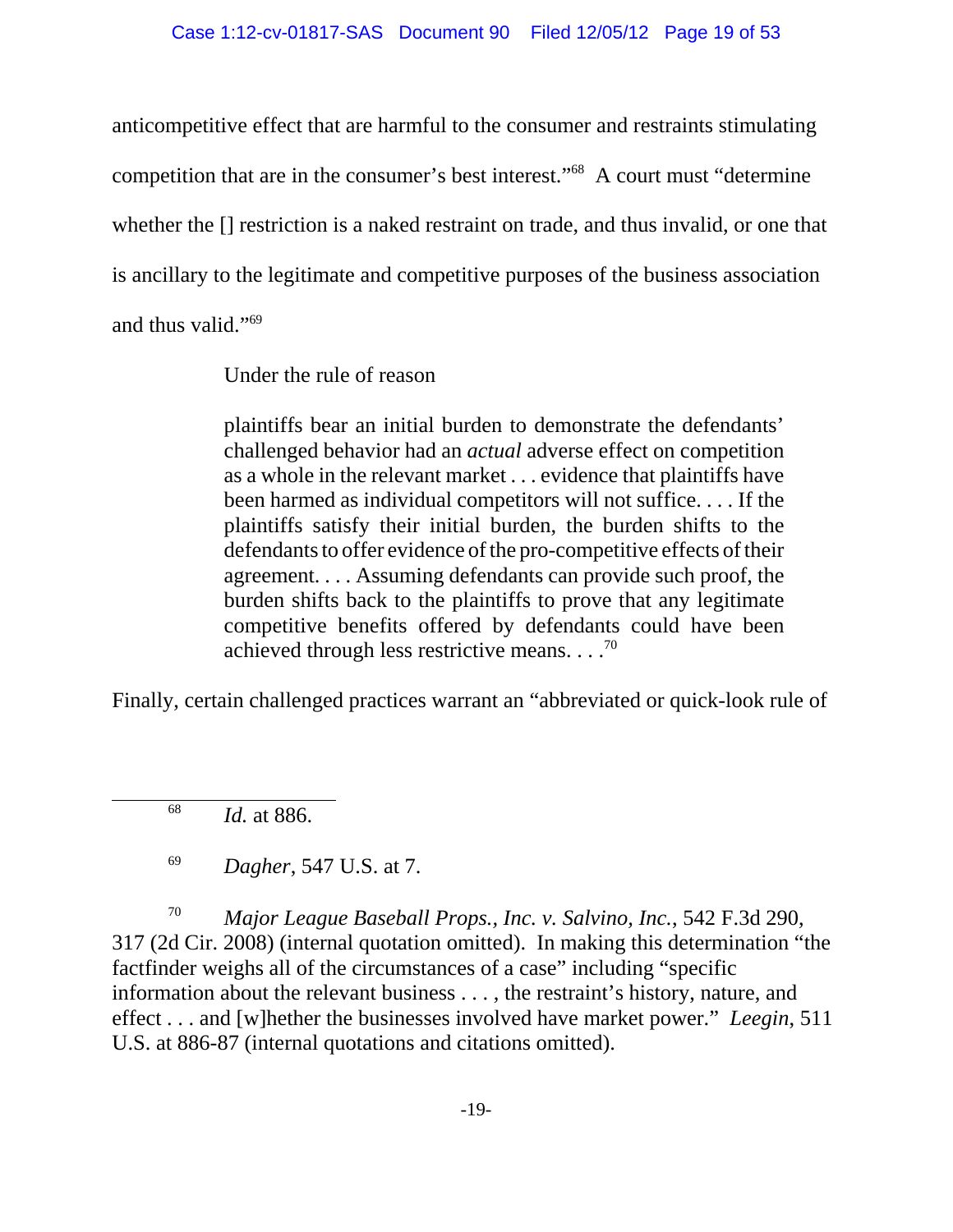reason analysis"71 either "because the great likelihood of anticompetitive effects can be easily ascertained<sup> $272$ </sup> *or*, on the flip side, where "restraints on competition" are essential if the product is to be available at all [such that] the agreement is likely to survive the Rule of Reason."73

#### **C. Sherman Act Section 2**

Section 2 of the Sherman Act states that "[e]very person who shall monopolize, or attempt to monopolize, or combine or conspire with any other person or persons, to monopolize any part of the trade or commerce among the several States, or with foreign nations, shall be deemed guilty of a felony . . . ." In order to state a claim for monopolization under Section 2, plaintiffs must establish "'(1) the possession of monopoly power in the relevant market and (2) the

<sup>72</sup> *Id*. The Supreme Court found an abbreviated analysis appropriate where a plan expressly limited the number of college football games that could be televised and fixed a minimum price for those games. *See National Collegiate Athletic Ass'n v. Board. of Regents of the Univ. of Oklahoma*, 468 U.S. 85, 109-10 (1984) ("*NCAA*") (holding that no "detailed market analysis" was necessary to find that an NCAA plan to "commandeer[] the rights of its members and s[ell] those rights for a sum certain" had the effect of "utterly destroy[ing] free market competition.").

<sup>73</sup> *American Needle, Inc. v. National Football League*, 130 S. Ct. 2201, 2216-17 (2010) (noting that "the Rule of Reason can sometimes be applied in the twinkling of an eye" and that certain "features of the NFL may save agreements amongst the teams . . . for example . . . the interest in maintaining a competitive balance") (internal quotations and citations omitted).

<sup>71</sup> *Salvino*, 542 F.3d at 317 (internal quotations omitted).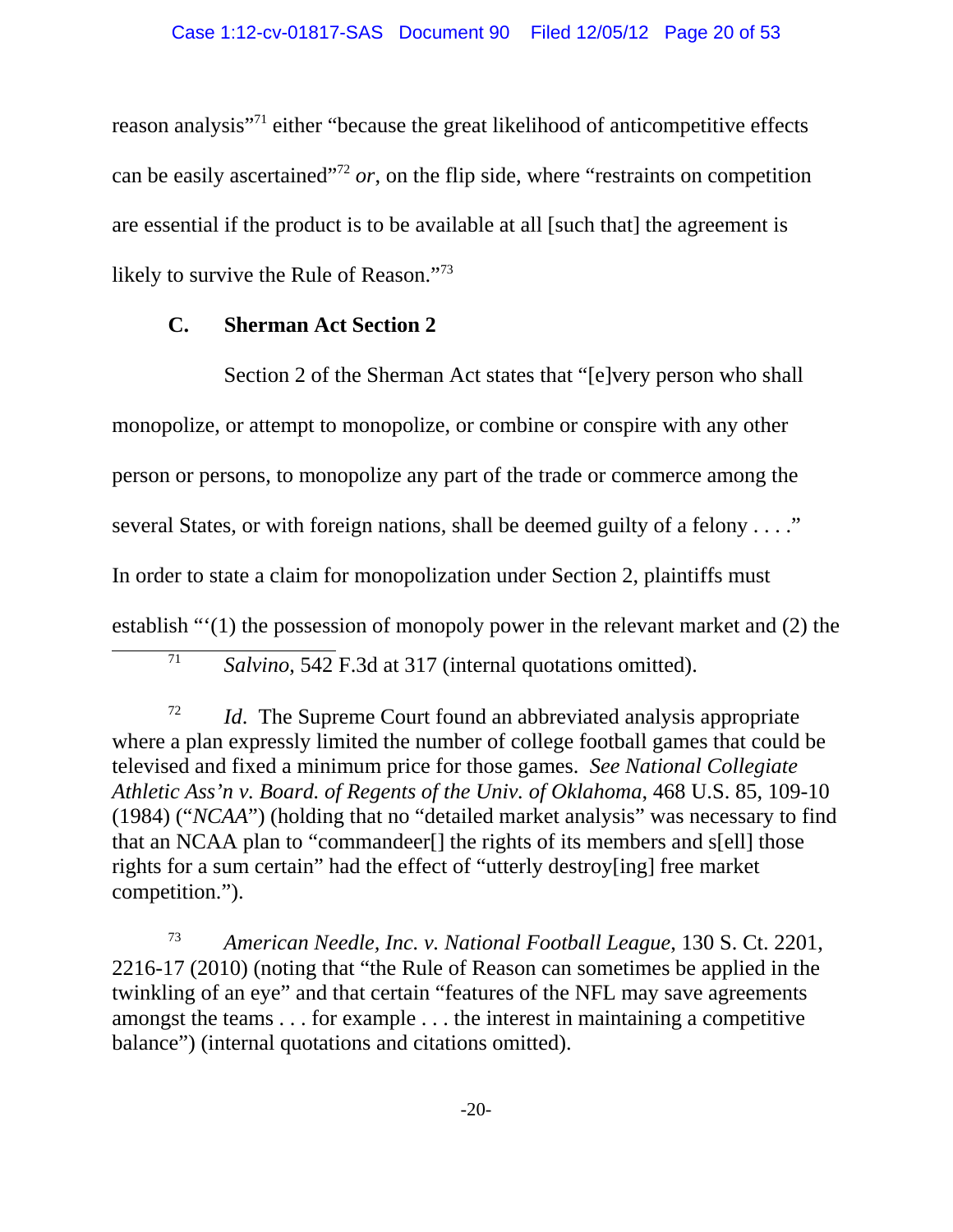willful acquisition or maintenance of that power as distinguished from growth or development as a consequence of a superior product, business acumen, or historic accident.'"74 Specifically, "a plaintiff must establish '(1) that the defendant has engaged in predatory or anticompetitive conduct with (2) a specific intent to monopolize and (3) a dangerous probability of achieving monopoly power."<sup>75</sup>

## **V. DISCUSSION**

## **A. Antitrust Standing**<sup>76</sup>

<sup>74</sup> *PepsiCo, Inc. v. Coca-Cola Co.*, 315 F.3d 101, 104 (2d Cir. 2002) (quoting *United States v. Grinnell Corp.*, 384 U.S. 563, 570-71 (1966)).

<sup>75</sup> *Id.* (quoting *Spectrum Sports, Inc. v. McQuillan*, 506 U.S. 447, 456 (1993)).

<sup>76</sup> In addition to arguing that plaintiffs lack antitrust standing, defendants assert that certain plaintiffs lack Article III standing to seek injunctive relief because they cannot show "'likelihood that [they] will again be injured in a similar way.'" *Shain v. Ellison*, 356 F.3d 211, 215-16 (2d Cir. 2004) (quoting *City of Los Angeles v. Lyons*, 461 U.S. 95, 111 (1983)). However, at least one plaintiff who has purchased each out-of-market package plausibly alleges continuing harm. Laumann "*has been* a subscriber to NHL Gamecenter Live since at least 2010," *Laumann* Compl. ¶ 14 (emphasis added); Traub purchased MLB Extra Innings in 2011 and NHL Center Ice in 2011-2012 and intends to purchase this programming in the future, *Garber* Compl. ¶ 20, *Laumann* Compl. ¶ 16; Dillon purchased NHL Gamecenter Live beginning in 2011 and intends to purchase it again in the future, *Laumann* Compl. ¶ 17; Lerner and Rasmussen subscribed to MLB.tv Internet streaming package during the 2011 season. *Garber* Compl. ¶¶ 17-18. Named plaintiffs' stated intent to purchase again and the fact that packages are purchased seasonally suggests that plaintiffs "are likely to suffer future [injury]" and thus have standing to pursue injunctive relief. *Deshawn E. by Charlotte E. v. Safir*, 156 F.3d 340, 344 (2d Cir. 1998). *Accord Shain*, 356 F.3d at 215 (plaintiff must establish likelihood of a "future encounter").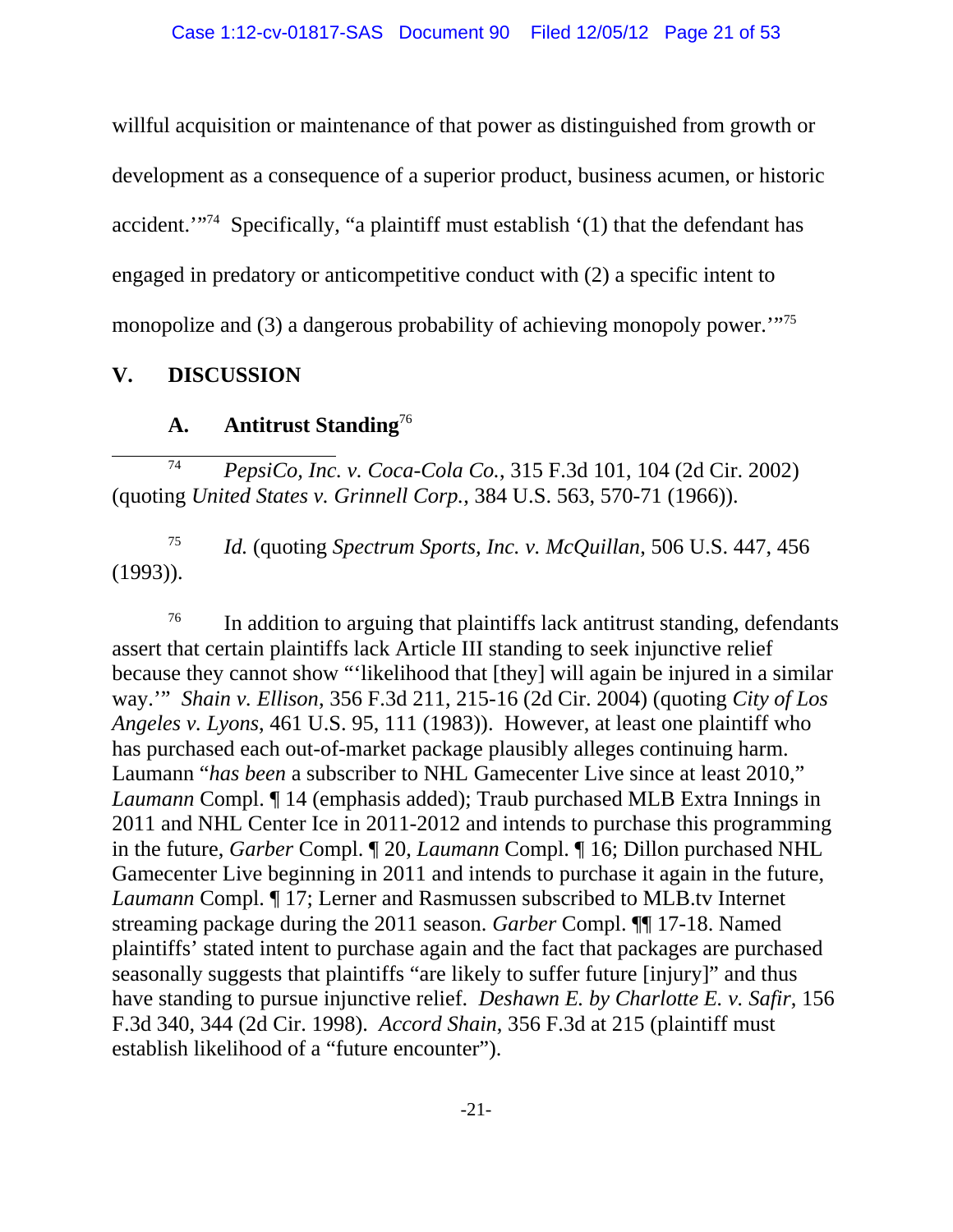While "[r]educed consumer choice and increased prices . . . *when they are the result of an anticompetitive practice*, constitute antitrust injury,"77 the Supreme Court recognized that "Congress did not intend antitrust laws to provide a remedy in damages for all injuries that might conceivably be traced to an antitrust violation."78 Defendants challenge Television plaintiffs' standing to sue on the grounds that they are indirect purchasers of the product in question, and that their injuries are too remote from the alleged conduct.<sup>79</sup>

# **1.** *Illinois Brick* **Direct Purchaser Requirement**

The Supreme Court's decision in *Illinois Brick Co. v. Illinois*

established that "[g]enerally only direct purchasers have standing to bring civil

antitrust claims."80 The rule serves to avoid the difficulties of "apportion[ing]

<sup>79</sup> *See* Def. Mem. at 26, 35. Defendants do not challenge the standing of the Internet plaintiffs.

<sup>80</sup> *Simon v. KeySpan Corp.*, 694 F.3d 196, 201-02 (2d Cir. 2012) (citing *Illinois Brick Co. v. Illinois*, 431 U.S. 720 (1977)). *Illinois Brick* bars only damages under Clayton Act § 4, not injunctive relief under § 16. *See, e.g.*, *Dickson v. Microsoft Corp.*, 309 F.3d 193, 214 n. 24 (4th Cir. 2002) (citing cases); *In re Public Offering Antitrust Litig.*, No. 98 Civ. 7890, 2004 WL 350696, at \*26 (S.D.N.Y. Feb. 25, 2004).

<sup>77</sup> *Brantley*, 675 F.3d at 1202, 1202 n. 11. *Accord id.* ("Had the plaintiffs succeeded in pleading an injury to competition, the complaint's allegations of reduced choice (due to the inability to purchase a la carte programming) and increased prices would sufficiently plead . . . a Section 1 claim.").

<sup>78</sup> *Associated Gen. Contractors*, 459 U.S. at 534.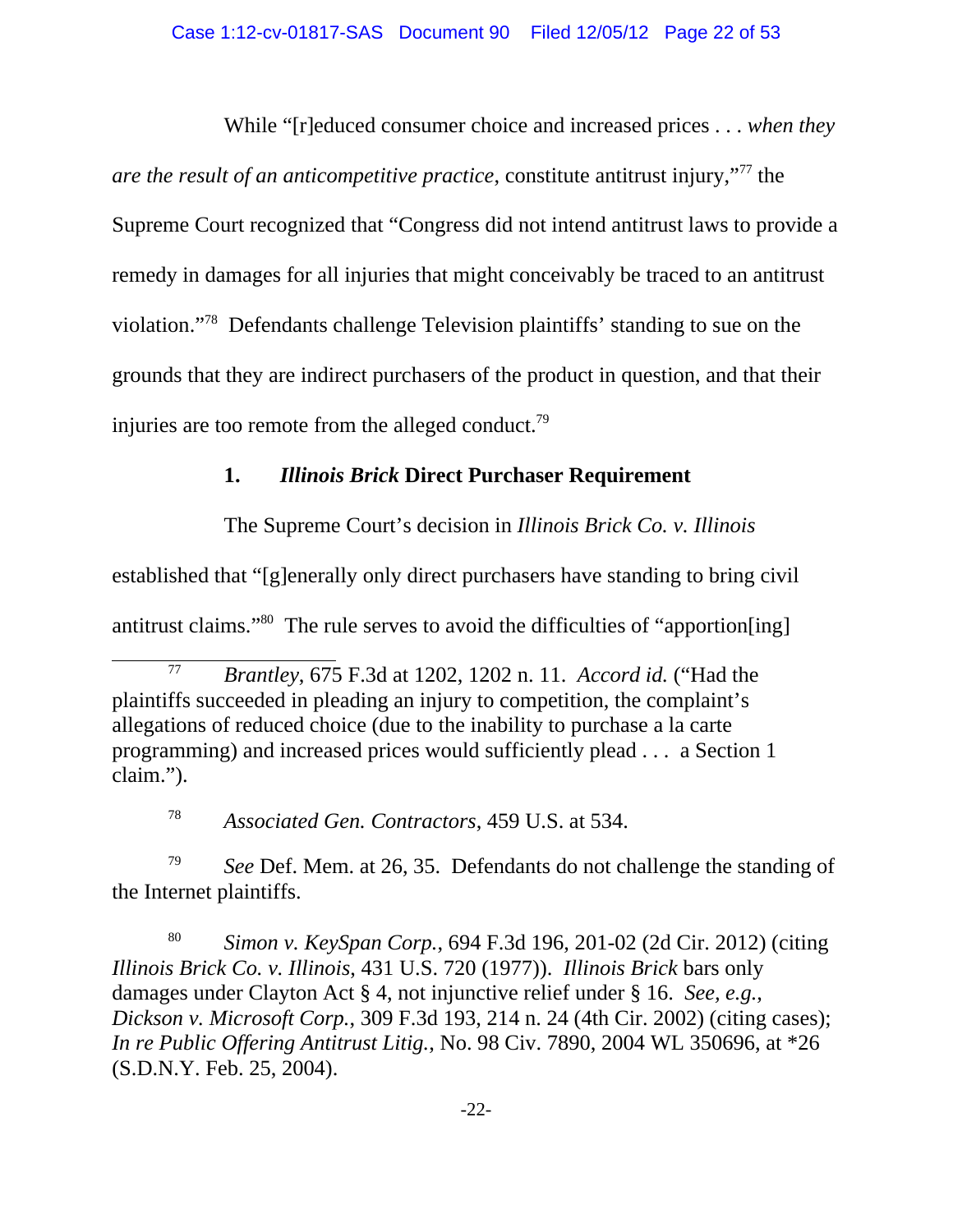recovery among all potential plaintiffs . . . from direct purchasers to middlemen to ultimate consumers" and eliminate the possibility of duplicative recovery, and promotes enforcement by purchasers who have been most directly injured by the alleged violation.81 Because Television plaintiffs purchased programming from the MVPDs, they must show why *Illinois Brick* does not bar their claims for damages against the remaining defendants.<sup>82</sup>

Plaintiffs argue that these claims fall under two recognized exceptions to *Illinois Brick* – the "ownership or control exception" and the "co-conspirator exception."83 The Supreme Court expressly recognized an exception to *Illinois Brick* "where the direct purchaser is owned or controlled by its customer," <sup>84</sup> and courts have "expanded [the exception] to include instances where the defendant owns or controls the intermediary that sold the goods to the indirect-purchaser

<sup>81</sup> *Illinois Brick*, 431 U.S. at 728-33, 741-47. *Accord Kansas v. UtiliCorp United, Inc*., 497 U.S. 199, 216 (1990) (affirming *Illinois Brick* and cautioning that "the possibility of allowing an exception [to the direct purchaser requirement], even in rather meritorious circumstances, would undermine the rule").

<sup>82</sup> Defendants argue that both Comcast and DirecTV *and* the RSNs are middlemen. *See* Def. Mem. at 27-28. Plaintiffs argue that the RSNs produce the relevant product, and that the market divisions occur at the retail level, therefore RSNs are not middlemen. *See* Pl. Mem. at 49-50.

<sup>83</sup> *See* Pl. Mem. at 50, 52.

<sup>84</sup> *Illinois Brick*, 431 U.S. at 736 n.16.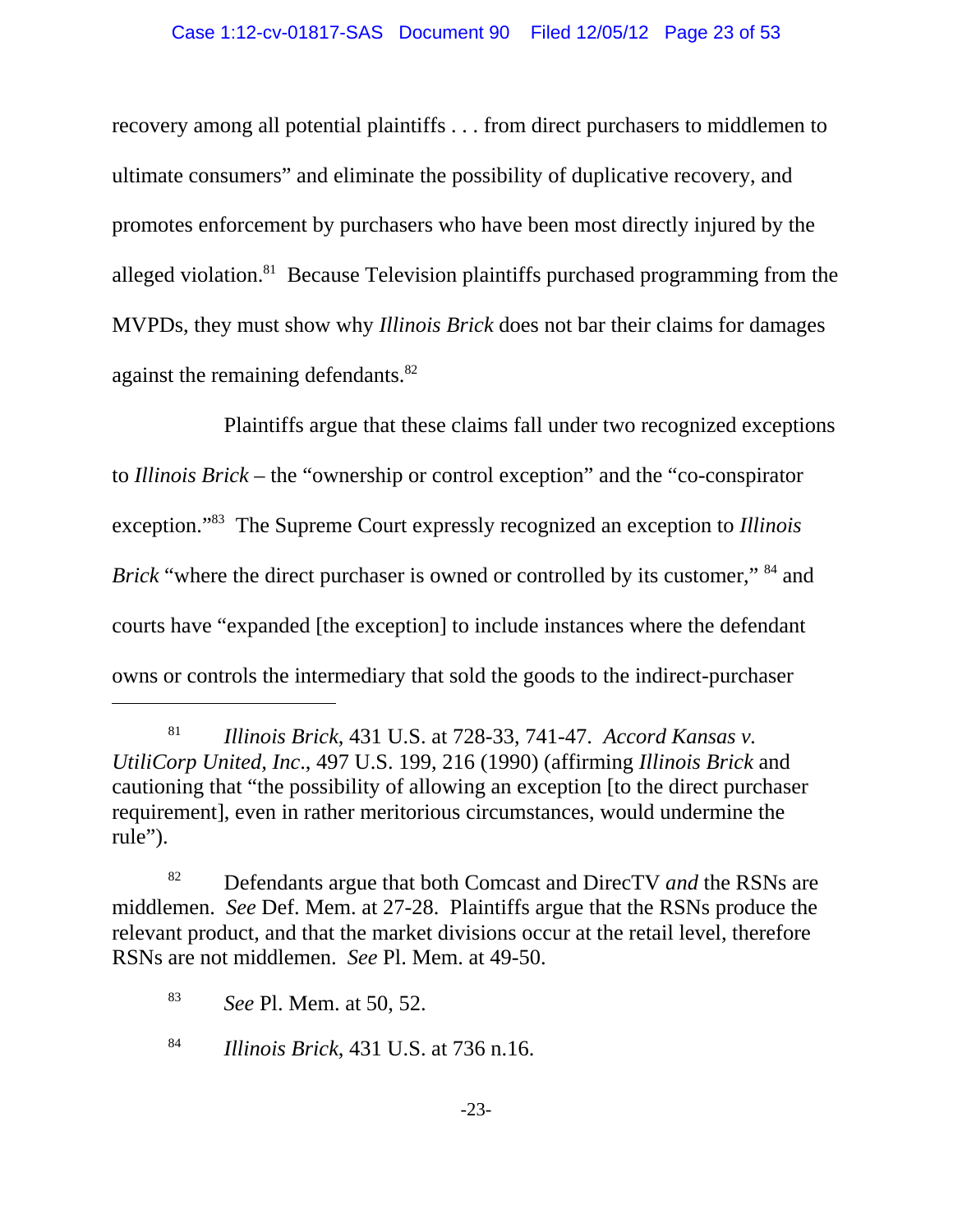plaintiff."85 Additionally, courts have held that "'*Illinois Brick* does not limit suits [where] [t]he consumer plaintiff is a direct purchaser from the dealer who . . . has conspired illegally with the manufacturer with respect to the very price paid by the consumer.'"86 The two exceptions share a common logic – where the relationship between the parties in a multi-tiered distribution chain is such that plaintiffs are the first or *only* victims of alleged anticompetitive agreements, the rationale for the *Illinois Brick* bar disappears.

The Second Circuit has not addressed the "co-conspirator exception,"87 and those circuits that have addressed it have not taken a uniform view of its scope. The Fourth and Ninth Circuits have limited the exception to situations in which "[d]efendants have conspired to fix the price that [p]laintiffs

<sup>85</sup> *In re Vitamin C Antitrust Litig.*, 279 F.R.D. 90,101 (E.D.N.Y. 2012) (citing *In re Industrial Diamonds Antitrust Litig.*, 119 F. Supp. 2d 418, 421 (S.D.N.Y. 2000)).

<sup>86</sup> *In re ATM Fee Antitrust Litig*., 686 F.3d 741, 750 (9th Cir. 2012) (quoting 2A Phillip E. Areeda et al., Antitrust Law ¶ 346h). *Accord Dickson*, 309 F.3d at 214-15 (conspiracy to fix the price paid by the consumer is an exception to *Illinois Brick*, because it is "grounded on the damages theory underlying the alleged conspiracy"—i.e., "no overcharge has been passed on to the consumer"). *See also Paper Sys. Inc. v. Nippon Paper Indus. Co., Ltd.*, 281 F.3d 629, 631-32 (7th Cir. 2002); *Howard Hess Dental Labs. Inc. v. Dentsply Intern., Inc.*, 424 F.3d 363, 383 (3d Cir. 2005).

<sup>&</sup>lt;sup>87</sup> Once again, the Second Circuit has not expressed an opinion on the expansion of the ownership or control exception.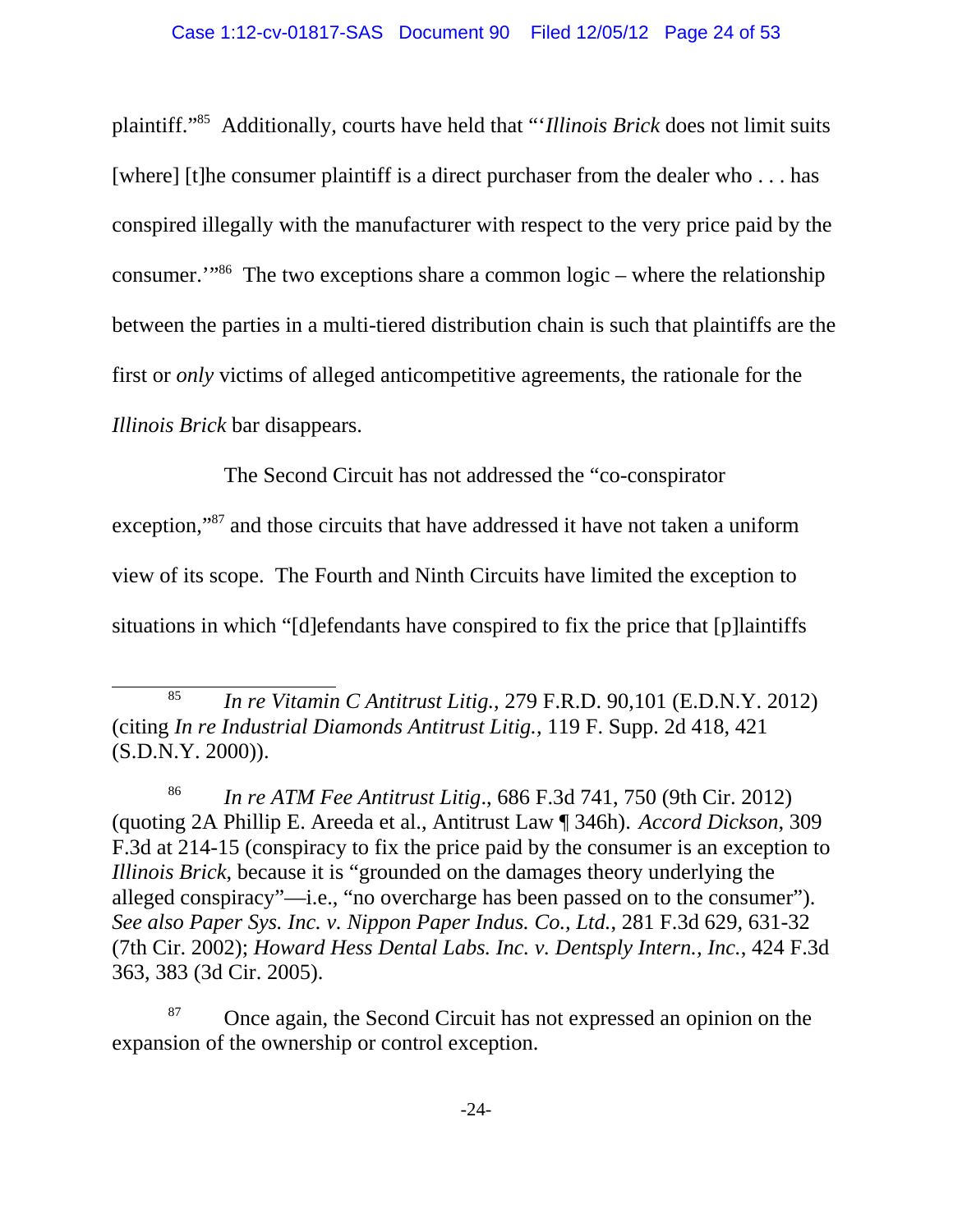paid directly"88 – a requirement that, if adopted, would be fatal to the Television plaintiffs' claims, as they do not allege that the Leagues or RSNs had any role in setting prices for television programming.<sup>89</sup> In contrast, in *Paper Systems Inc. v. Nippon Paper Industries Co., Ltd.*, the Seventh Circuit eschewed the notion of a "co-conspirator *exception*" instead stating simply that *Illinois Brick* "allocate[s] to the first non-conspirator in the distribution chain the right to collect 100% of the damages."90 Thus, where intermediate purchasers in the chain of distribution (here the RSNs and MVPDs) are alleged to be participants in the conspiracy, the first

<sup>88</sup> *In re ATM Fee Antitrust Litig*., 686 F.3d at 751*. Accord Dickson*, 309 F.3d at 214-15. *Dickson* held that *Illinois Brick* barred allegations that a licensing agreement between computer sellers and Microsoft resulted in supracompetitive prices where computer purchasers did not allege any conspiracy between Microsoft and the sellers to set the resale price of the software, but rather claimed that overcharges were passed on to the consumers by the sellers when the consumers purchased personal computers from the sellers. *See id.* at 215.

<sup>89</sup> *See In re ATM Fee Antitrust Litig*., 686 F.3d at 751(holding coconspirator theory unavailable because "while Plaintiffs allege a conspiracy to set interchange fees, they fail to show a conspiracy to set foreign ATM fees. Plaintiffs do not allege that [the ATM network] has control to set foreign ATM fees. Further, Bank Defendants have no control over the foreign ATM fees of other Bank Defendants or [ATM network] members.").

<sup>90</sup> 281 F.3d 629, 631-32 (7th Cir. 2002). *Accord Lowell v. American Cyanamid Co.*, 177 F.3d 1228, 1233 (11th Cir. 1999) ("*Illinois Brick* simply does not apply where the complaint alleges a vertical conspiracy with no pass-on."); *In re Brand Name Prescription Drugs Antitrust Litig.*, 123 F.3d 599, 604 (7th Cir. 1997) ("[A]ny indirect-purchaser defense would go by the board since the [plaintiffs] would then be direct purchasers from the conspirators.").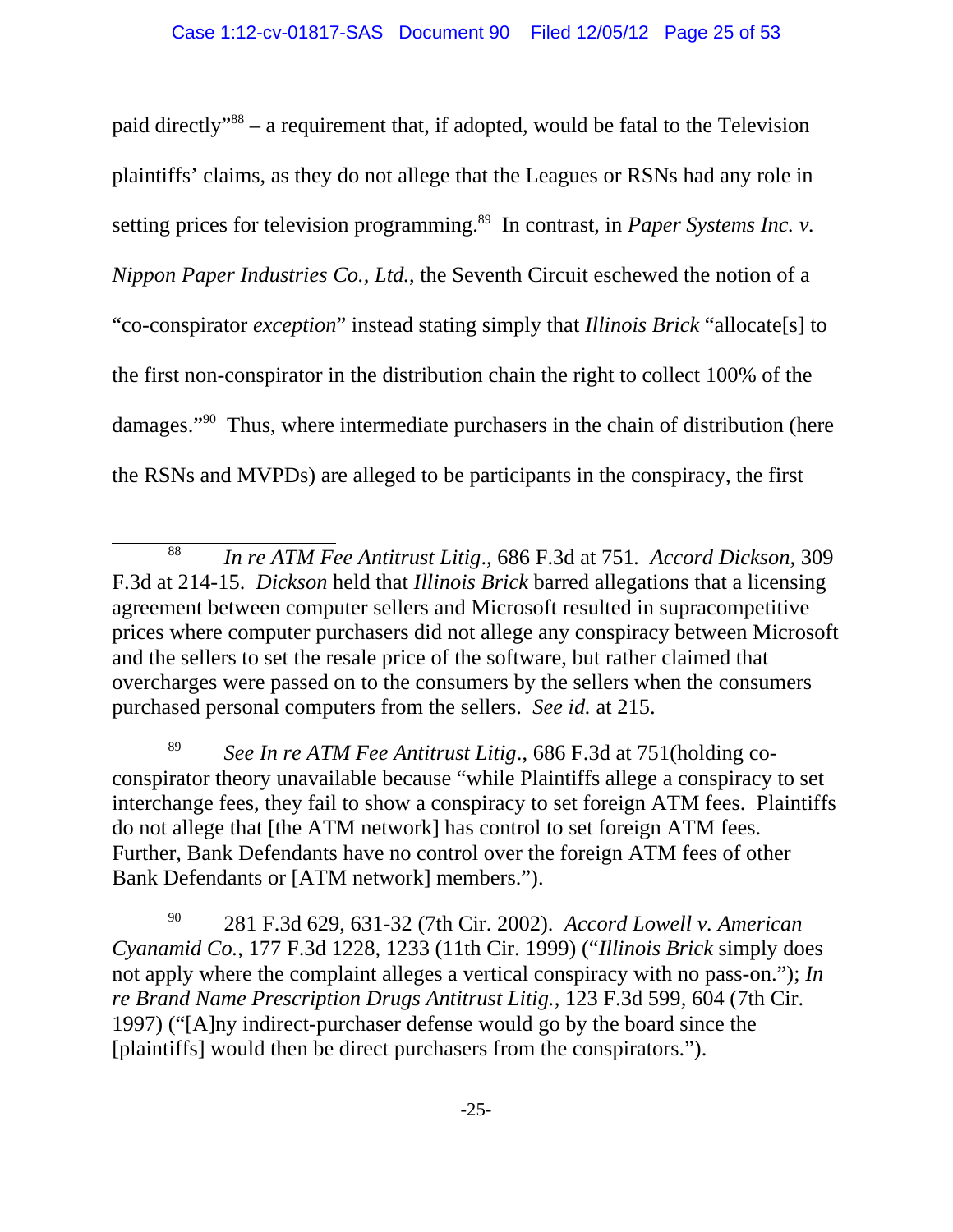purchasers who are not part of the conspiracy "are entitled to collect damages from both the manufacturers and their intermediaries if conspiracy and overcharges can be established."91

While mindful of the Supreme Court's admonition against even the "most meritorious of exceptions" to the direct purchaser requirement, the purpose of *Illinois Brick* was *not* to prevent the only non-conspirators in a multi-level distribution chain – consumers no less – from bringing a private antitrust suit.<sup>92</sup> Thus, holding that the first purchaser who is not party to the unlawful agreements to restrain trade has standing to sue is not an *exception* to *Illinois Brick*, but rather a recognition that *Illinois Brick* "bans Clayton Act lawsuits by persons who are not direct purchasers *from the defendant antitrust violator[s]*."93

As discussed in depth below, plaintiffs have alleged complex arrangements in which the RSNs – the level at which the directly relevant market (for video presentation) is divided – are affiliated with the club for whom they

<sup>93</sup> *In re Linerboard Antitrust Litig.*, 305 F.3d 145, 158–60 (3d Cir.2002) (emphasis added).

<sup>91</sup> *Paper Sys. Inc.*, 281 F.3d at 632 (citing *Texas Indus., Inc. v. Radcliff Materials, Inc.*, 451 U.S. 630 (1981)).

<sup>&</sup>lt;sup>92</sup> *See NCAA*, 468 U.S. at 106-07 ("Congress designed the Sherman Act" as a consumer welfare prescription.") (citation omitted); *Stamatakis Indus., Inc. v. King*, 965 F.2d 469, 471 (7th Cir. 1992) ("[A]ntitrust laws, [] protect consumers from suppliers rather than suppliers from each other.").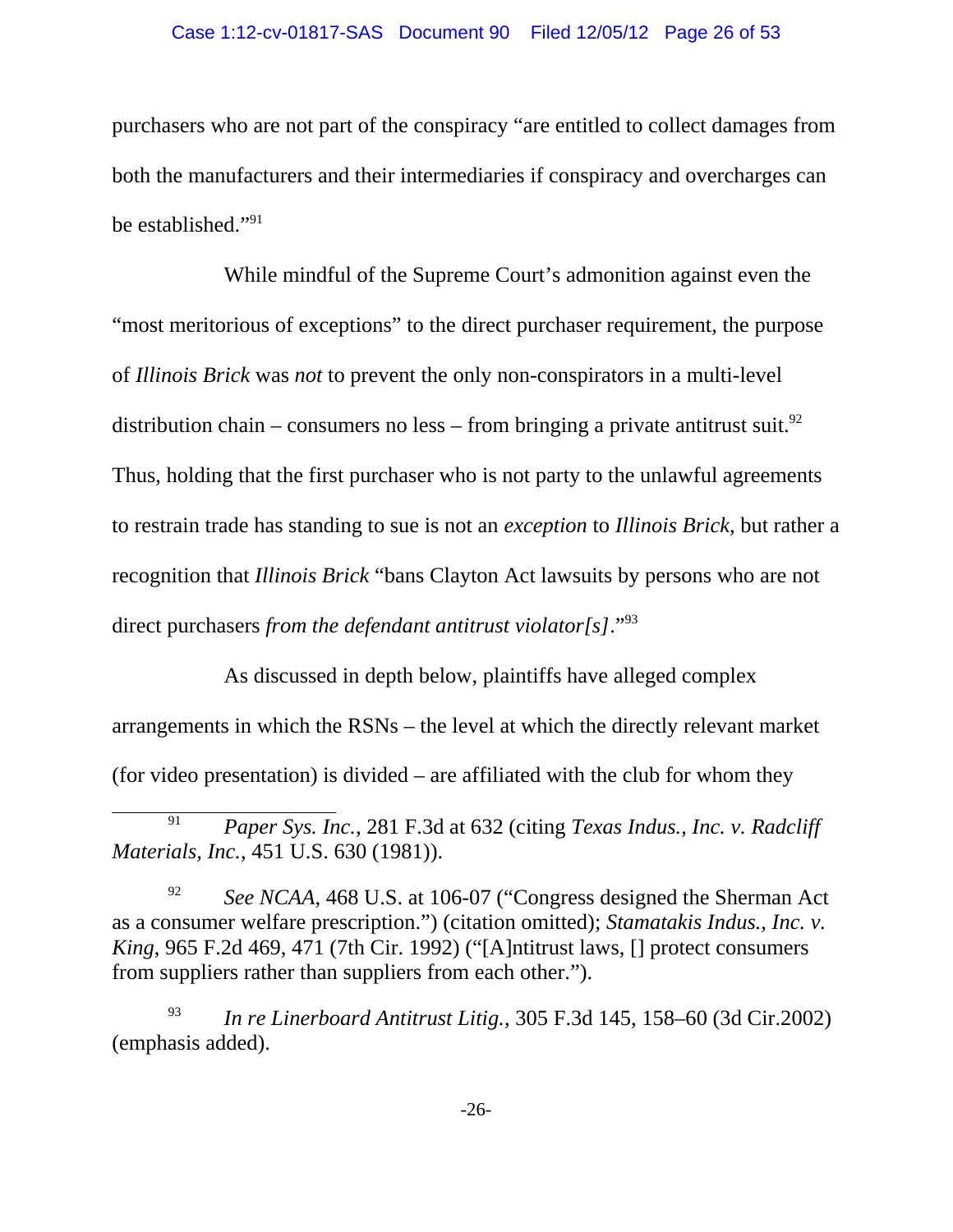provide programming and/or are owned by the MVPDs which ultimately sell the programming to consumers.<sup>94</sup> In addition, plaintiffs allege that the MVPDs benefit directly from the agreements that limit Internet broadcasting of games.<sup>95</sup> Even if the RSN and MVPD defendants could hypothetically "change sides and align themselves as plaintiffs," they have shown no inclination to do so, and plaintiffs allege that doing so would run counter to their interests in maintaining the challenged agreements.<sup>96</sup> Where all middlemen are alleged to be co-conspirators,

 $^{95}$  To the extent that the MVPDs compete with the Leagues (vis-a-vis Internet sales) for distribution of games, the Second Circuit's holding that *Illinois Brick* is inapplicable where the alleged middleman "[could] not be characterized solely as a customer" of the primary seller, but "was also a competitor . . . in the retail market" provides another reason that plaintiffs here are not barred by *Illinois Brick. Law Offices of Curtis V. Trinko, L.L.P. v. Bell Atlantic Corp.*, 305 F.3d 89, 106 (2d Cir. 2002)(*rev'd on other grounds in Verizon Comms. Inc. v. Law Offices of Curtis V. Trinko, LLP*, 540 U.S. 398 (2004). *See also Verizon Comms. Inc.*, 540 U.S. at 416-18 (Stevens, J. concurring) (stating that he would have reversed the Second Circuit on standing grounds, analyzed under *Associated General Contractors*).

<sup>96</sup> *See Paper Sys*. *Inc.*, 281 F.3d at 631-32. While it is true that Madison Square Garden Company, a defendant in this case, did sue the NHL in 2007 for antitrust violations arising out of the very agreements at issue here, it sought only

<sup>94</sup> *See supra* nn.21-22, discussing RSN affiliations. *See also infra* Part V.B. (discussing agreements among defendants); Pl. Mem. at 51 (arguing that because the MVPDs control their subsidiary RSNs "it is inconceivable that Comcast and DirecTV would sue their own subsidiaries"). Because I find the "coconspirator exception" applicable for purposes of antitrust standing, I need not determine whether plaintiffs have plausibly alleged "such functional economic or other unity [between the RSNs and MVPDs] that there effectively has been only one sale between the defendant and the indirect purchaser." *In re Vitamin C Antitrust Litig.*, 279 F.R.D. at 101-02.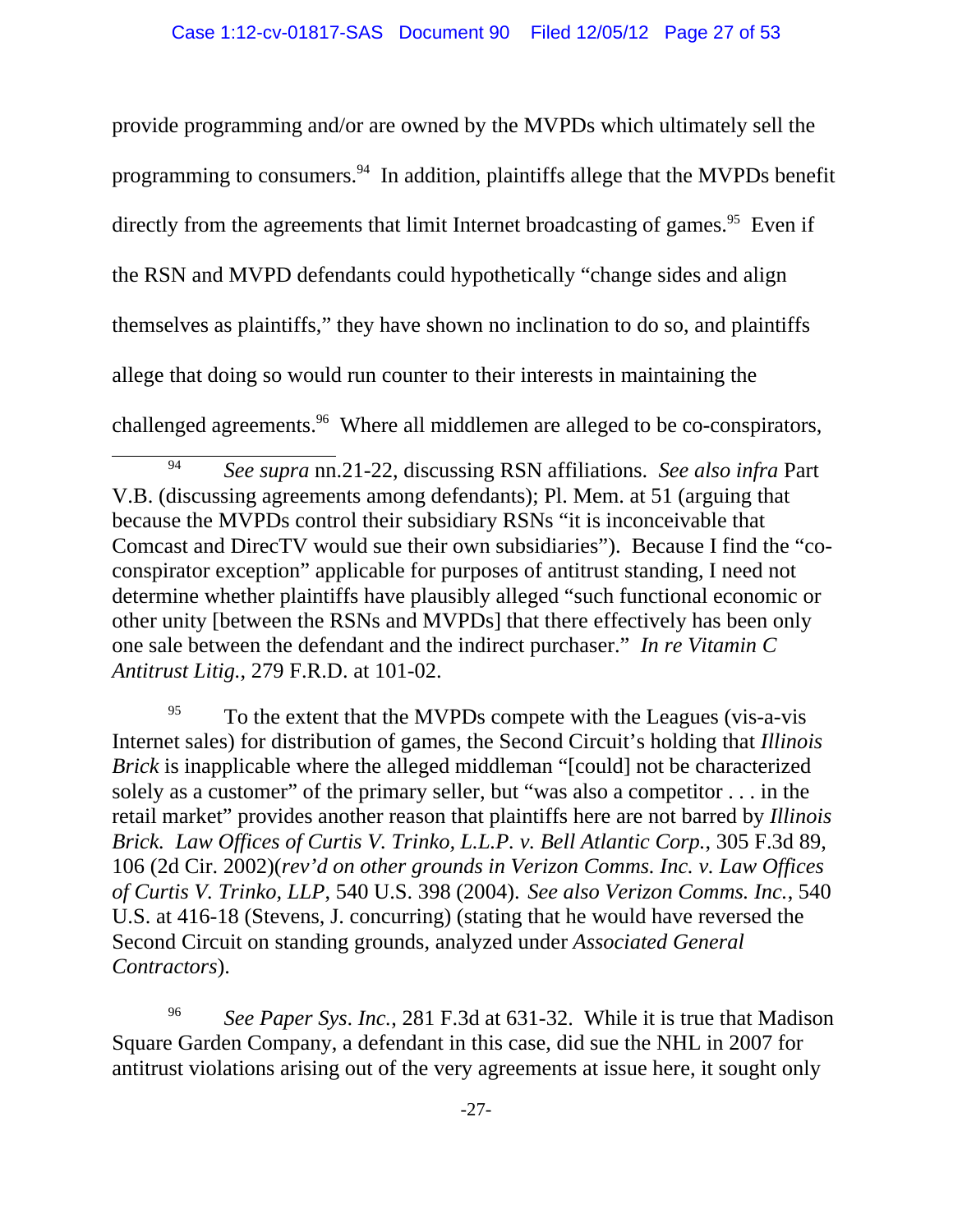the problems of apportioning recovery among all potential plaintiffs and duplicative recovery simply do not arise, and the principle of permitting the purchasers who have been most directly injured is honored.<sup>97</sup>

# **2. Standing Under** *Associated General Contractor* **Factors**

Although they are not barred by the specific *Illinois Brick* rule,

plaintiffs must still establish that they are "efficient enforcers" of the antitrust laws

under the factors set forth in *Associated General Contractors*. 98 Defendants argue

that plaintiffs' claims are based on "[s]ome unidentified overcharge in the price TV

plaintiffs pay Comcast or DirecTV for television service generally, regardless of

injunctive relief and ultimately settled. *See* 3/3/09 Stipulation and Order of Dismissal, *Madison Square Garden v. National Hockey League*, 07-cv-08455 ("*MSG v. NHL*") (dismissing MSG's case against the NHL with prejudice). It would be ironic if "a cartel-member plaintiff seek[ing] to remove [a] restraint – such that the member's interest coincides with the public interest in vigorous competition" could sue but the public (consumers) could not. *Daniel v. American Bd. of Emergency Medicine*, 428 F.3d 408, 440 (2d Cir. 2005).

<sup>97</sup> *See Illinois Brick*, 431 U.S. at 728-33, 741-47. The fact that numerous RSNs and MVPDs are not joined as defendants is not a problem because, under the the principal of joint and several liability, "each member of a conspiracy is liable for all damages caused by the conspiracy's entire output." *Paper Sys. Inc.*, 281 F.3d at 632 (citing *Texas Indus., Inc.*, 451 U.S. 630).

See 459 U.S. at 535 (in determining whether a plaintiff has antitrust standing, courts must "evaluate the plaintiff's harm, the alleged wrongdoing by the defendants, and the relationship between them"). The standing analysis under *Associated General Contractors* also applies to claims for injunctive relief. *See Daniel*, 428 F.3d at 451 ("The extent to which these factors apply when plaintiffs sue for injunctive relief depends on the circumstances of the case.").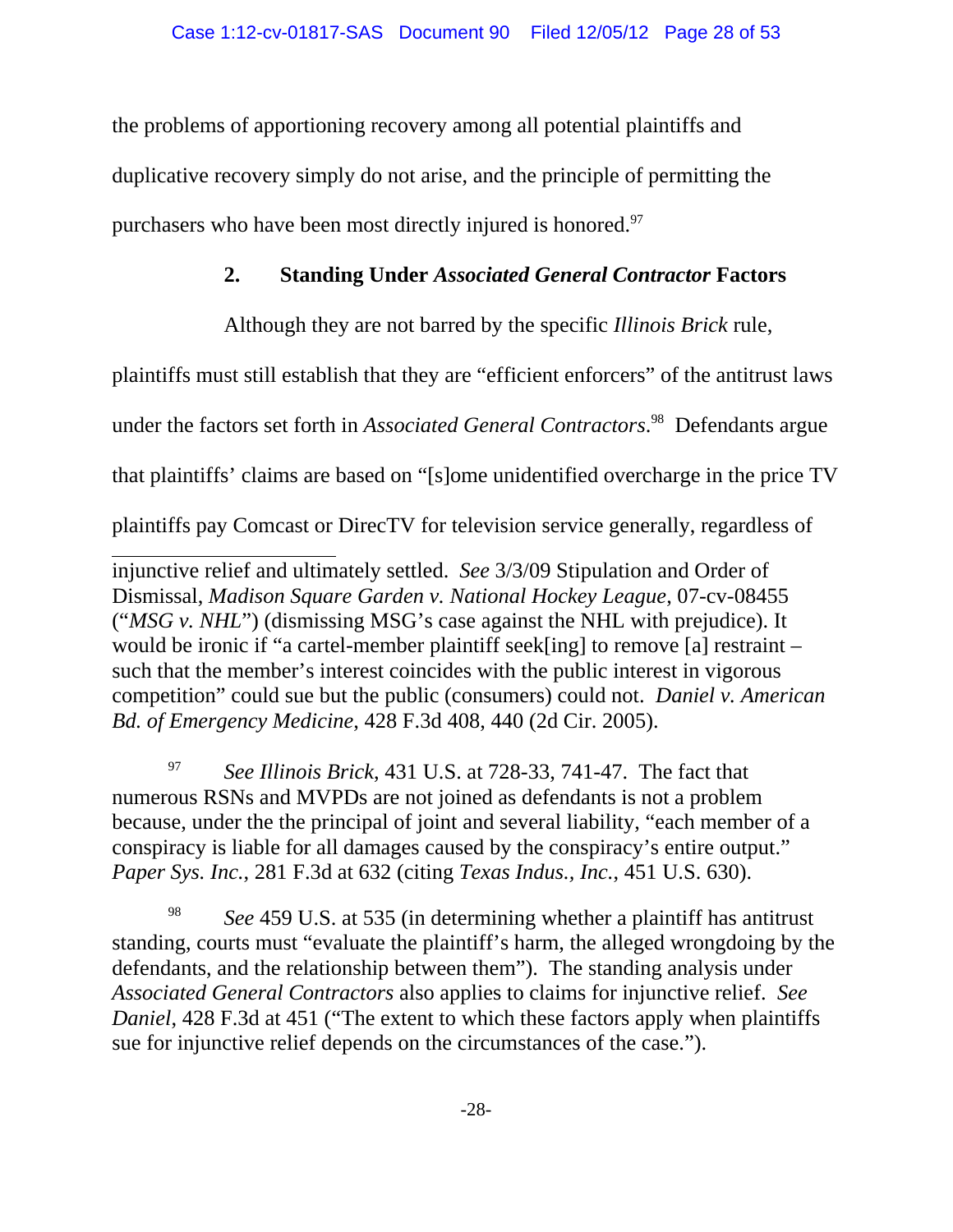#### Case 1:12-cv-01817-SAS Document 90 Filed 12/05/12 Page 29 of 53

whether they have ever watched, or even desired to watch an NHL or MLB game."99 Moreover, "the allegedly overpriced RSN channel itself includes more than just MLB or NHL programming and is but one channel among tens or hundreds of channels included in the general television packages offered by Comcast and DirecTV" and therefore "it would be impossible to ascertain what effect, if any at all, the alleged violation had on the pricing of the various packages sold by Comcast and DirecTV to consumers."<sup>100</sup>

Here the relevant markets are for professional hockey and baseball programming. While plaintiffs argue that "'consumers . . . generally *do* meet [the standing] test,'"101 only "consumers *in the market where trade is allegedly restrained* are presumptively the proper plaintiffs to allege antitrust injury."<sup>102</sup> Purchasers of the out-of-market packages, whether television or Internet, are clearly consumers in the relevant market of professional hockey and baseball games, and allege not only increased price, but also reduced consumer choice from

<sup>101</sup> Pl. Mem. at 55 (quoting *Daniel*, 428 F.3d at 451 (Katzmann, J., dissenting in part)).

<sup>102</sup> *Serpa Corp. v. McWane, Inc.*, 199 F.3d 6, 10 (1st Cir. 1999) (emphasis added).

-29-

<sup>99</sup> Def. Mem. at 36.

<sup>100</sup> *Id.* at 37.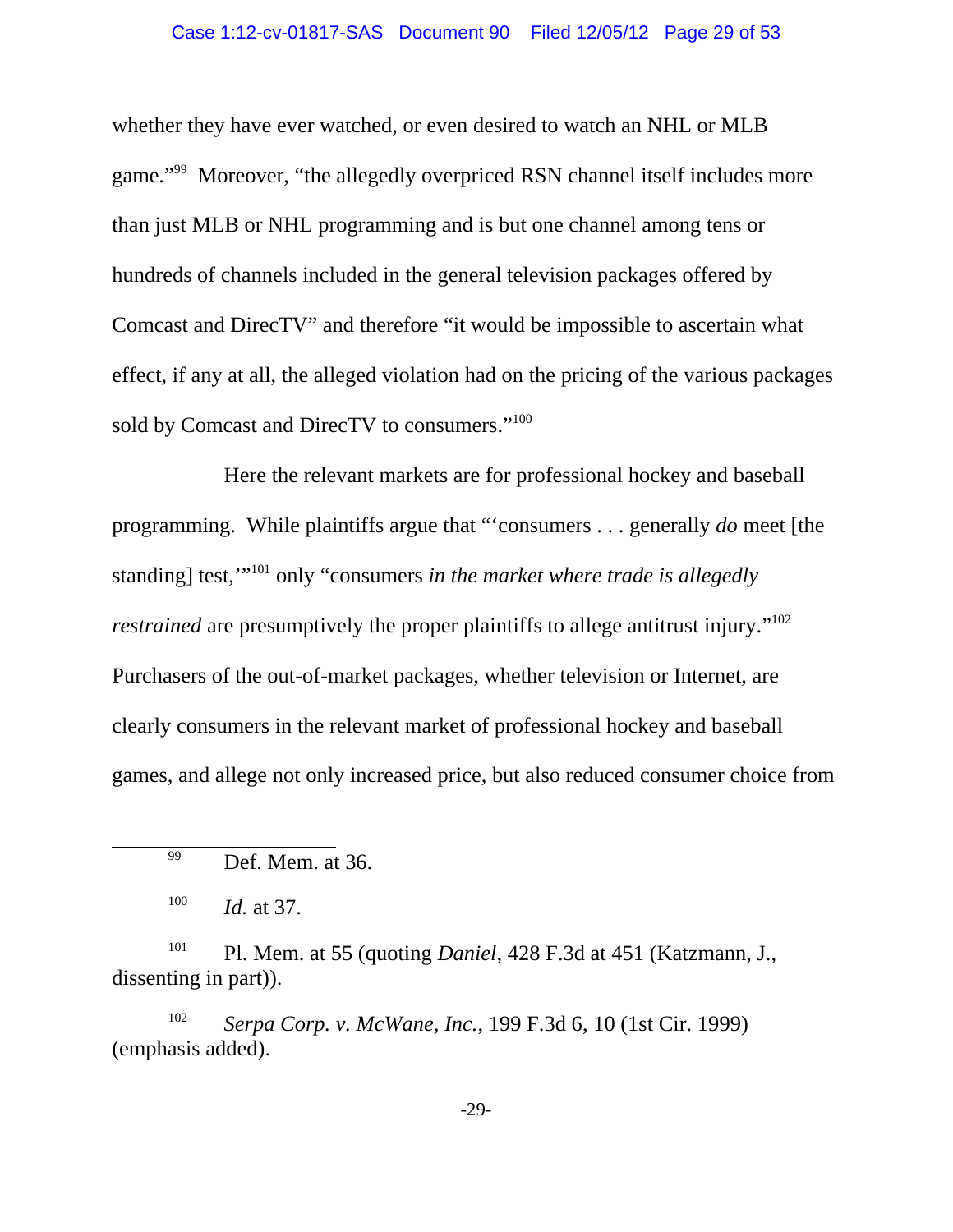lack of competition.<sup>103</sup> Moreover, because no innocent parties stand between them and the alleged agreements, they are the most efficient enforcers.

In contrast, plaintiffs who merely subscribe to Comcast and DirecTV, but do not subscribe to an out-of-market package, allege that they are consumers of television generally, not that they are consumers of professional hockey or baseball games.104 Neither Garber nor Herman alleges that she or he was prevented from viewing games as a result of the black-out agreements, nor do they claim that they were charged supracompetitive prices for games that they wished to view. These plaintiffs' only claims are based on some unidentified increased price of their overall cable package allegedly stemming from the absence of competition from out-of-market baseball clubs and their RSNs. Their alleged injuries are both speculative and difficult to identify and apportion in light of the packaged nature of

<sup>103</sup> *See Laumann* Compl. ¶ 10; *Garber* Compl. ¶ 13; *see also* MSG Br. at 27 (noting that fans "are deprived of alternatives that could be offered by individual clubs – such as the ability to purchase single games or the games of a single team – and of the lower prices that would result from such competition with the Center Ice package"). Furthermore, aside from the fact that television purchasers of out-of-market packages purchased from MVPDs rather than directly from the League, as in the case of Internet purchasers, their positions within the alleged antitrust scheme are largely analogous. As I have already declined to dismiss plaintiffs based on their indirect purchaser status, and defendants do not argue that Internet plaintiffs lack standing, it follows logically that purchasers of out-of-market television packages should be permitted to remain in the suit.

<sup>104</sup> *See Garber* Compl. ¶ 60. *See also Laumann* Compl. ¶ 56.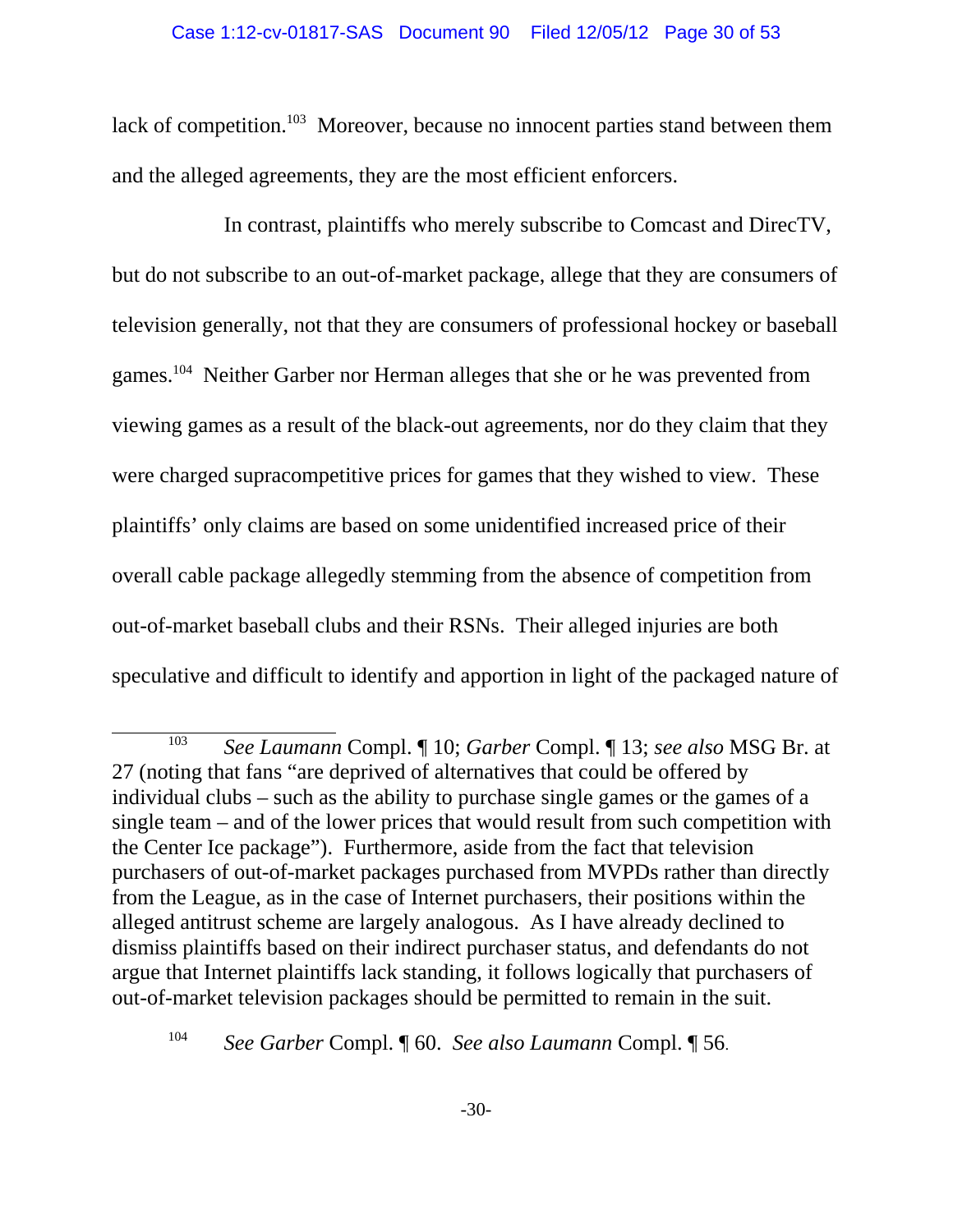television services, not to mention their remoteness from the primary agreements among League defendants, which makes determination of the causal connection even more difficult.105Permitting any plaintiff who simply purchased cable or satellite programming to sue would create a class of plaintiffs for whom "it is merely coincidental that they purchased [MLB and NHL programming] at all."<sup>106</sup> Thus, plaintiffs Garber and Herman are dismissed for failure to establish that they are "proper plaintiffs" under the *Associated General Contractor* factors.107 Silver is dismissed from the *Garber* case, because he does not allege that he subscribed to

<sup>106</sup> *Kloth v. Microsoft Corp.*, 444 F.3d 312, 324 (4th Cir. 2006) (dismissing plaintiffs claims where "it is merely coincidental that they purchased Microsoft products at all" and "[i]t would be even more speculative to determine the relevant benefits and detriments that non-Microsoft products would have brought to the market and the relative monetary value . . . to a diffuse population of end users").

<sup>&</sup>lt;sup>105</sup> The fact that plaintiffs' remoteness from the first level of the alleged conspiracy did not mandate dismissal under *Illinois Brick* does not mean the Court cannot consider it under the more general antitrust standing inquiry. *See Illinois Brick*, 431 U.S. at 728 n.7 ("[T]he question of which persons have been *injured* by an illegal overcharge for purposes of § 4 is analytically distinct from the question of which persons have sustained *injuries too remote* to give them standing to sue for damages under § 4.") (emphasis added).

 $107$  It is worth noting that the remaining Television plaintiffs are just as capable of raising any meritorious arguments that general Comcast and DirecTV subscribers would have raised because, as a prerequisite to purchasing out-ofmarket packages, they must subscribe to the general television package.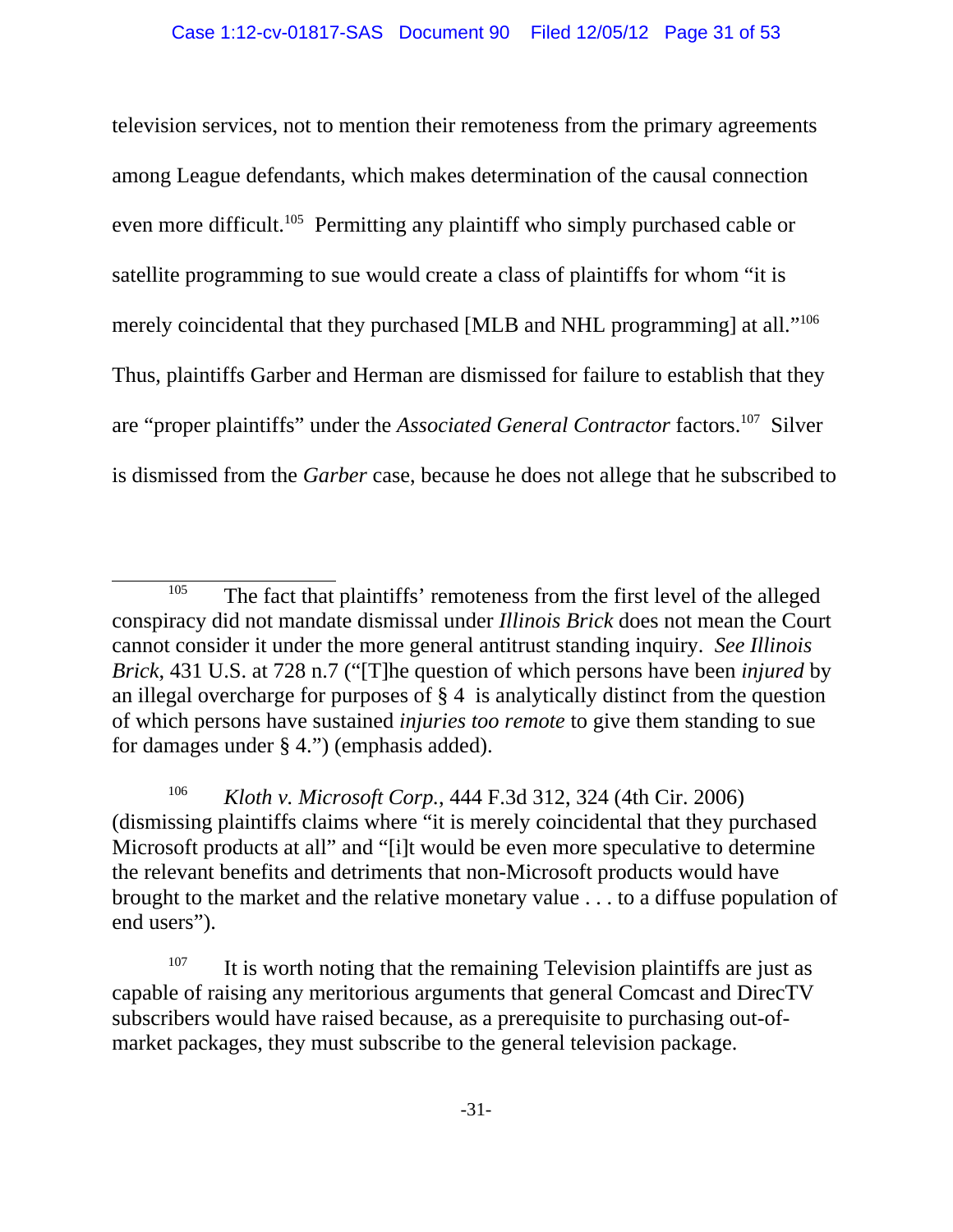an out-of-market baseball package.<sup>108</sup>

# **B. Section One Claims Regarding "In-Market" and "Out-of-Market" Agreements**

#### **1. Agreements Among Defendants**

As discussed briefly in the context of standing, plaintiffs allege a multi-level conspiracy consisting of horizontal and vertical agreements implicating the League defendants, the RSNs and the MVPDs."The question whether an arrangement is a contract, combination, or conspiracy is different from and antecedent to the question whether it unreasonably restrains trade."109

# **a. League Defendants**

Plaintiffs' allegations arise initially out of agreements by the individual clubs, as a league, to establish exclusive local telecast territories for each club and to grant the Leagues the exclusive rights to market those games outside the local territories. In *American Needle, Inc. v. National Football League* the Supreme Court held that when it comes to "marketing property owned by the separate teams," individual sports teams that together comprise a league "do not possess either the unitary decisionmaking quality or the single aggregation of

<sup>108</sup> *See Garber* Compl. ¶ 19. Because Silver is a former purchaser of NHL Center Ice, he may proceed with the *Laumann* suit.

<sup>109</sup> *American Needle*, 130 S. Ct. at 2206.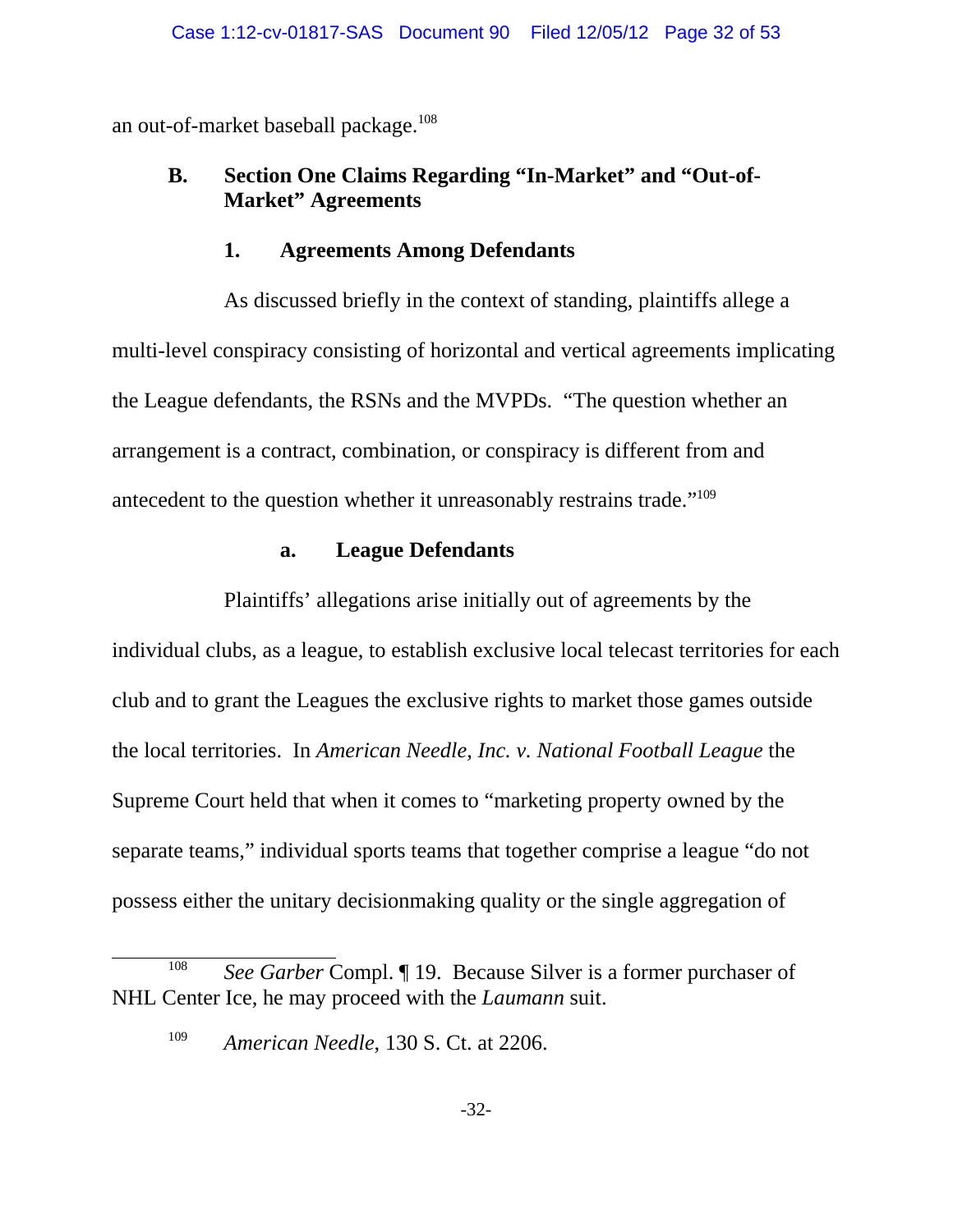economic power" of a single entity and "their objectives are not common."<sup>110</sup> Where teams compete against each other in the relevant market, their concerted action may "deprive the marketplace of independent centers of decisionmaking and therefore of actual or potential competition."111 Like the intellectual property at issue in *American Needle*, the rights at issue here belong initially to the individual clubs.112 Plaintiffs have alleged that absent these agreements the clubs would compete against each other in the markets for hockey and baseball programming.<sup>113</sup>

The fact that the NHL and MLB are lawful joint ventures does not preclude plaintiffs from challenging the Leagues' particular policies under the rule of reason.114 Defendants' argument that the teams cannot unlawfully conspire with respect to out-of-market games because only the Leagues can own those

 $111$  *Id.* 

<sup>112</sup> *See Pittsburgh Athletic Co. v. KQV Broad. Co.*, 24 F. Supp. 490, 492 (W.D. Pa. 1938) (holding that the Pittsburgh Athletic Company, owner of the Pittsburgh Pirates, could grant "the exclusive right to broadcast, play-by-play, descriptions or accounts of the games played by the 'Pirates' at this and other fields").

<sup>113</sup> *See Laumann* Compl. ¶ 71; *Garber* Compl. ¶ 75.

<sup>114</sup> *See Starr v. Sony BMG Music Entm't*, 592 F.3d 314, 326 (2d Cir. 2010) (holding that claims that agreements by a lawful joint venture were "actually anticompetitive and unreasonable" reviewable under the rule of reason) (citing *Dagher*, 547 U.S. at 7).

<sup>110</sup> *Id.* at 2212-14.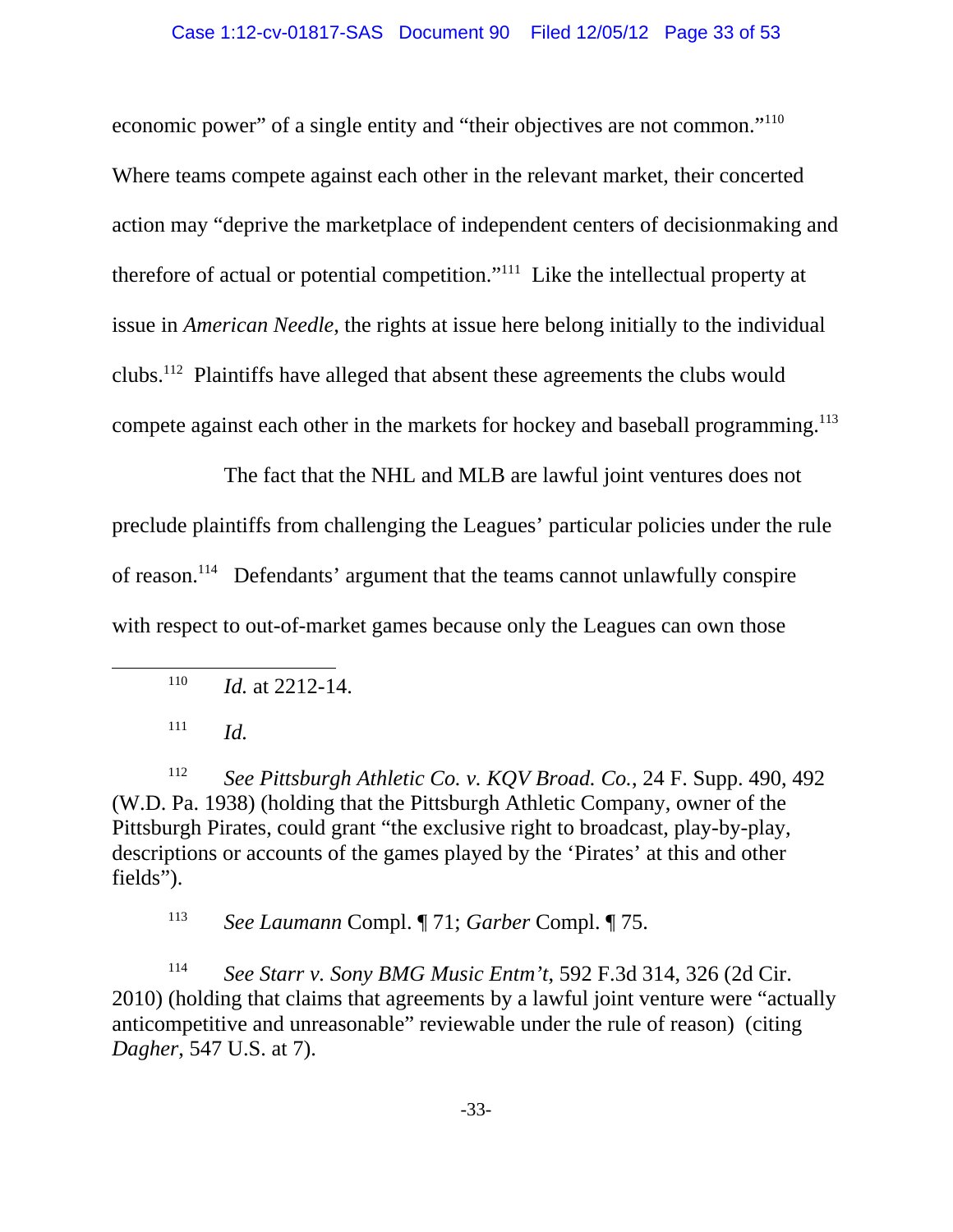games assumes the legality of the very agreements challenged here. There is no distinction between in-market and out-of-market games other than that the clubs have agreed to cede to the Leagues the right to market the games, to which they have initial rights, outside their local territories.<sup>115</sup> American Needle conclusively established that these kinds of arrangements are subject to Section 1 scrutiny.

#### **b. Role of RSNs**

Plaintiffs argue that the RSNs have participated in a conspiracy to divide the market for professional baseball and hockey programming.<sup>116</sup> They assert that RSNs do not merely "pass through" the relevant product unchanged from the Leagues to the consumers: rather, RSNs purchase *rights* from the clubs, and produce video presentations of the games – the product in question – subject to anticompetitive agreements not to sell programming for a given hockey or baseball club outside the defined territory surrounding that club.<sup>117</sup> Plaintiffs argue that "[t]he fact that the clubs have a central role in orchestrating this horizontal

<sup>115</sup> Defendants cite *Washington v. National Football League* in support of their argument that "a 'league' game is necessarily a 'league' product." Def. Mem. at 47. But that case is involved "historical football game footage, something that the individual teams do not separately own, and have never separately owned." *Washington*, No. 11 Civ. 3354, 2012 WL 3017961, at \*2 (D. Minn. June 13, 2012).

<sup>116</sup> *See* Pl. Mem. at 43.

<sup>&</sup>lt;sup>117</sup> *See id.* Plaintiffs note that "[t]he conspiracies are ... to divide the consumer markets for live sports *programming*." *Id.* at 42 (emphasis in original).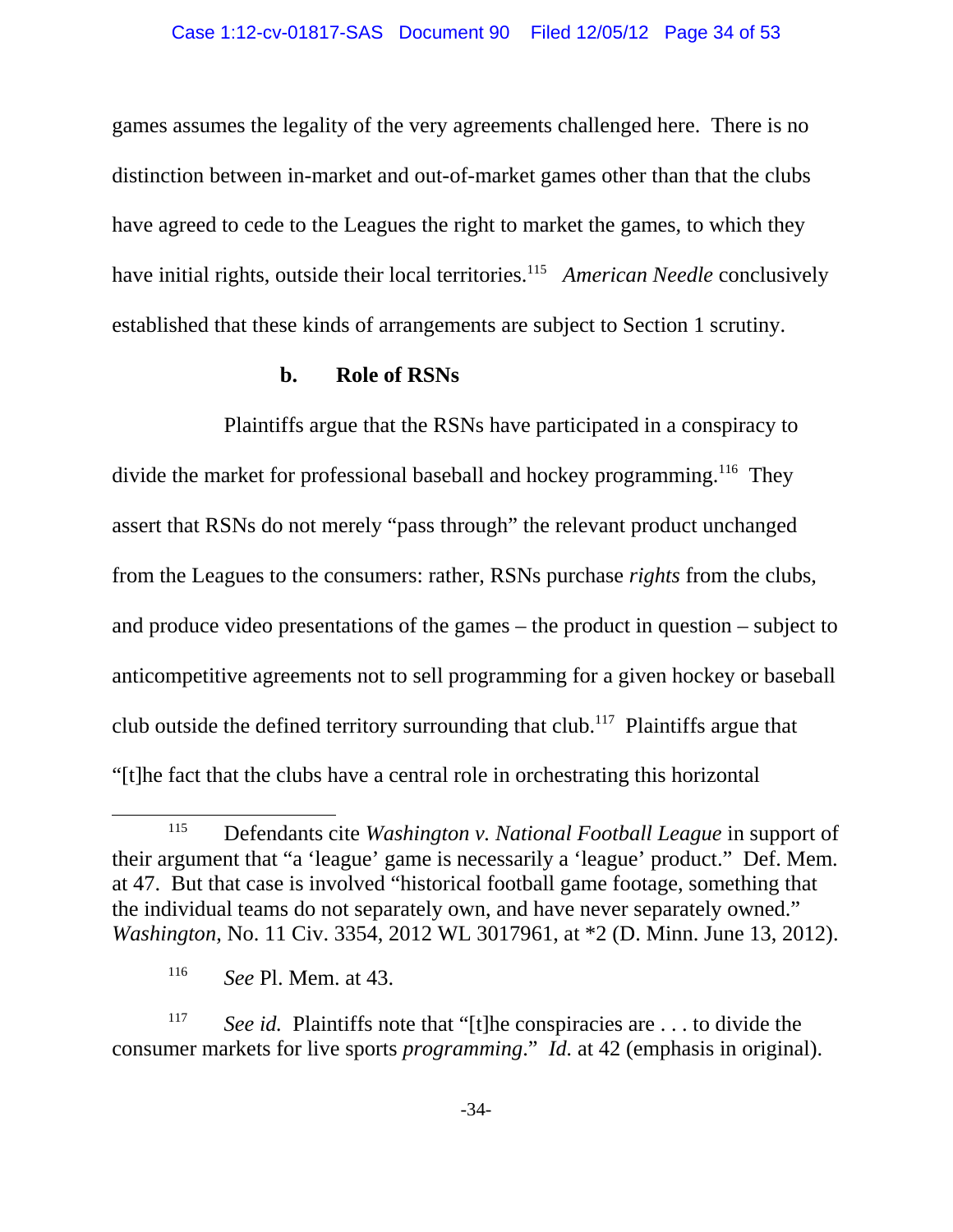#### Case 1:12-cv-01817-SAS Document 90 Filed 12/05/12 Page 35 of 53

agreement" does not negate the horizontal character of the alleged agreements by the RSNs, because "each RSN plainly understood that it was getting a regional monopoly in exchange for an agreement to respect other RSN's regional monopolies."<sup>118</sup> Thus, "[e]ven when the focus is on the horizontal agreement at the club level, the RSNs are still liable, as their role in carrying out the clubs' division of the market is not innocent."119

Plaintiffs do not plausibly allege that the RSNs entered into actual agreements with one another to enforce the territorial market divisions established by the League defendants, but it is not necessary that they do so in order to implicate the RSNs in the conspiracy to divide the market. First of all, courts have recognized that "vertical agreements can [] injure competition by facilitating horizontal collusion."<sup>120</sup> It is well established, for example, that a distributor's coordination of horizontal agreements in restraint of trade at the next distribution level by entering into a series of identical vertical agreements with multiple parties

<sup>118</sup> *Id.* at 44-45.

<sup>120</sup> *Brantley*, 675 F.3d at 1198 (citing *Leegin*, 551 U.S. at 893). *Accord Continental T.V., Inc. v. GTE Sylvania Inc.*, 433 U.S. 36, 59 (1977) (vertical agreements between a manufacturer and distributors restricting retail locations are analyzed under the rule of reason).

 $119$  *Id.* at 45.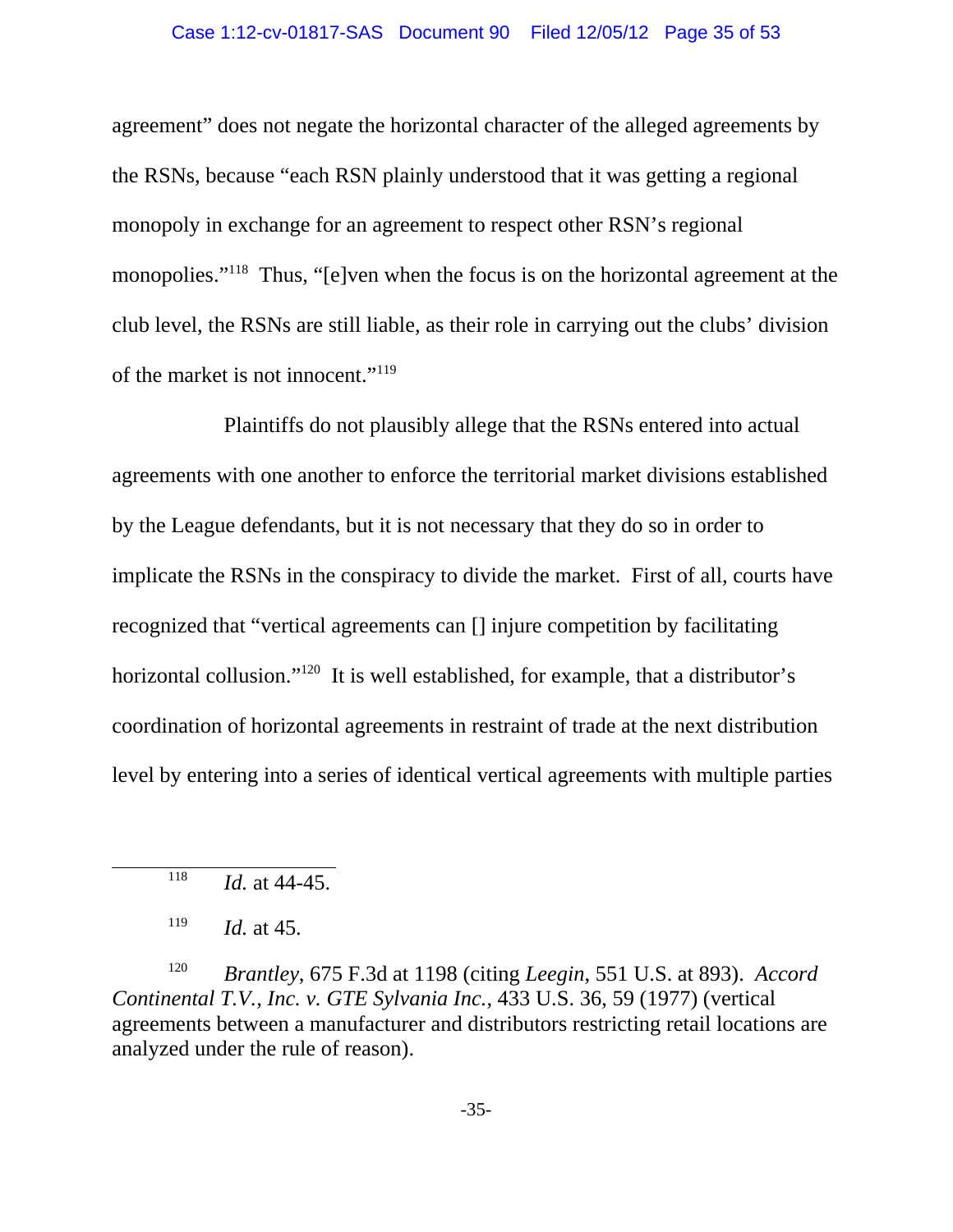may subject all participants to antitrust liability.<sup>121</sup> Moreover, where parties to vertical agreements have knowledge that other market participants are bound by identical agreements, and their participation is contingent upon that knowledge, they may be considered participants in a horizontal agreement in restraint of trade.<sup>122</sup> It defies reason to suggest that the RSNs lack knowledge that all other RSNs have analogous agreements with the respective individual clubs, and it is at least plausible that the terms of the agreement between the clubs and the RSNs are contingent upon that knowledge. Plaintiffs have therefore adequately alleged

<sup>122</sup> *See Interstate Circuit*, 306 U.S. at 227 ("Acceptance by competitors, without previous agreement, of an invitation to participate in a plan, the necessary consequence of which, if carried out, is restraint of interstate commerce, is sufficient to establish an unlawful conspiracy under the Sherman Act.'); *Howard Hess Dental Labs, Inc. v. Dentsply Intern., Inc.*, 602 F. 3d 237, 255 (3d Cir. 2010) (suggesting that plaintiffs may plead a hub-and-spoke conspiracy by making "factual allegations to plausibly suggest" that the distributor defendants – the spokes – "had knowledge" of the conspiracy).

<sup>121</sup> *See, e.g.*, *Interstate Circuit, Inc. v. United States*, 306 U.S. 208, 226 (1939) (inferring agreement among film exhibitors where a movie distributor sent letters to each film exhibitor placing limitations on exhibition and advising that others were participating and that cooperation was essential); *Toys "R" Us, Inc. v. Federal Trade Comm'n,* 221 F.3d 928, 930 (7th Cir. 2000) (finding that a manufacturer coordinated a horizontal agreement in restraint of trade through signing identical vertical agreements with a number of toy manufacturers whereby manufacturer agreed to restrict the distribution of its products to low-priced warehouse club stores on the condition that the other manufacturers would do the same). *Cf. Leegin*, 551 U.S. at 893 (holding the possibility that "a group of retailers might collude to fix prices to consumers and then compel a manufacturer to aid the unlawful arrangement" to be a "legitimate [antitrust] concern")*.*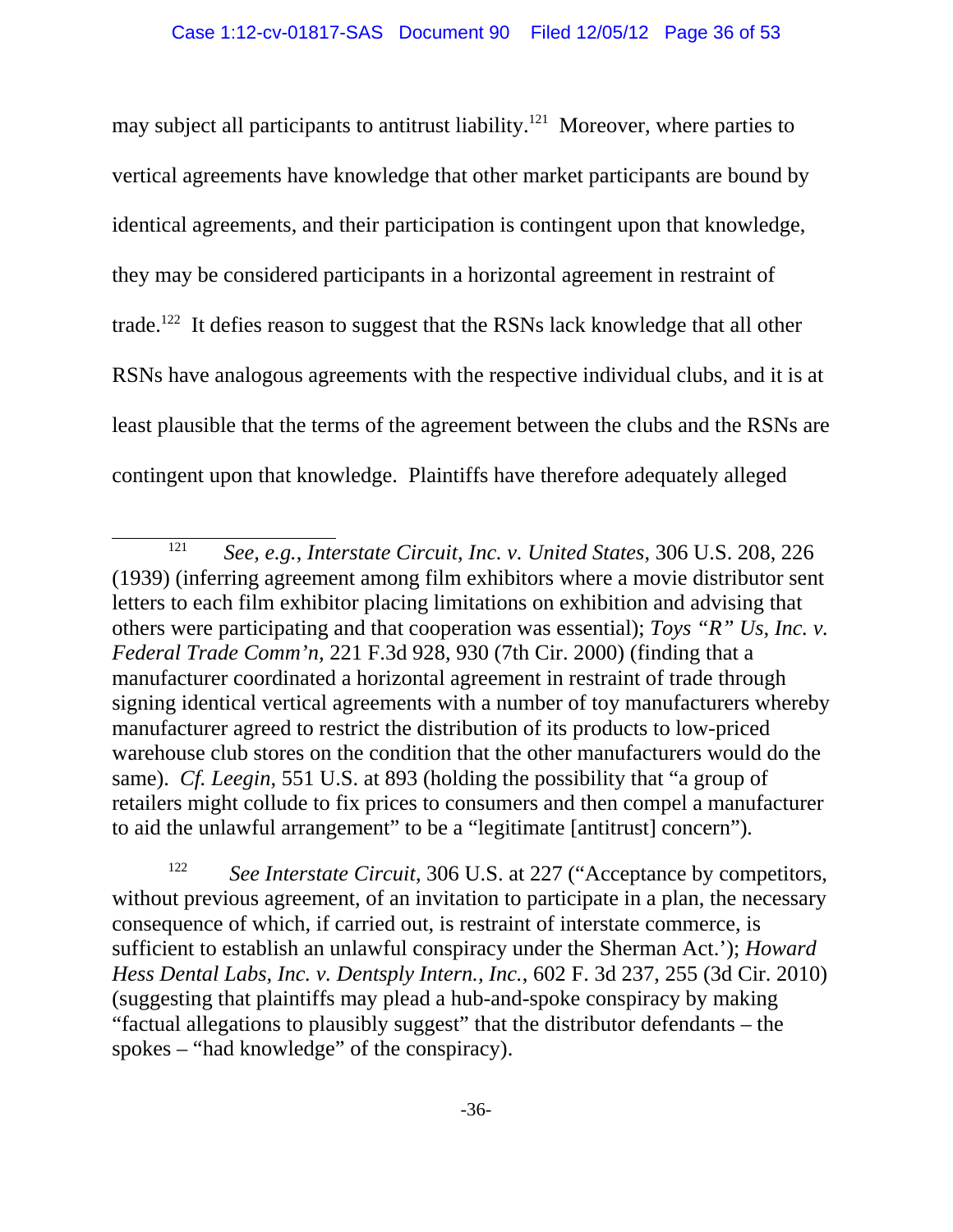participation on the part of the RSNs in the conspiracy to geographically divide the market for professional hockey and baseball games.<sup>123</sup>

#### **c. Role of MVPDs**

Plaintiffs claim that Comcast and DirecTV are active participants in the challenged schemes in two ways. "*First,* they actively control their subsidiary RSN's in the very matters that are the subject of this lawsuit . . . [and] *second,* the MVPDs are the only parties that can actively implement the geographical divisions for television programming  $\dots$  [and] have agreed to do just that."<sup>124</sup> In addition, plaintiffs claim that "MVPDs are the direct beneficiaries of restrictions that prevent Internet streaming of local games."125

<sup>125</sup> *Id.*

 $123$  To be clear, plaintiffs do not contend that the RSNs' liability arises out of their exclusive agreements to telecast the games of the clubs with which they contract. *See* Pl. Mem. at 45 (conceding that clubs "are entitled to enter into an exclusive relationship with [an RSN]" to produce telecasts, and even to "limit [the RSN's] distribution geographically so long as that decision is unilateral"). Rather, the RSNs' role arises out of their alleged participation in *agreements* to geographically divide the market for baseball and hockey programming. Defendants' argument that the Supreme Court "has approved precisely such restrictions because they 'often promote interbrand competition," does not render the RSN defendants' vertical agreements automatically lawful – it merely means that they are subject to rule of reason analysis. *See* Consolidated Reply Memorandum of Law in Support of Defendants' Motion to Dismiss the Complaints ("Def. Rep.") at 7 (citing *Continental T.V.*, 433 U.S. at 53).

 $124$  Pl. Mem. at 46.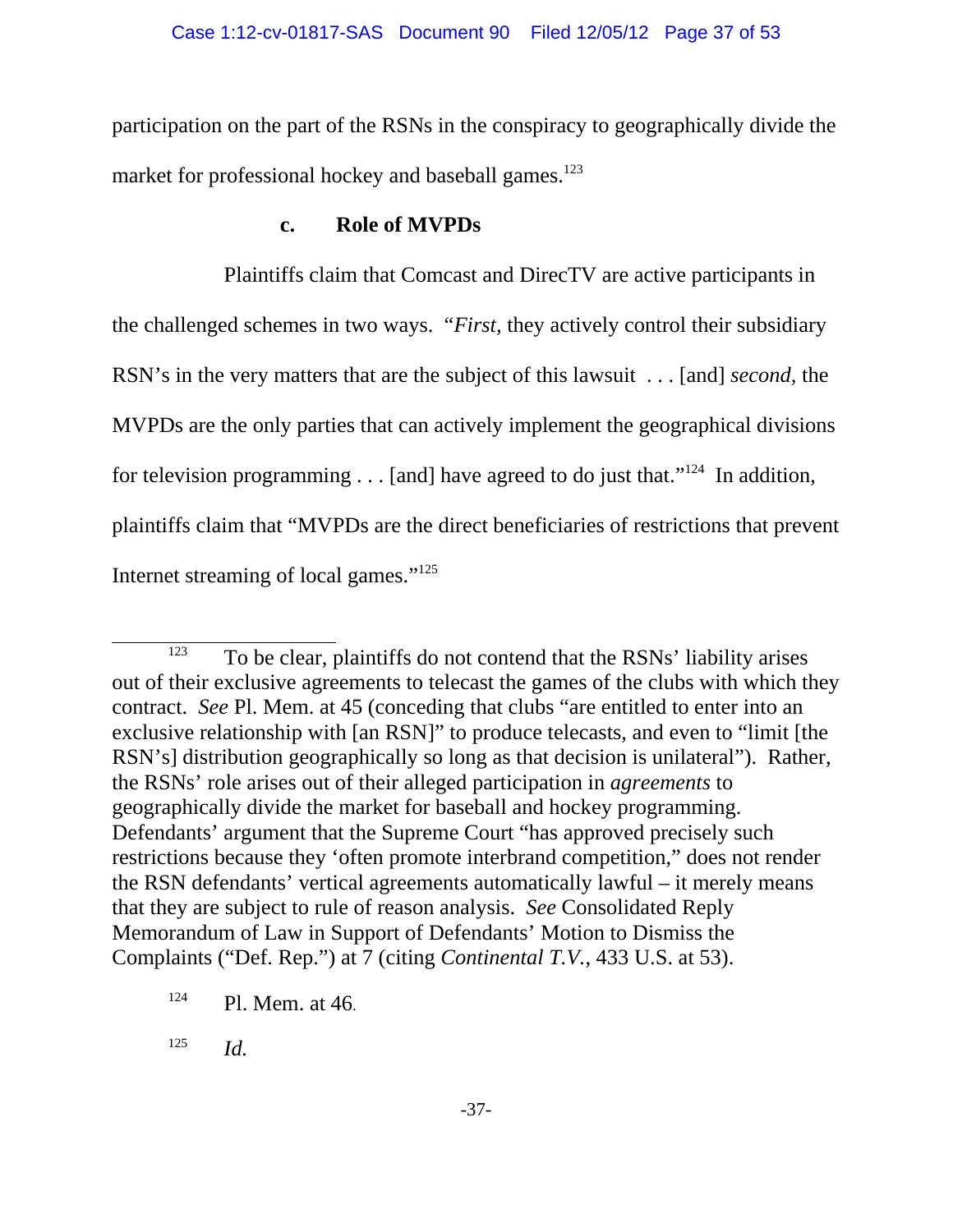Plaintiffs do not allege that the MVPDs have agreed amongst themselves in any way, and in fact, it is clear that MVPDS compete with each other to sell packages containing hockey and baseball programming. However, plaintiffs allege that Comcast and DirecTV own and control a number of RSNs, and that the League restrictions on Internet dissemination of hockey and baseball games benefit both the RSNs and the MVPDs. These allegations indicate that the MVPD defendants are doing more than passively implementing the agreements among the Leagues and the RSNs.<sup>126</sup> They suggest "a unity of purpose or a common design and understanding, or a meeting of minds in an unlawful arrangement" sufficient to allege an agreement between the MVPDs and the RSNs and League Defendants to restrain trade.<sup>127</sup> Thus, while plaintiffs have not alleged horizontal agreements among the MVPDs, they have plausibly alleged vertical agreements that not only facilitate, but are essential to the horizontal market divisions.<sup>128</sup>

<sup>127</sup> *Copperweld Corp. v. Independence Tube Corp.*, 467 U.S. 752, 771 (1984) (holding that "a § 1 agreement may be found when the conspirators had a unity of purpose or a common design and understanding, or a meeting of minds in an unlawful arrangement") (internal quotation omitted).

<sup>128</sup> *See* Pl. Mem. at 48 ("The market division is not complete until Comcast and DirecTV prevent viewers from watching telecasts.").

<sup>126</sup> *See also In the Matter of Applications of Comcast Corp., General Elec. Co., and NBC Univ., Co.*, 26 F.C.C.R. 4252, 4293 (2011) (noting that "vertical integration of certain video program networks [including RSNs] with a particular MVPD [c]ould harm MVPD competition and enhance the integrated MVPD's market power").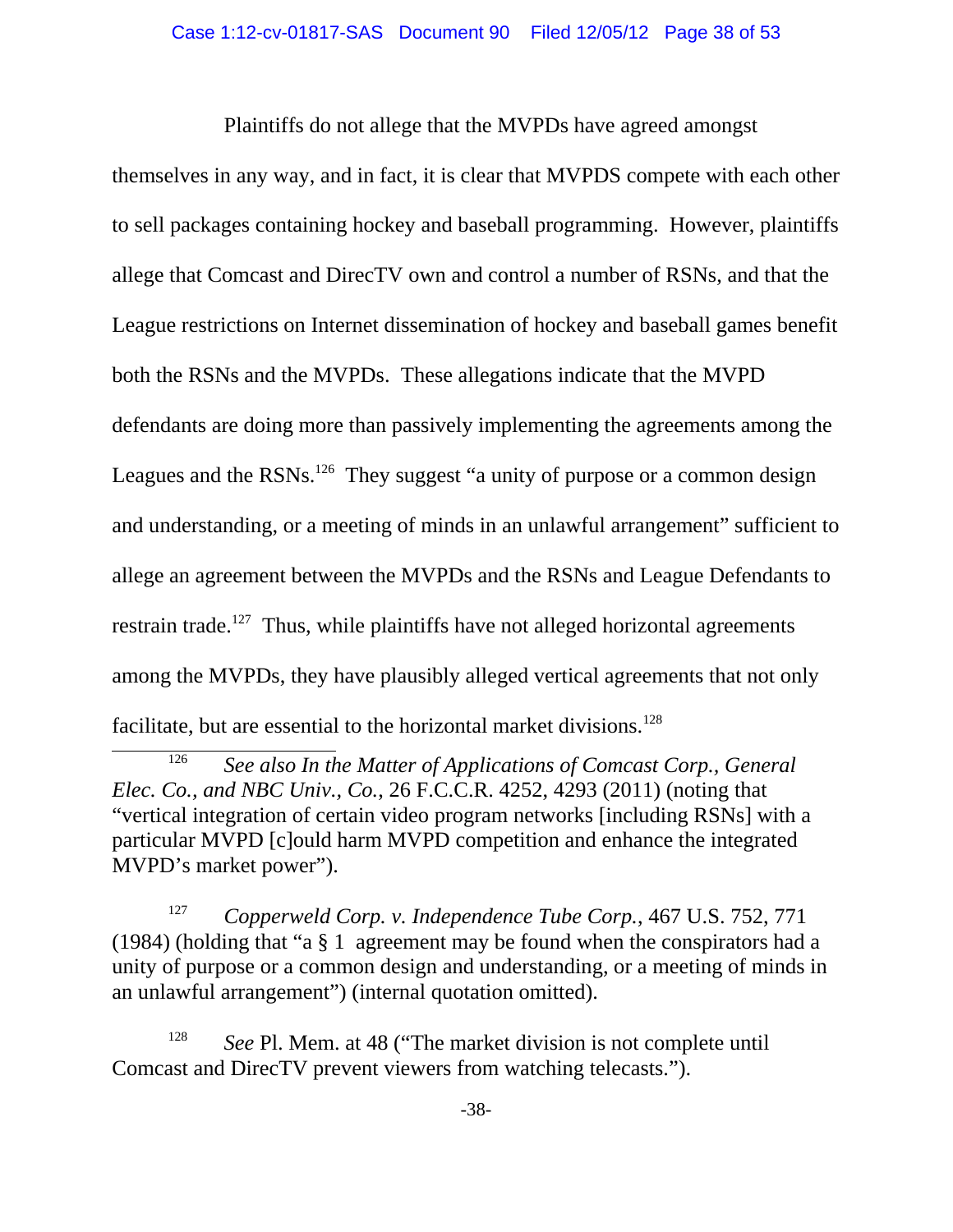#### **2. Harm to Competition**

Plaintiffs do not argue that the agreements to divide the geographic market and cede control over out-of-market games to the Leagues constitute *per se* antitrust violations.<sup>129</sup> The question is whether these agreements have "anticompetitive effect that are harmful to the consumer" or whether they "stimulat[e] competition . . . in the consumer's best interest" – in other words, whether they survive the rule of reason.<sup>130</sup> In order to overcome defendants' motion to dismiss, plaintiffs' "allegations must 'raise a reasonable expectation that discovery will reveal evidence of' an injury to competition."<sup>131</sup>

Defendants argue that because the NHL and MLB are legitimate joint ventures, and some cooperation with respect to the production of games is necessary, that the conduct here – the production and distribution of live telecasts of games – is "core activity" immune from antitrust scrutiny.<sup>132</sup> However, the notion that "the *exhibition* of [] league games on television and the Internet" is

<sup>&</sup>lt;sup>129</sup> *See id.* at 24 ("If this case involved anything other than sports, it would present a clear *per se* violation of Section 1 of the Sherman Act.") *id.* at 34 n.43 (acknowledging that "per se treatment is not appropriate" in considering sports leagues' restraints). *Accord Salvino*, 542 F.3d at 316, 334.

<sup>130</sup> *Leegin*, 511 U.S. at 886.

<sup>131</sup> *Brantley*, 675 F.3d at 1198 (quoting *Twombly*, 550 U.S. at 556).

<sup>132</sup> *See* Def. Mem. at 5.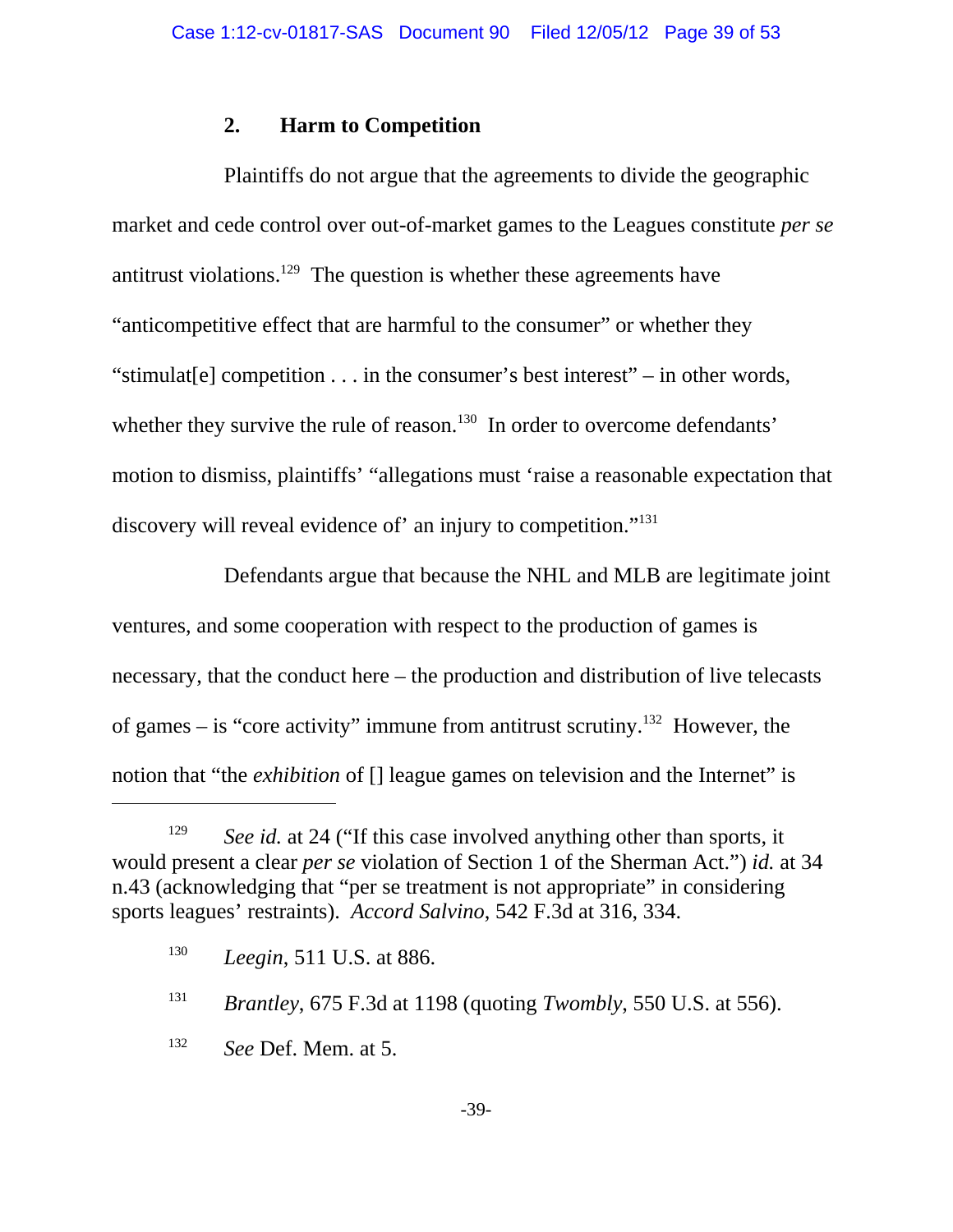clearly a "league issue"133 is contrary to longstanding precedent that agreements limiting the telecasting of professional sports games are subject to antitrust scrutiny, and analyzed under the rule of reason.<sup>134</sup> Even if *certain* agreements by sports leagues with respect to telecasting games may be "essential if the product is to be available at all" this does not give league agreements regarding television rights blanket immunity from antitrust scrutiny.<sup>135</sup> To the contrary, the Supreme Court has held that an agreement that "define[s] the number of games that may be televised, establish[es] the price for each exposure, and . . . the basic terms of each contract between the network and a home team" with the result that "[m]any games for which there is a large viewer demand are kept from the viewers, and many

<sup>134</sup> *See NCAA*, 468 U.S. at 99 (holding that "[b]y participating in an association which prevents member institutions from competing against each other on the basis of price or kind of television rights that can be offered to broadcasters, the NCAA member institutions have created a horizontal restraint — an agreement among competitors on the way in which they will compete with one another" that is subject to scrutiny under the rule of reason); *United States v. National Football League*, 116 F. Supp. 319, 322 (E.D. Pa. 1953) (holding that an agreement among the teams of the NFL that no team would permit stations to telecast its games into the home territory of another team on a day when that team was not playing at home and was televising its game into its home territory, violated Section 1 of the Sherman Act).

<sup>135</sup> *NCAA*, 468 U.S. at 114 (internal quotation omitted) (rejecting this very argument with respect to an agreement by the NCAA restricting broadcast of college football games).

<sup>133</sup> *Id.* at 47.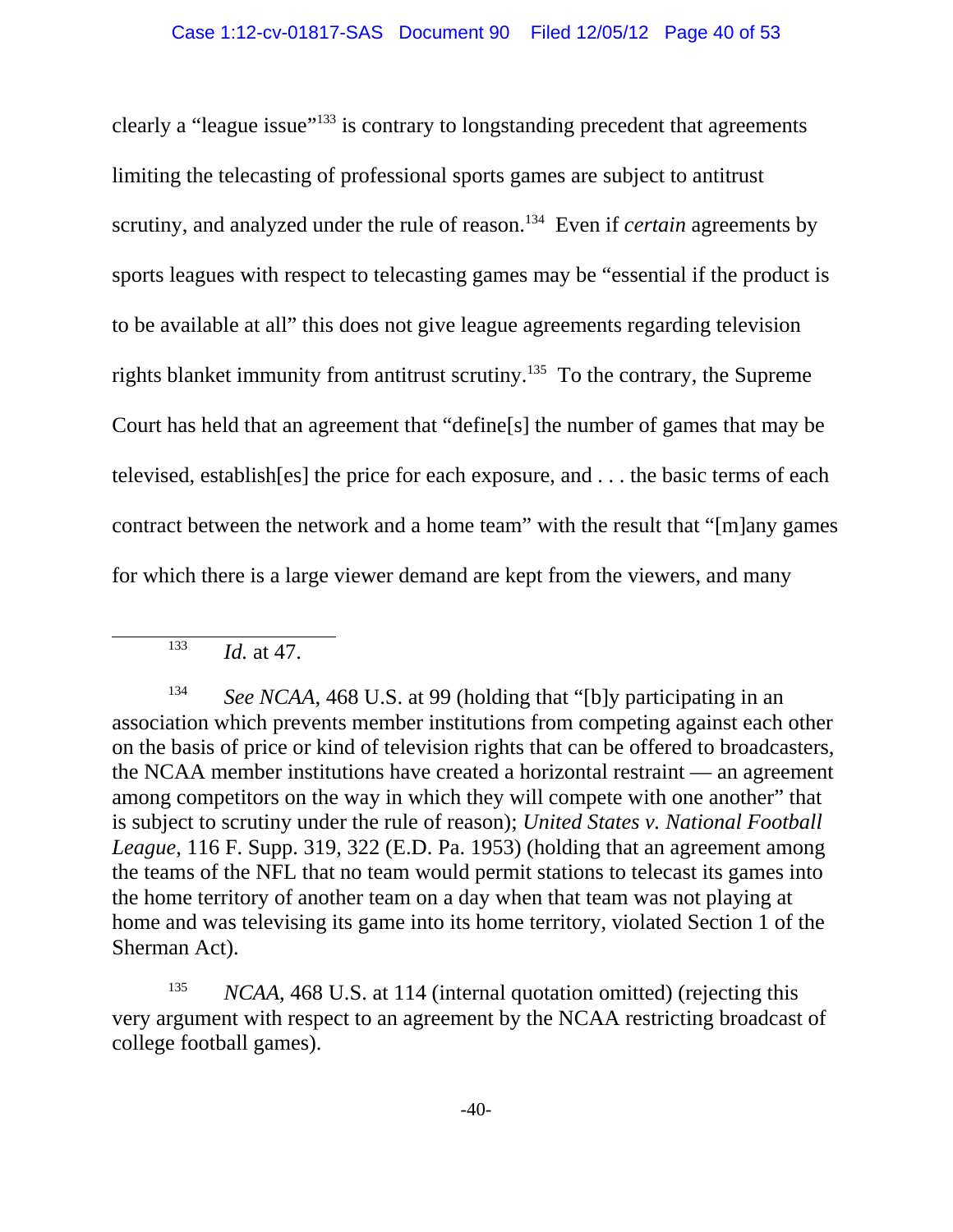games for which there is little if any demand are nonetheless televised" may constitute an antitrust violation.136

# **a. "In-Market" Agreements**

Plaintiffs allege that the Leagues' arrangements define the territory in which each individual team may televise its games, meaning that individual clubs are prohibited from telecasting their baseball and hockey games outside the designated home territory, irrespective of consumer demand for those games. Plaintiffs echo defendants MSG and the New York Rangers' argument, as plaintiffs in a different case, that "'[i]n a fully competitive marketplace, the [individual clubs] could and would . . . increas[e] the opportunity to view [their] games throughout the country, whether through cable, satellite or on the Internet.'"<sup>137</sup> In other words, the agreements result in an arrangement by which the

<sup>136</sup> *Id.* at 108. *Accord MSG v. NHL*, No. 07 Civ. 8455, 2008 WL 4547518, at \*11 (S.D.N.Y. Oct. 10, 2008) (MSG's allegations that it "'has been and will continue to be unable to distribute Rangers games . . . through cable, satellite, Internet and otherwise in ways that it believes are best suited to reaching the Rangers fan base' . . . plead harm to competition as a whole. . . [b]ecause it is plausible that the . . . prohibition on independent websites constitutes a form of output reduction.").

<sup>137</sup> Pl. Mem. at 24-25 (quoting MSG Compl. ¶ 37). *See also id*. at 1 ("'[T]he serious harm to competition from a sports league's division of broadcasting territories has long been established as an antitrust violation.'") (quoting MSG Br. at 27).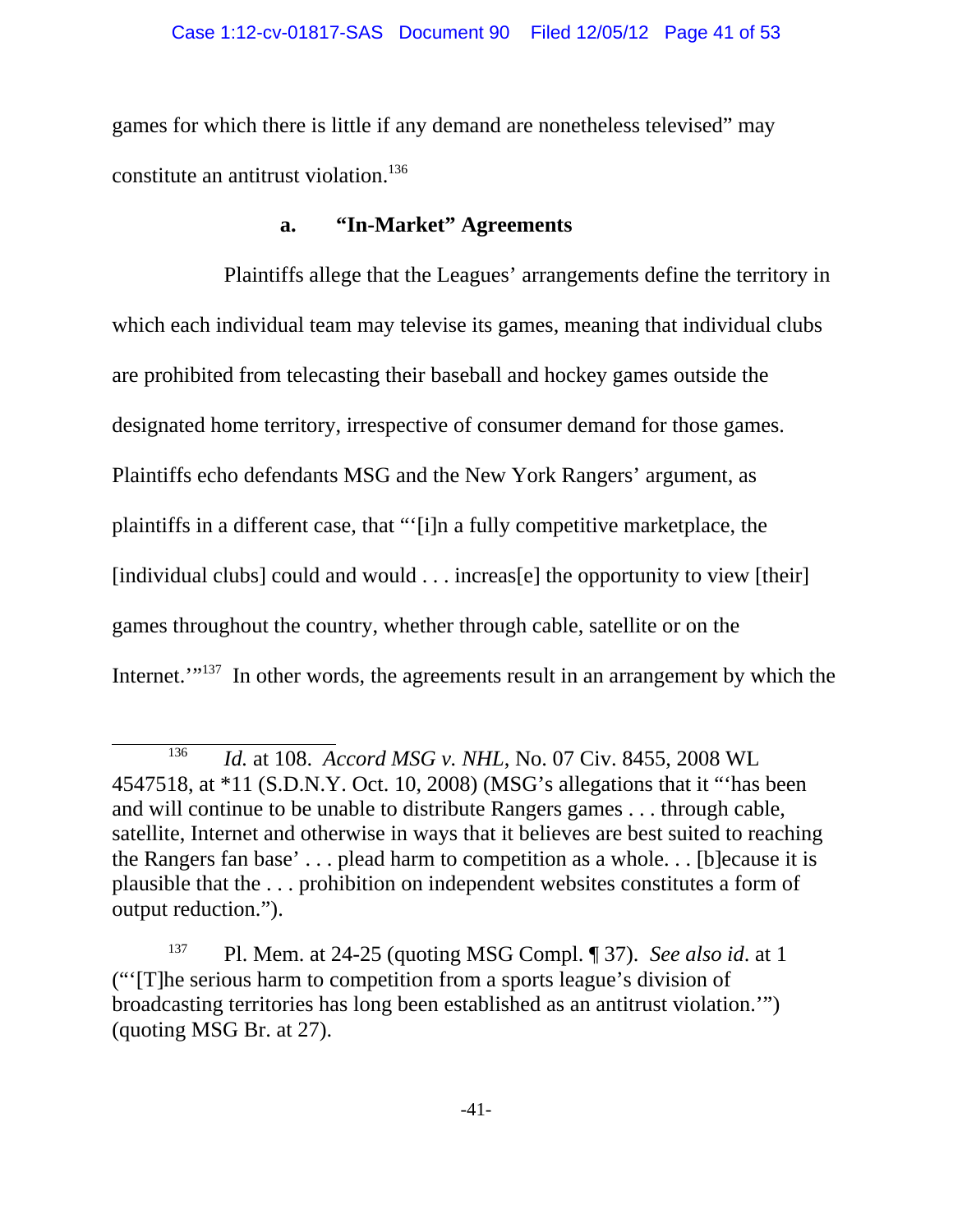clubs have authority over the output of their own games in their home territory, but must "forego their own output" outside their home territory and cede to the Leagues' authority over out-of-market games. As numerous courts have recognized, "a horizontal agreement that allocates a market between competitors and restricts each company's ability to compete for the other's business may injure competition."138

#### **b. "Out-of-Market" Agreements**

Defendants argue that the fact that the market division is part of a larger joint-selling arrangement, which makes all games available to the vast majority of viewers as "all-or-nothing" out-of-market packages, eliminates any harm to competition.<sup>139</sup> In contrast, plaintiffs allege that the agreements to centralize control of all baseball and hockey out-of-market programming in the Leagues, as exclusive distributors, are themselves unreasonable restraints of trade.<sup>140</sup> While Congress has exempted these types of joint agreements from

<sup>140</sup> *See Laumann* Compl. ¶¶ 112-113, 117-118; *Garber* Compl. ¶¶ 119- 120, 125-126 (alleging antitrust violations based on agreements granting Leagues exclusive rights to distribute out-of-market games).

<sup>&</sup>lt;sup>138</sup> *Brantley*, 675 F.3d at 1198 (internal quotation and citation omitted).

<sup>139</sup> *See* Def. Mem. at 16-20.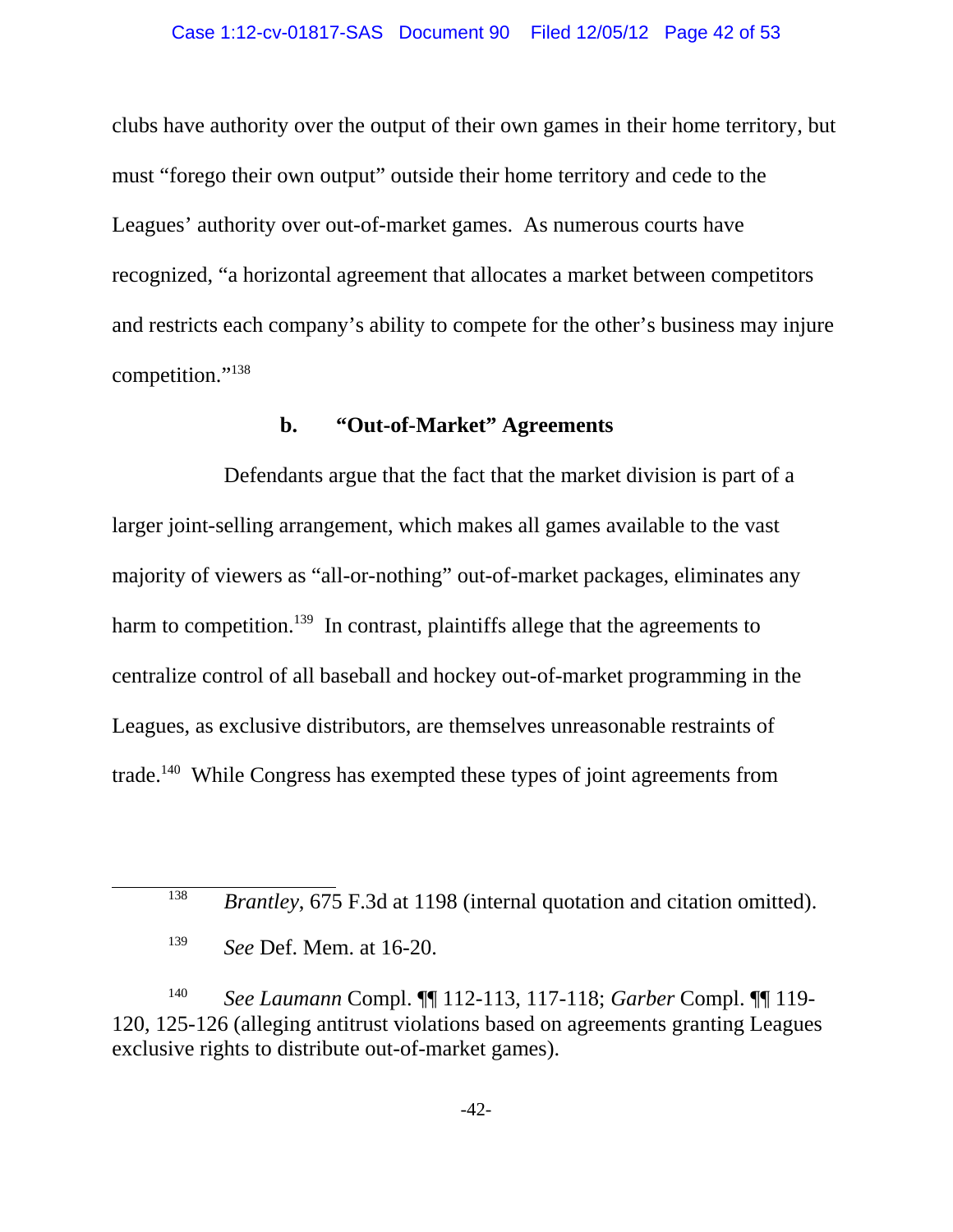antitrust scrutiny in *sponsored telecasting*, that exemption is inapplicable to the telecasts of the hockey and baseball games at issue here.<sup>141</sup>

Contrary to defendants' argument, *Brantley v. NBC Universal, Inc.* does not sanction the alleged out-of-market "all or nothing" packages as a replacement for individual competition among the clubs. In *Brantley*, the court rejected allegations of unlawful tying where the tied television programs were owned in the first instance by the programmers who chose to market the programs as a package.<sup>142</sup> The court analogized to the professional sports context noting that there is no question that individual teams may package desirable and undesirable

 $\frac{141}{141}$  Under the Sports Broadcasting Act ("SBA"), the antitrust laws "shall not apply to any joint agreement [involving] professional team sports of football, baseball, basketball, or hockey, by which any league of clubs . . . sells or otherwise transfers all or any part of the rights of such league's member clubs in the *sponsored telecasting* of the games of football, baseball, basketball, or hockey, as the case may be, engaged in or conducted by such clubs. 15 U.S.C. § 1291 (emphasis added). However, the term "'[s]ponsored telecasting' under the SBA pertains only to network broadcast television and does not apply to non-exempt channels of distribution such as cable television, pay-per-view, and satellite television networks." *Kingray, Inc. v. NBA, Inc.*, 188 F. Supp. 2d 1177, 1183 (S.D. Cal. 2002).

<sup>&</sup>lt;sup>142</sup> The allegations in *Brantley* were that "each programmer defendant, because of its full or partial ownership of a broadcast channel and its ownership or control of multiple important cable channels" exploited its market power by requiring distributors as a condition to purchasing "must have" channels, to also acquire and resell all the rest of the programmer's less popular cable channels. 675 F.3d at 1195. Plaintiffs here do not allege unlawful tying.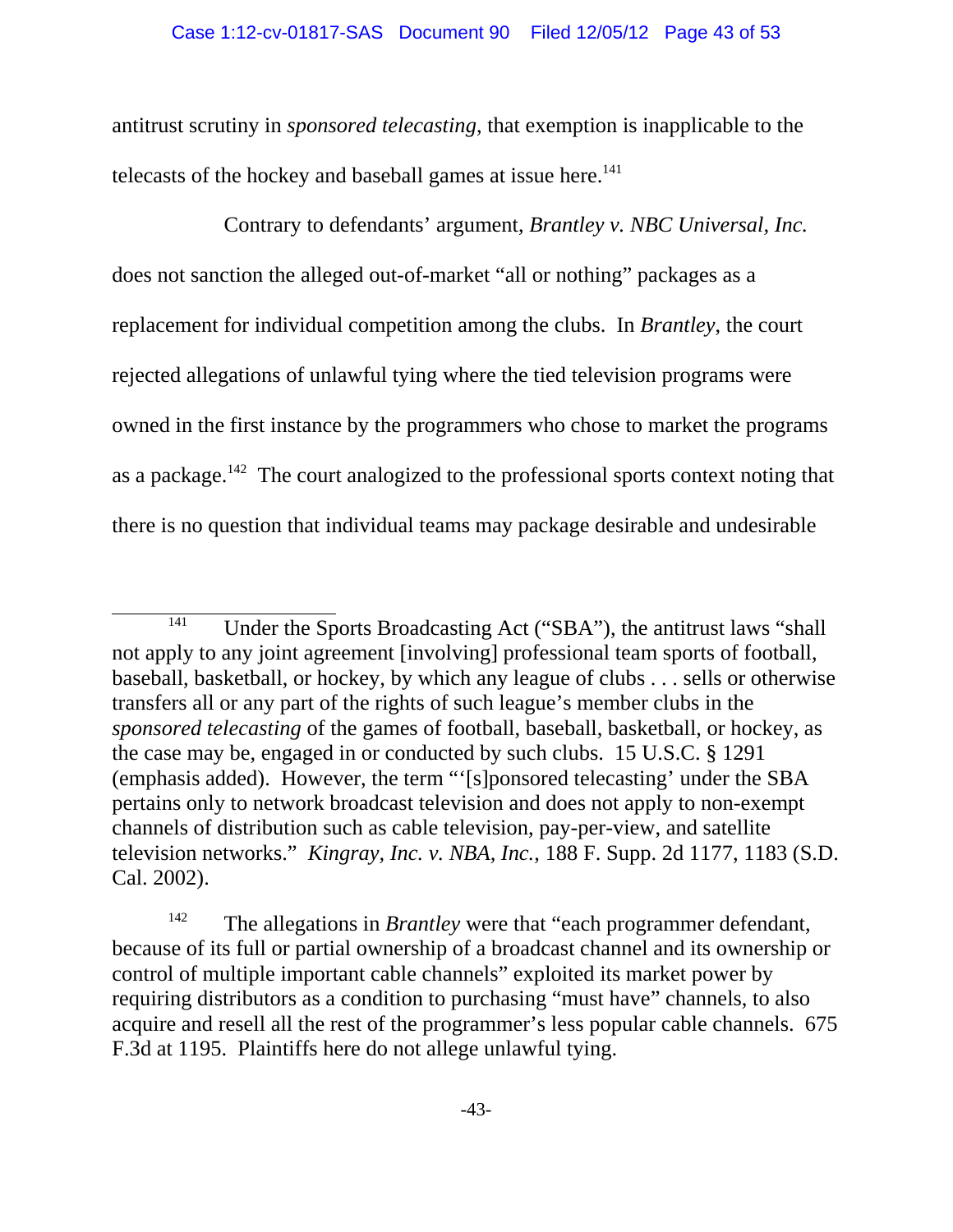game tickets as part of a season package.<sup>143</sup> However, the arrangement here is more akin to the League commandeering the individual clubs' rights to sell tickets to sports fans outside their home territory, and, as a replacement, conditioning the purchase of a popular team's tickets on the purchase of other teams' tickets.

The Second Circuit established in *Major League Baseball Properties, Inc. v. Salvino*, that agreements by individual clubs to grant the League the exclusive right to license use of certain rights originally held by the individual clubs are analyzed under the rule of reason.144 At issue in *Salvino* was an agreement by MLB clubs to grant the League "the exclusive right – subject to limited exceptions – to license Club names and logos for use on retail products for national and international (*i.e.* not merely local) distribution . . . and to be sold at retail within the Clubs' respective local markets."145 The court concluded that the

<sup>143</sup> *See Driskill v. Dallas Cowboys Football Club, Inc.*, 498 F.2d 321, 323 (5th Cir. 1974) (rejecting a claim that the Dallas Cowboys had unlawfully tied the sale of undesirable preseason tickets to the sale of season ticket packages because the Cowboys had a lawful monopoly in the market for the tied product  $-$  i.e. preseason tickets).

<sup>144</sup> 542 F.3d at 309.

<sup>&</sup>lt;sup>145</sup> *Id.* at 297. The court rejected the claim that the agreement reduced output because the "Clubs' agreement to make [a wholly owned-subsidiary of MLB] their exclusive licensor does not by its express terms restrict or necessarily reduce the number of licenses to be issued; it merely alters the identity of the licenses' issuer." *Id.* at 318.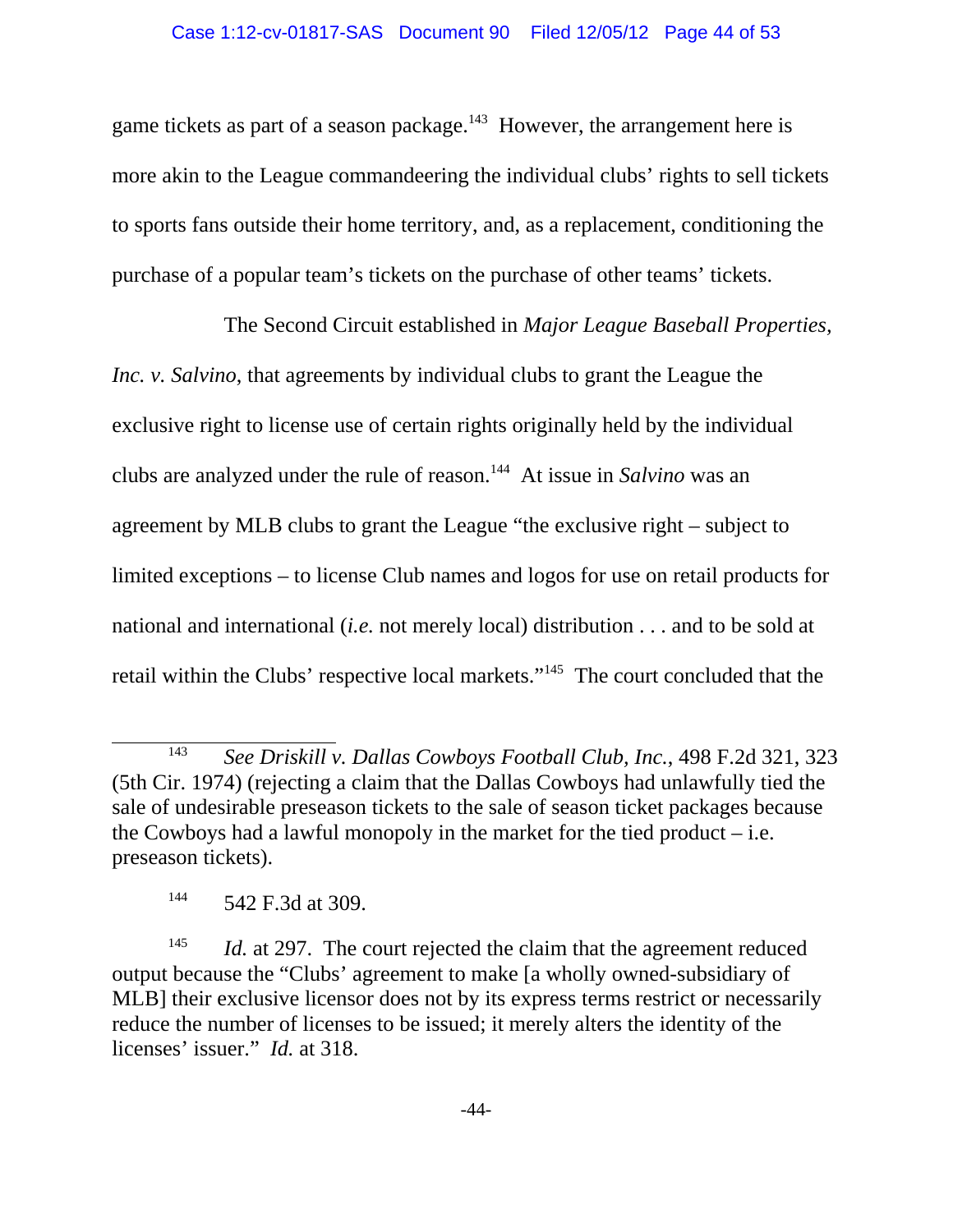agreement was lawful, but only after careful consideration of the district court's factual conclusions concerning the impact of the licensing agreement on output, and the viability of MLB's justifications for its decision to consolidate licensing rights in the League. *Salvino* suggests that granting the Leagues exclusive rights to distribute out-of-market programming, and the Leagues' decision to do so largely in the form of blanket licensing, may very well be reasonable and in compliance with antitrust law.<sup>146</sup> However, plaintiffs have alleged the anticompetitive effect of "forc[ing] . . . consumers to forego the purchase of [these games] from other distributors [the individual clubs]" resulting in decreased consumer choice and increased price – an allegation that states an injury to competition.<sup>147</sup> Defendants have not even alleged that these restraints on trade are justified, for example, by arguing that "'individual [teams] are inherently unable to compete fully effectively'" or that the agreements are "necessary to maintain a competitive balance."<sup>148</sup>

<sup>146</sup> *Accord Broadcast Music*, 441 U.S. at 1551 ("Not all arrangements among actual or potential competitors that have an impact on price are ... unreasonable restraints.") (discussing blanket licensing agreement).

<sup>147</sup> *Brantley*, 675 F.3d at 1201.

<sup>148</sup> *Salvino*, 542 F.3d at 323, 327 (discussing possible justification for agreements in restraint of trade based on *Broadcast Music* and *NCAA*). To be sure defendants may have little trouble justifying their agreements regarding distribution of out-of-market games. *See NCAA*, 486 U.S. at 117 (noting that the need to promote competitive balance among the teams may justify horizontal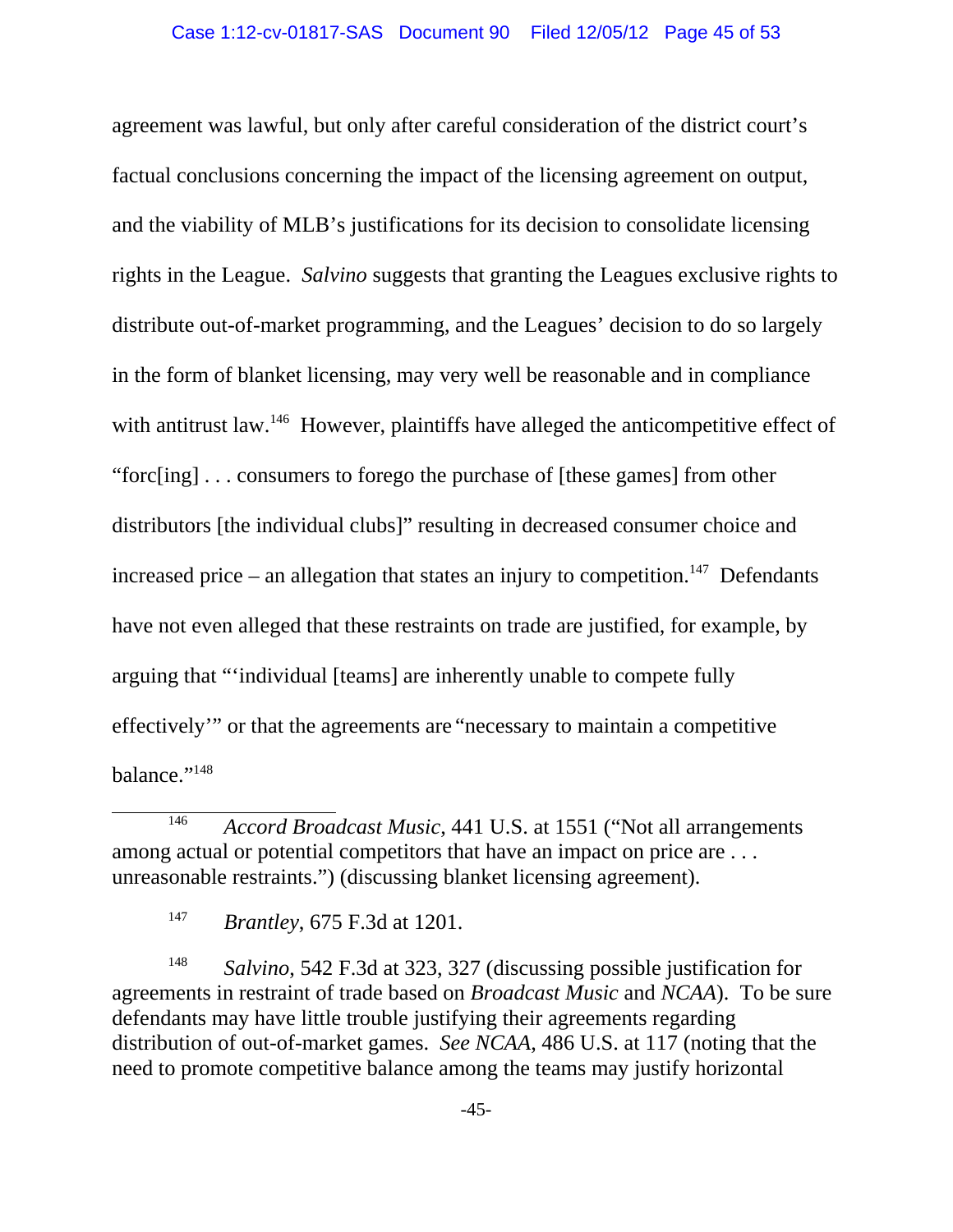Plaintiffs have adequately alleged harm to competition with respect to the horizontal agreements among individual hockey and baseball clubs, as part of the NHL and MLB, to divide the television market. Making all games available as part of a package, while it may increase output overall, does not, as a matter of law, eliminate the harm to competition wrought by preventing the individual teams from competing to sell their games outside their home territories in the first place.<sup>149</sup> And plaintiffs in this case – the consumers – have plausibly alleged that they are the direct victims of this harm to competition.<sup>150</sup>

# **C. Section 2 Claim for Conspiracy to Monopolize the Market for Video Presentation and Internet Streaming of Games**

restraints on competition); *Madison Square Garden, L.P. v. National Hockey League*, 270 Fed. App'x 56, 58 (2d Cir. 2008) (agreeing that "[i]t is far from obvious that [the NHL's ban on independent websites] has no redeeming value"). However, the reasonableness of the agreements alleged is not so apparent that the claims warrant dismissal without further inquiry.

<sup>149</sup> *See Clarett v. National Football* League, 306 F. Supp. 2d 379, 399 (S.D.N.Y. 2004) ("[A]n effect on price or output is a sufficient but not a necessary element of antitrust injury. Antitrust injury may arise from other anticompetitive effects, including barriers to market entry." ), *rev'd on other grounds*, 369 F.3d 124 (2004).

<sup>150</sup> There is no question that Internet plaintiffs adequately alleged reduced choice resulting from the allegedly anti-competitive League agreements, insofar as "in-market" games are not available from *any* seller over the Internet. And Television plaintiffs have alleged that they pay higher costs and have fewer choices as a result of the same types of agreements for television programming. *See also* MSG Compl. at 26 (alleging that preventing competition among teams in television and Internet marketing harms consumers); MSG Br. at 27 (same).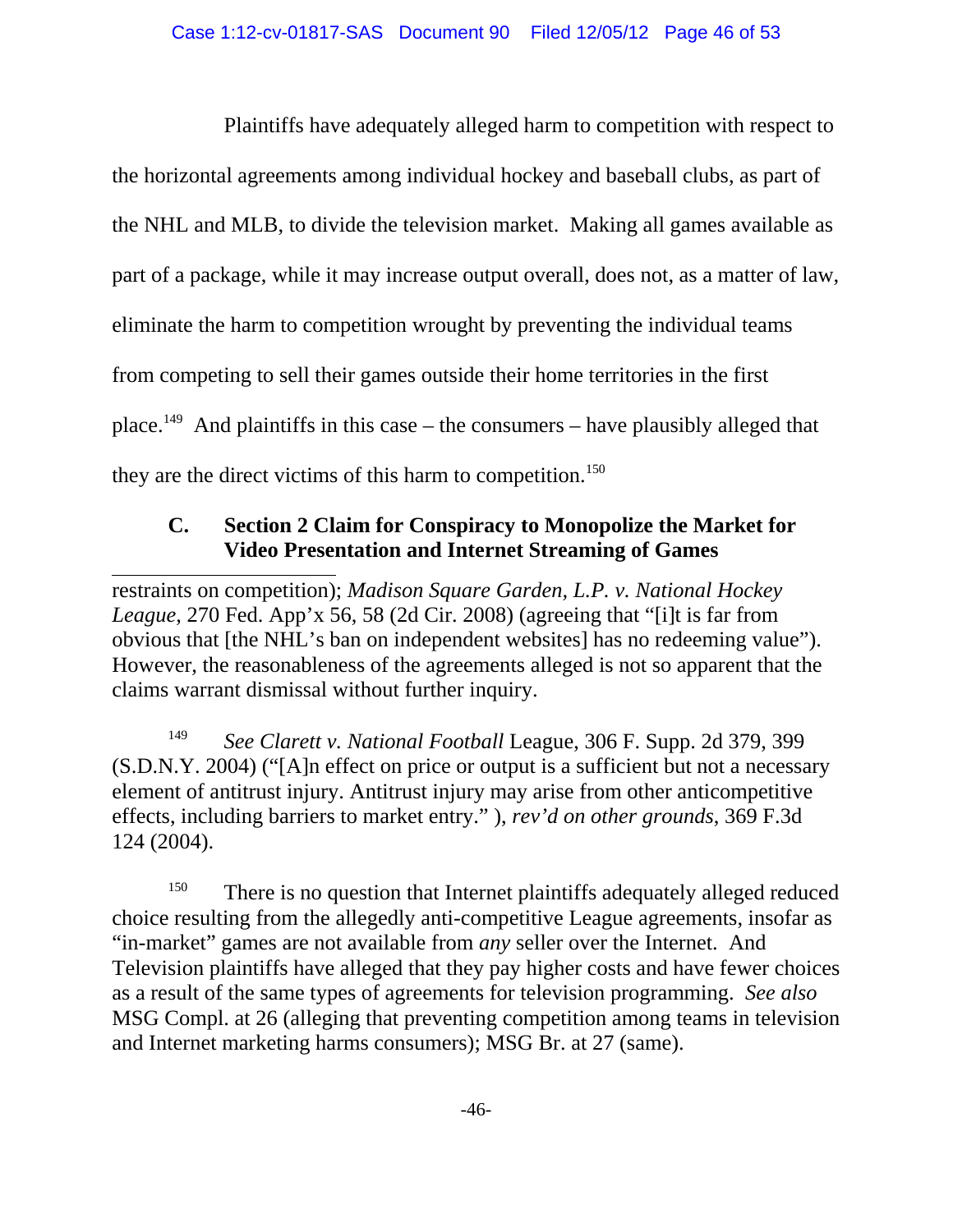The final claim, brought on behalf of all plaintiffs, is a Section 2 claim for conspiracy to monopolize the "market for video presentations of major league [hockey/baseball] games and Internet streaming of the same" and "use of that power for the purposes of unreasonably excluding and/or limiting competition."151 Defendants argue that the Section 2 claims must be dismissed for failure to allege any of the necessary elements of a monopolization claim.<sup>152</sup>

It is well established that "[t]here are peculiar and unique

characteristics that set major league men's ice hockey [and baseball] apart from other sports or leisure activities, ... that [c] lose substitutes do not exist<sup>"153</sup> and that the Leagues possess monopolies of their respective sports.<sup>154</sup> It is also established

<sup>151</sup> *Laumann* Compl. ¶ 123; *Garber* Compl. ¶ 130.

<sup>152</sup> *See* Def. Mem. at 6. Defendants argue "failure to allege any anticompetitive effect [and] failure to allege any plausible conspiracy among the leagues, the clubs and the RSN's and distributors." *Id.* 

<sup>153</sup> *Laumann* Compl. ¶¶ 54-56; *Garber* Compl. ¶¶ 58-60. *See, e.g.*, *Fishman v. Estate of Wirtz*, 807 F.2d 520, 531 (7th Cir. 1986) (professional basketball); *L.A. Mem'l Coliseum Comm'n v. National Football League*, 726 F.3d 1381, 1393 (9th Cir. 1984) (professional football); *U.S. Football League v. National Football League*, 644 F. Supp. 1040, 1056 (S.D.N.Y. 1986) (professional football), *aff'd*, 842 F.2d 1335 (2d Cir. 1988); *Philadelphia World Hockey Club v. Philadelphia Hockey Club*, 351 F. Supp. 462, 501 (E.D. Pa. 1972) (major league hockey).

<sup>154</sup> *See Board. of Regents of Univ. of Okla. v. National Collegiate Athl. Ass'n*, 546 F. Supp. 1276, 1323 (W.D. Okla. 1982) (holding "that the relevant market for testing whether the NCAA exercises monopoly power is live college football television").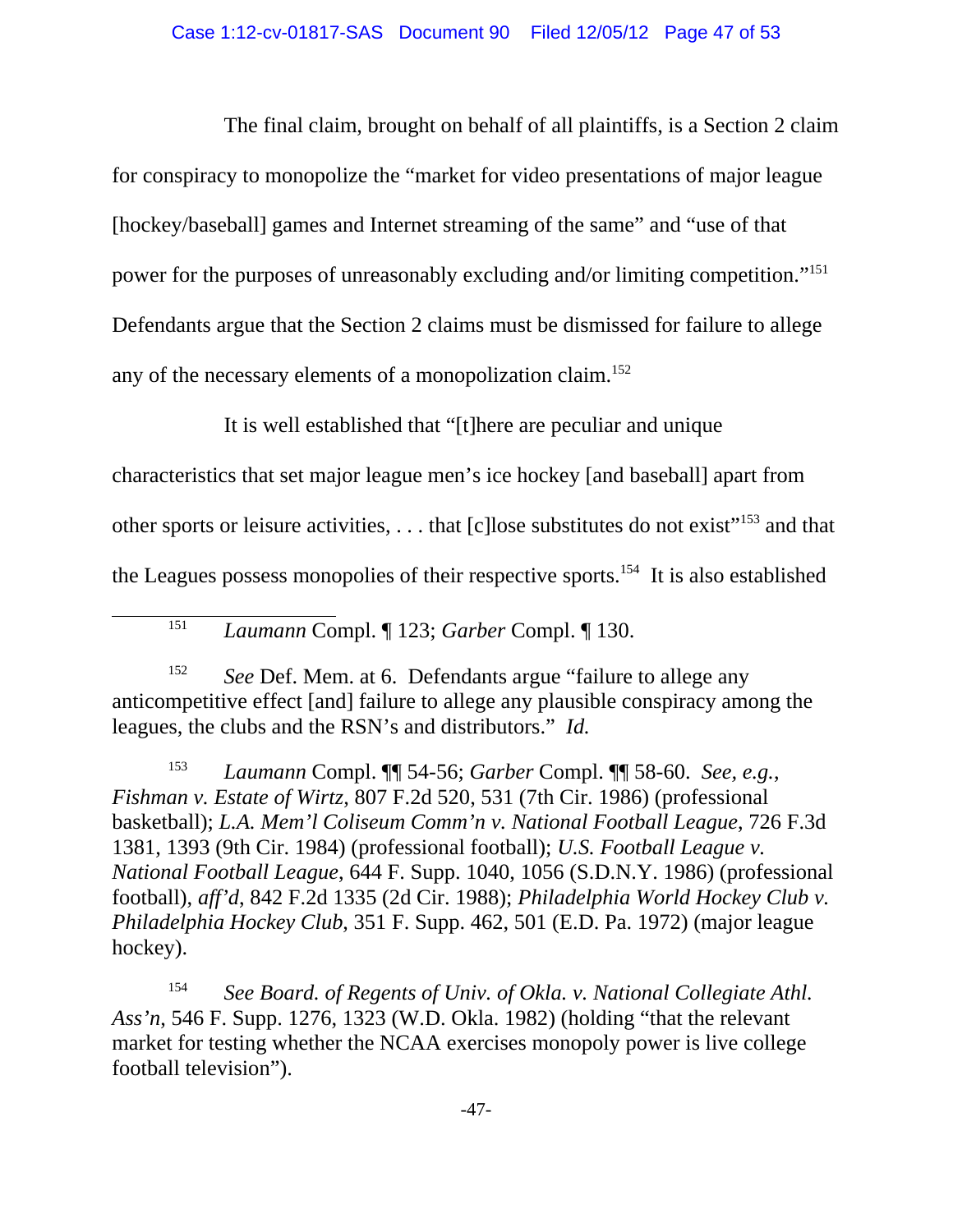that "[a] monopolist may not . . . use its market power, whether obtained lawfully or not, to prevent or impede competition in the relevant market."155 Having defined the relevant market as the market for television broadcasting of professional hockey and baseball games, plaintiffs have adequately alleged that NHL and MLB exercise monopoly power defined as "'[w]hen a product is controlled by one interest, without substitutes available."<sup>156</sup> Finally, as already discussed, plaintiffs have plausibly alleged that the NHL and MLB have used their monopoly power to restrict the broadcast of television programming in a manner that harms competition.157 However, plaintiffs have not alleged any monopoly power on the part of RSNs or MVPDs in the market for production of baseball and hockey games, nor have they alleged facts in support of a conspiracy to monopolize the market. Claim Four is therefore dismissed against the RSNs and MVPDs.

### **VI. CONCLUSION**

For the foregoing reasons, Plaintiffs Garber and Herman are dismissed from both cases, and Silver is dismissed from the *Garber* case, for lack of antitrust

<sup>157</sup> *See supra* Part V.B.2 (discussing harm to competition).

<sup>155</sup> *U.S. Football League v. National Football League*, 842 F.2d at 1360–61 (citations omitted).

<sup>156</sup> *Board of Regents of Univ. of Okla.*, 546 F. Supp. at 1323 (quoting *United States v. E.I. du Pont de Nemours & Co.*, 351 U.S. 377, 394 (1956)).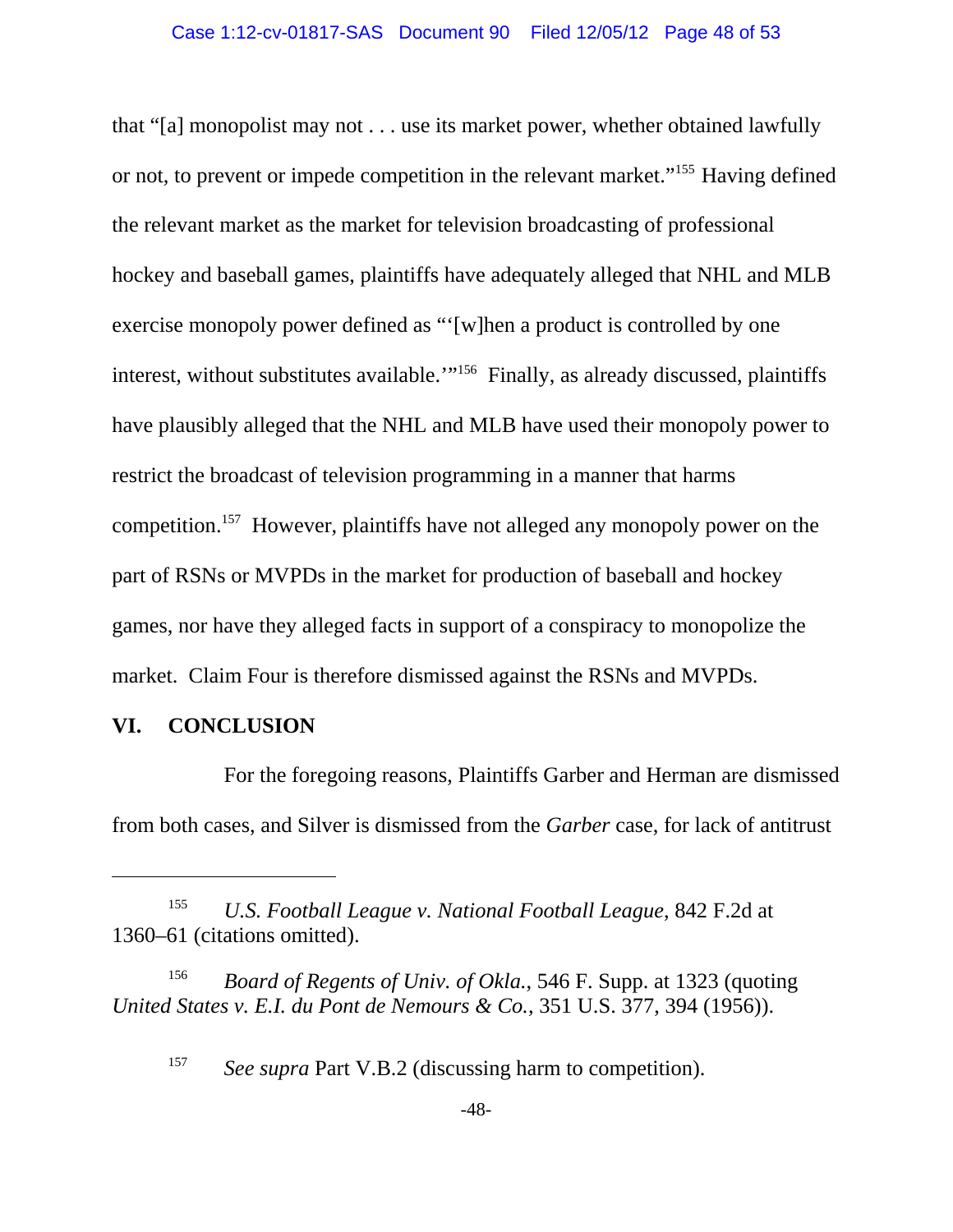standing. The Section Two claim (Claim Four) is dismissed against the RSN and MVPD defendants, but may proceed against the League defendants. The Section One claims may proceed against all defendants. A conference in this matter is scheduled for December 18, 2012 at 5:00 p.m. The Clerk of the Court is directed to close these motions [Docket Entry No. 74,12 Civ. 1817 and Docket Entry No. 65, 12 Civ. 3704].

SO ORDERED:

Scheindlin Shira A  $U.S.D.J.$ 

Dated: December 5, 2012 New York, New York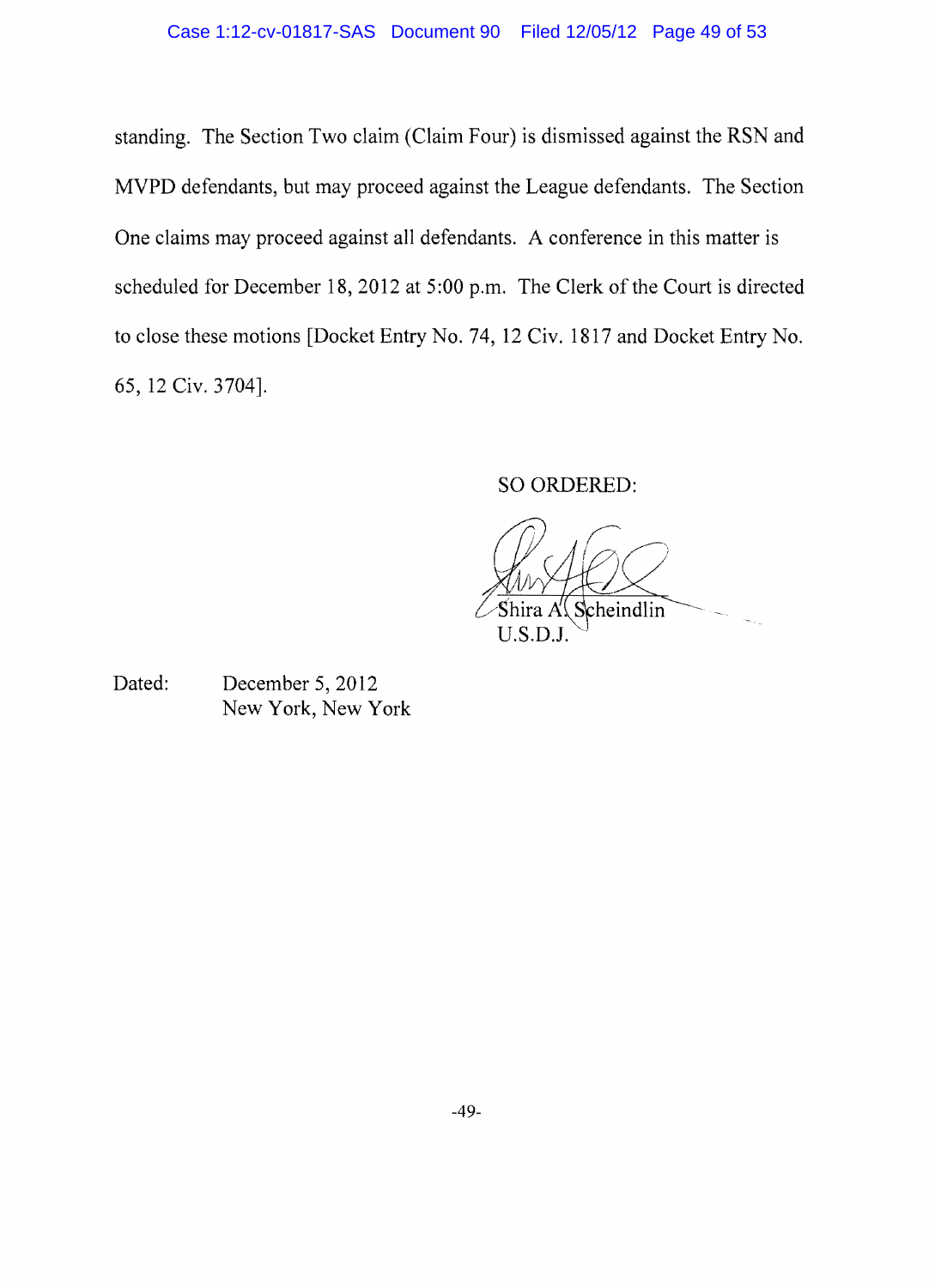#### **- Appearances -**

#### **For Plaintiffs**:

Kevin M. Costello, Esq. Gary E. Klein, Esq. Kevin R. Costello, Esq. Klein Kavanagh Costello, LLP 85 Merrimac St., 4th Floor Boston, Massachusetts 02114 (617) 357-5034

Edward A. Diver, Esq. Howard I. Langer, Esq. Peter E. Leckman, Esq. Langer Grogan & Diver, P.C. Three Logan Square, Suite 4130 1717 Arch Street Philadelphia, Pennsylvania 19103 (215) 320-5663

Michael Morris Buchman, Esq. John A. Ioannou, Esq. Pomerantz Haudek Block Grossman & Gross LLP 600 Third Avenue New York, New York 10016 (212) 661-1100

Alex Schmidt, Esq. Mary Jane Fait, Esq. Wolf Haldenstein Adler Freeman & Herz LLP 270 Madison Avenue New York, New York 10016 (212) 545-4600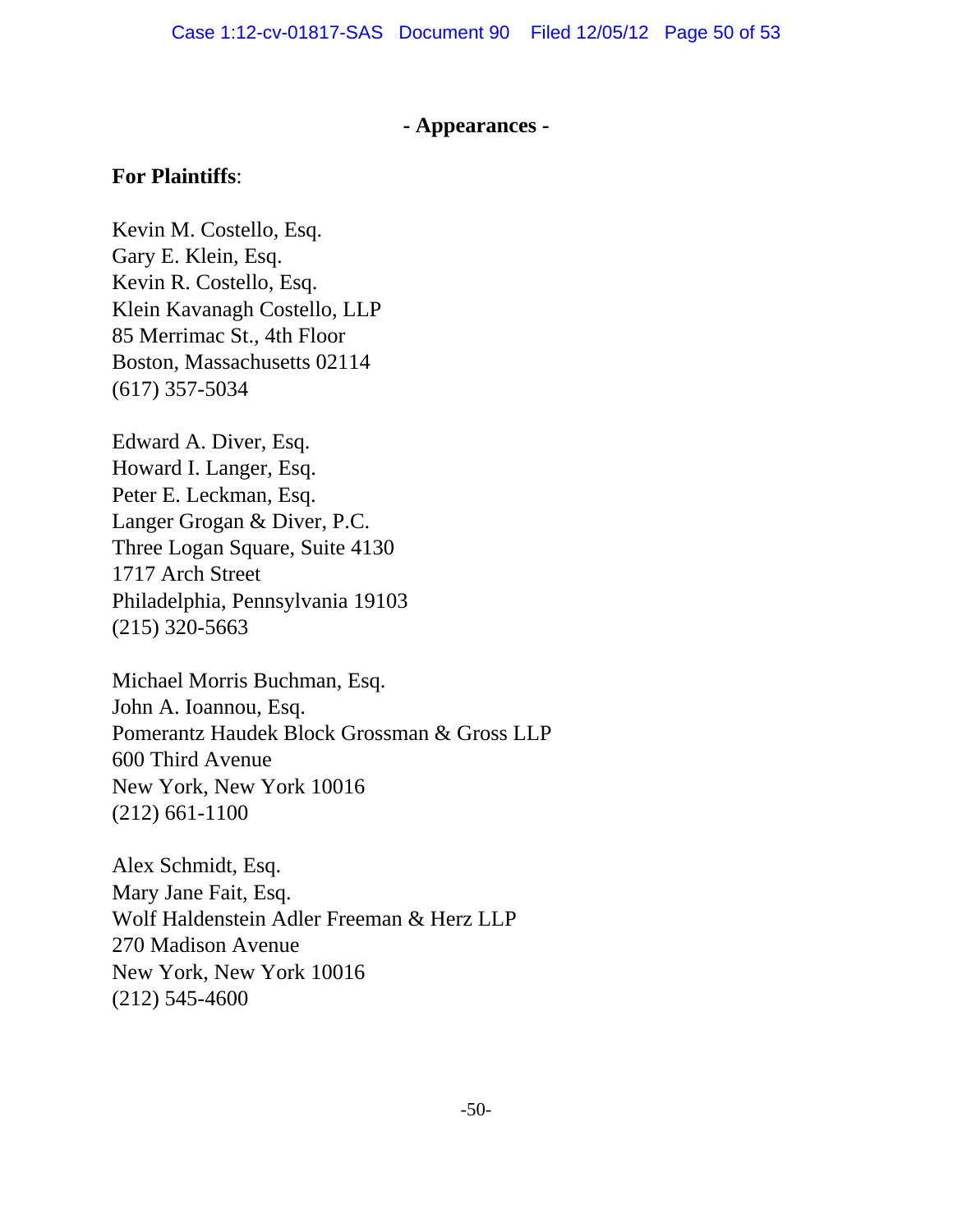Robert LaRocca, Esq. Kohn, Swift & Graf, P.C. One South Broad Street Suite 2100 Philadelphia, Pennsylvania 19107 (215) 238-1700

J. Douglas Richards, Esq. Jeffrey Dubner, Esq. Cohen, Milstein, Sellers & Toll, PLLC 88 Pine Street New York, New York 10005 (212) 838-7797

**For Defendants Office of the Commissioner of Baseball, Major League Baseball Enterprises Inc., MLB Advanced Media L.P., MLB Advanced Media, Inc., Athletics Investment Group, LLC, The Baseball Club of Seattle, L.L.P., Chicago White Sox, Ltd., Colorado Rockies Baseball Club, Ltd., The Phillies, Pittsburgh Baseball, Inc., and San Francisco Baseball Associates, L.P.** 

Bradley I. Ruskin, Esq. Carl Clyde Forbes, Esq. Helene Debra Jaffe, Esq. Jennifer R. Scullion, Esq. Robert Davis Forbes, Esq. Proskauer Rose LLP 11 Times Square New York, New York 10036 (212) 969-3465

Thomas J. Ostertag, Esq. Senior Vice President and General Counsel Office of the Commissioner of Baseball 245 Park Avenue New York, New York 10167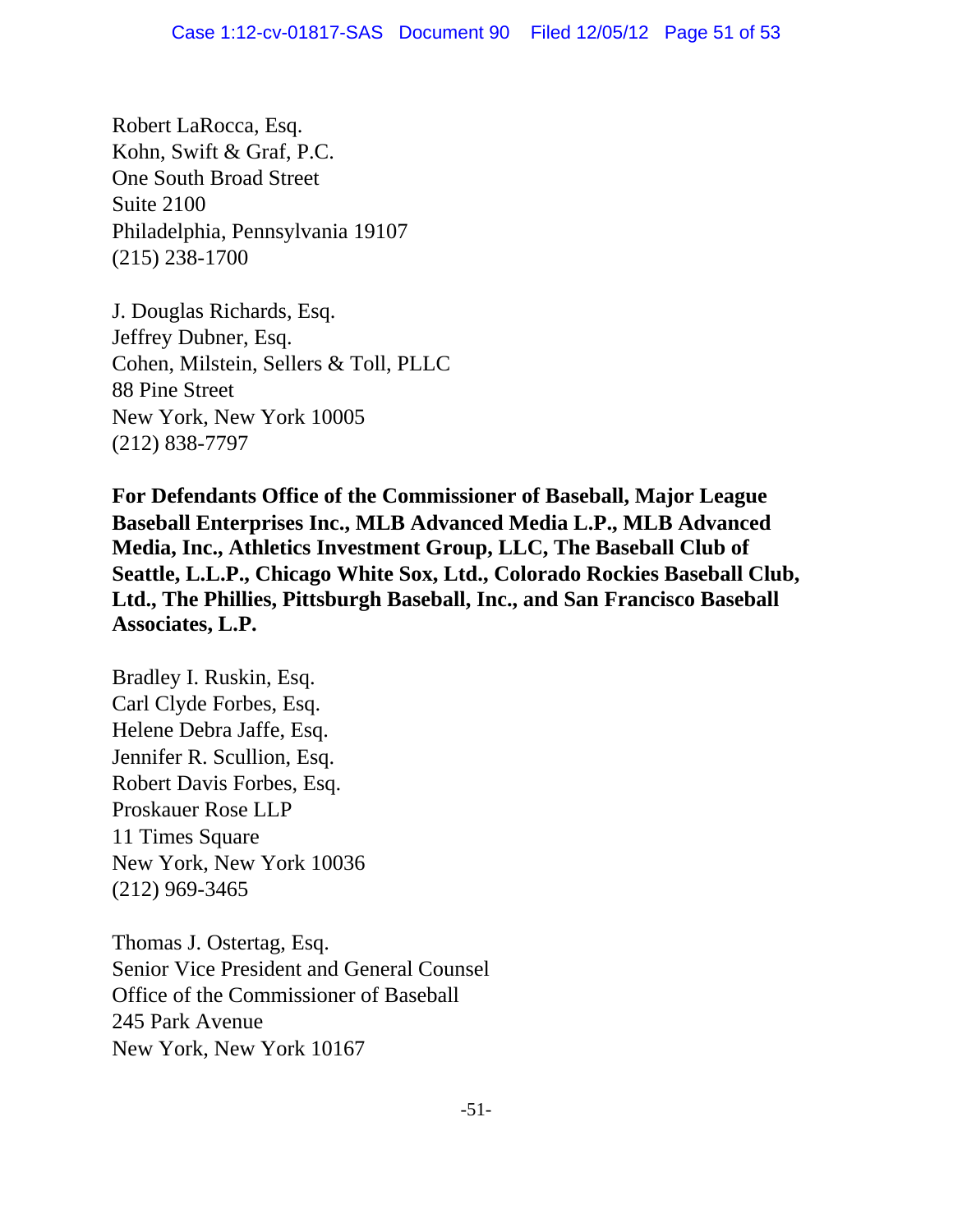#### (212) 931-7855

**For Defendants National Hockey League, NHL Enterprises, L.P., NHL Interactive Cyberenterprises, LLC, Chicago Blackhawk Hockey Team, Inc., Comcast-Spectacor, L.P., Hockey Western New York LLC, Lemieux Group, L.P., Lincoln Hockey LLC, New Jersey Devils LLC, New York Islanders Hockey Club, L.P. and San Jose Sharks, LLC**

Shepard Goldfein, Esq. James A. Keyte, Esq. Paul M. Eckles, Esq. Matthew M. Martino, Esq. Skadden, Arps, Slate, Meagher & Flom LLP Four Times Square New York, New York 10036-6522 (212) 735-3000

**For Defendants DirecTV, LLC, DirecTV Sports Networks, LLC, DirecTV Sports Net Pittsburgh, LLC a/k/a Root Sports Pittsburgh, DirecTV Sports Net Rocky Mountain, LLC a/k/a Root Sports Rocky Mountain, and DirecTV Sports Net Northwest, LLC a/k/a Root Sports Northwest**

Andrew E. Paris, Esq. Joann M. Wakana, Esq. Louis A. Karasik, Esq. Alston & Bird LLP 333 South Hope Street Los Angeles, California 90071 (213) 576-1000

**For Defendants Comcast Corporation, Comcast SportsNet Philadelphia, L.P., Comcast SportsNet Mid-Atlantic L.P., Comcast SportsNet California, LLC, and Comcast SportsNet Chicago, LLC**

Arthur J. Burke, Esq. James W. Haldin, Esq.